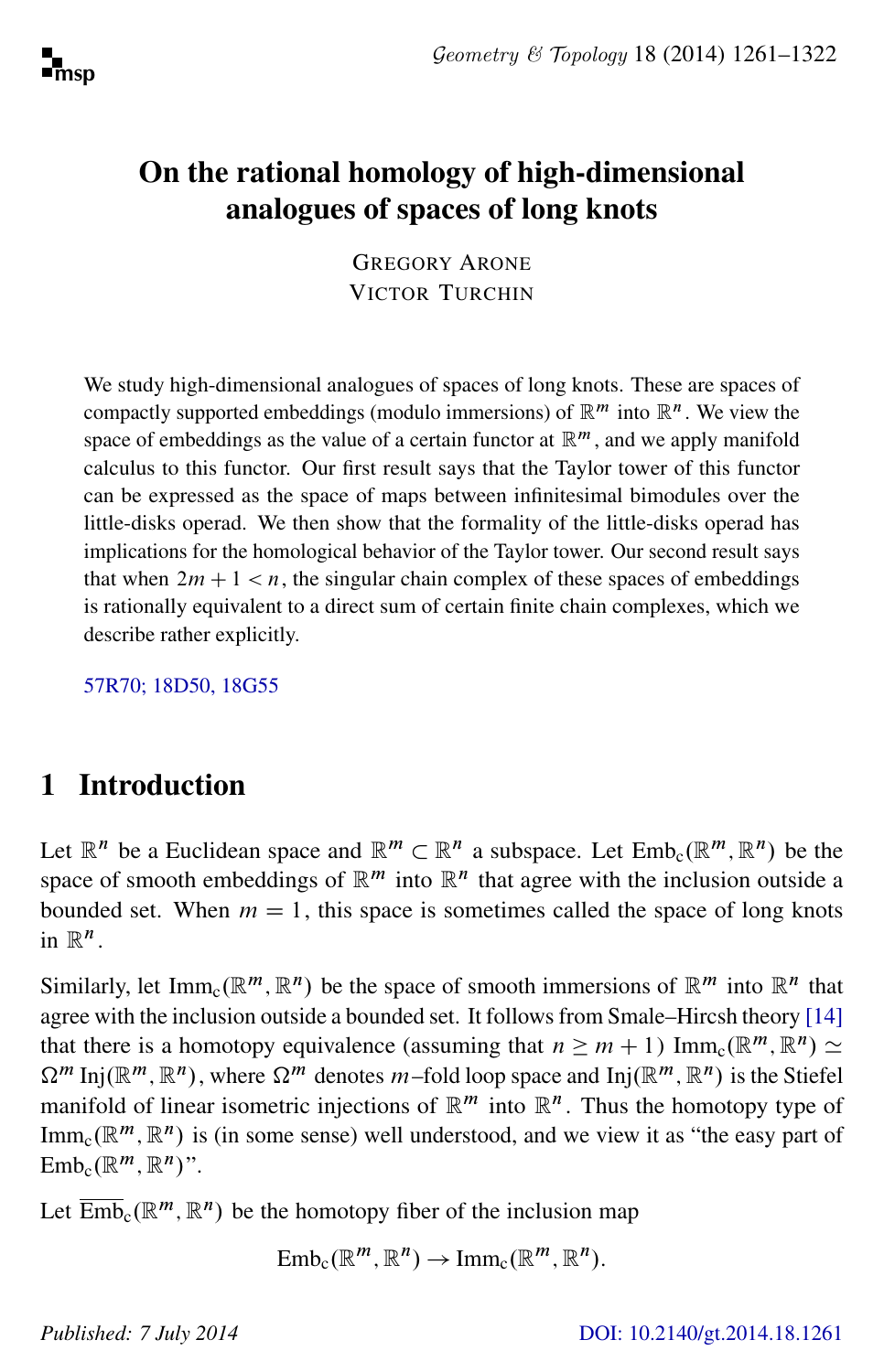This space is the subject of this paper. We view the space  $\overline{\text{Emb}}_c(\mathbb{R}^m, \mathbb{R}^n)$  as a value of a contravariant functor

$$
U\mapsto \overline{\text{Emb}}_{\mathbf{c}}(U,\mathbb{R}^n),
$$

where U ranges over a certain category of open subsets of  $\mathbb{R}^m$ . Our first goal is to describe the Taylor tower of this functor in terms of operads. Our first theorem says that the Taylor tower can be described as a mapping space between *infinitesimal bimodules* over the little-disks operad  $B_m$ . The definition of infinitesimal bimodules is reviewed in [Section 3.](#page-10-0) The inclusion  $\mathbb{R}^m \hookrightarrow \mathbb{R}^n$  induces a map of operads  $B_m \to B_n$ , and in particular it endows  $B_n$  with the structure of an infinitesimal bimodule over  $B_m$ . The following is our first main result (it is contained in [Theorem 6.10.](#page-31-0))

#### <span id="page-1-0"></span>**Theorem 1.1** There is an equivalence

$$
T_{\infty}\overline{\text{Emb}}_{c}(\mathbb{R}^{m},\mathbb{R}^{n})\simeq \underset{B_{m}}{\text{hInfBim}}(B_{m},B_{n}).
$$

Here  $hInfBim(-, -)$  denotes the derived mapping space between two infinitesimal bimodules over an operad.  $T_{\infty}$  $\overline{\text{Emb}}_{c}$  ( $\mathbb{R}^{m}$ ,  $\mathbb{R}^{n}$ ) is the limit of the Taylor tower of the functor  $U \mapsto \overline{\text{Emb}}_{c}(U, \mathbb{R}^{n})$ . Taylor tower is taken in the sense of manifold calculus, or embedding calculus. More precisely, we need a variation of manifold calculus designed for functors with bounded support. It is similar to the calculus of manifolds with boundary, developed by Weiss in [\[25,](#page-61-0) Section 10] and de Brito and Weiss in [\[6,](#page-60-1) Section 9].

A deep convergence result of Goodwillie, Klein and Weiss implies that the natural map

$$
\overline{\mathrm{Emb}}_{\mathrm{c}}(\mathbb{R}^m, \mathbb{R}^n) \to \mathrm{T}_{\infty} \overline{\mathrm{Emb}}_{\mathrm{c}}(\mathbb{R}^m, \mathbb{R}^n)
$$

is a weak homotopy equivalence if  $m + 3 \le n$ . Combining this with [Theorem 1.1,](#page-1-0) we conclude that the following natural map is an equivalence when  $m + 3 \le n$ :

$$
\overline{\text{Emb}}_{\text{c}}(\mathbb{R}^m, \mathbb{R}^n) \to \text{hInf}\text{Bim}(\text{B}_m, \text{B}_n)
$$

The case  $m = 1$  of [Theorem 1.1](#page-1-0) is related to Sinha's cosimplicial model for the space of long knots [\[22\]](#page-61-1). Indeed, the homotopy totalization of Sinha's cosimplicial space can be interpreted as the mapping space

$$
\underset{\text{Ass}}{\text{hInfBim}}(\text{Ass}, \widetilde{B}_n),
$$

where Ass is the associative operad, which is equivalent to  $B_1$ , and  $\widetilde{B}_n$  is an operad equivalent to  $B_n$  that admits a map from the associative operad.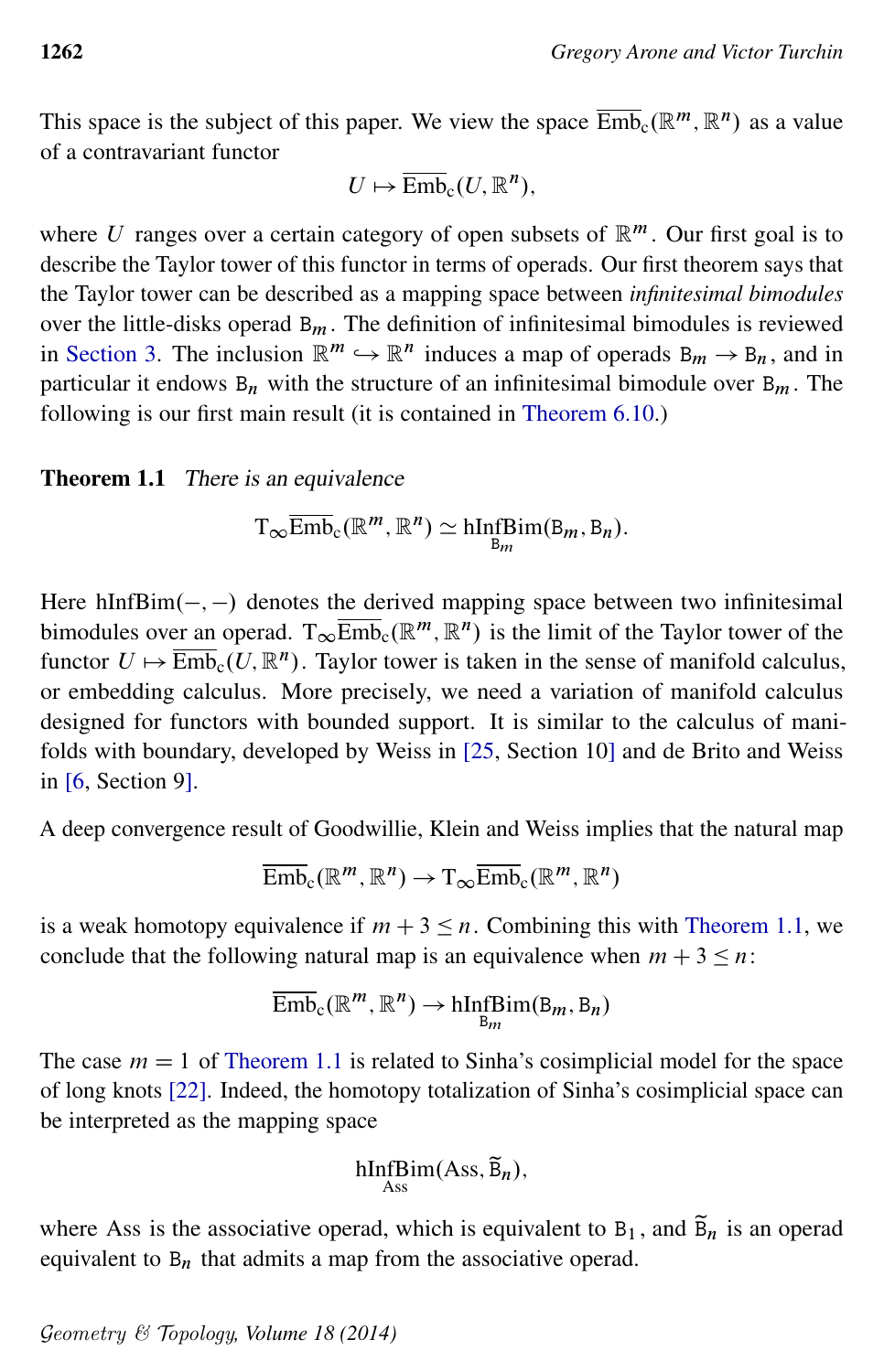We also prove (or reprove) an analogous, but simpler statement about the homotopy fiber of the inclusion  $\text{Emb}(M,\mathbb{R}^n) \to \text{Imm}(M,\mathbb{R}^n)$ , where  $\text{Emb}(M,\mathbb{R}^n)$  and  $\text{Imm}(M,\mathbb{R}^n)$ are spaces of all smooth embeddings and immersions respectively. We denote this homotopy fiber by  $\overline{\mathrm{Emb}}(M,\mathbb{R}^n)$  . We will describe the Taylor tower of  $\overline{\mathrm{Emb}}(M,\mathbb{R}^n)$  in the case when M is an open subset of  $\mathbb{R}^m$ . We show that the Taylor tower is equivalent to the space of maps between *right* modules over the operad  $B_m$  [\(Theorem 6.10.](#page-31-0))

<span id="page-2-1"></span>Remark 1.2 In the first draft of the paper we proved different versions of Theorems [1.1](#page-1-0) and [6.10.](#page-31-0) Those versions were based on the discretization of the little-disks operad. The current forms of these theorems were stated in the original version as conjectures. We were encouraged by one of the referees to prove the theorems in their current form.

In the meantime, proofs of the theorems in their current form were given by the second author in [\[24\]](#page-61-2) by a different approach. In particular, that paper uses the Fulton– McPherson operad instead of the little-disks operad.

Also in the meantime, a result similar to the part of [Theorem 6.10](#page-31-0) that deals with right modules was proved by de Brito and Weiss in [\[6\]](#page-60-1). Similar results were also obtained by Pryor in his PhD thesis [\[20\]](#page-61-3). The paper of de Brito and Weiss influenced the current version of this paper. Our proof strategy is similar to theirs. But we note that our statement and theirs differ somewhat. On one hand, de Brito and Weiss prove a more general statement than ours about the Taylor tower of  $\text{Emb}(M, \mathbb{R}^n)$ , in that it applies to all manifolds M and not just open subsets of  $\mathbb{R}^m$ . The "price" for this is that their result is stated in terms of modules over the *framed* little-disks operads, while we work with the unframed version. For our purposes it is important to use the unframed disks operad.

Readers who are interested in the discretized version of the theorems can find them in the first version of this paper on arXiv.

There is a homological analogue of [Theorem 1.1.](#page-1-0) Let  $C(X)$  denote the normalized singular chain complex of X. We view  $C(\overline{\text{Emb}}_c(\mathbb{R}^m, \mathbb{R}^n))$  as a value of a functor  $U \mapsto C(\overline{\text{Emb}}_c(U, \mathbb{R}^n))$ . The homological analogue of [Theorem 1.1](#page-1-0) says that there is an equivalence

<span id="page-2-0"></span>(1-1) 
$$
T_{\infty}C(\overline{\text{Emb}}_{c}(\mathbb{R}^{m},\mathbb{R}^{n})) \simeq \underset{C(B_{m})}{\text{hInfBim}}(C(B_{m}),C(B_{n})).
$$

The proof of this assertion is essentially the same as of [Theorem 1.1.](#page-1-0) However, the homological functor has considerably weaker convergence properties. The natural map

$$
\mathrm{C}(\overline{\mathrm{Emb}}_{\mathrm{c}}(\mathbb{R}^m, \mathbb{R}^n)) \to \mathrm{T}_{\infty}\mathrm{C}(\overline{\mathrm{Emb}}_{\mathrm{c}}(\mathbb{R}^m, \mathbb{R}^n))
$$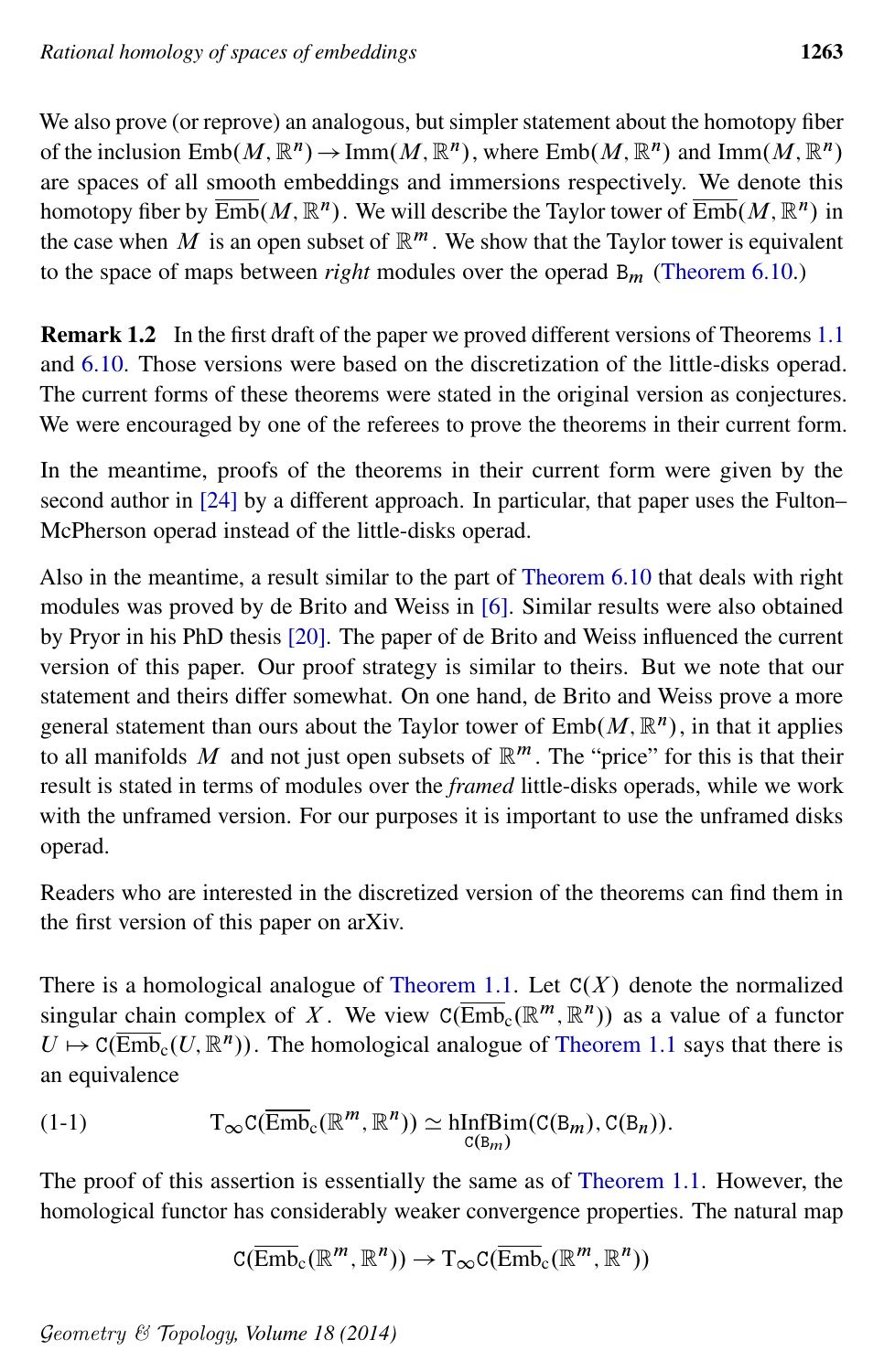is only known to be an equivalence when  $2m + 1 < n$ ; see Weiss [\[26\]](#page-61-4).

Our next step is to use the formality of the little-disks operad (see Kontsevich [\[15\]](#page-60-2) and Lambrechts and Volic [\[17\]](#page-60-3)) to simplify the description of the homological Taylor tower over the reals (and therefore also over the rationals). This is similar in spirit to what was done by Lambrechts, Turchin and Volic for spaces of long knots [\[16\]](#page-60-4) and by Arone, Lambrechts and Volic for the spaces  $\overline{\mathrm{Emb}}(M,\mathbb{R}^n)$  [\[5\]](#page-60-5). The formality theorem implies that if one works over  $\mathbb R$ , then the infinitesimal bimodule  $C(B_n)$  in [\(1-1\)](#page-2-0) can be replaced with H( $B_n$ ; R). Here the action of  $C(B_m)$  on  $H(B_n)$  factors through the commutative operad. It follows that one can present the right-hand side of [\(1-1\)](#page-2-0) as a mapping object between infinitesimal bimodules over the commutative operad. It turns out that infinitesimal bimodules over the commutative operad are the same thing as right modules over the category  $\Gamma$  of pointed finite sets (here by "right modules over" we mean "contravariant functors whose domain is"). Let  $\Omega$  be the category of unpointed sets and surjective functions between them. A well known result of Pirashvili says that there is an equivalence of categories between right  $\Gamma$ -modules and right  $\Omega$ -modules [\[19\]](#page-61-5). It follows that the Taylor tower of  $C(\overline{Emb}_c(\mathbb{R}^m, \mathbb{R}^n)) \otimes \mathbb{R}$ can be described as a mapping complex between right  $\Omega$ -modules. By a counting argument, the same conclusion holds over  $\mathbb Q$  as over  $\mathbb R$ . In a further simplification, we show that Ch can be replaced with H in the source variable as well as the target. The following is our second main result [\(Theorem 8.6\)](#page-40-0).

<span id="page-3-1"></span><span id="page-3-0"></span>**Theorem 1.3** Assume that  $n > 2m + 1$ . There is a weak equivalence of chain complexes

(1-2) 
$$
C^{\mathbb{Q}}(\overline{\text{Emb}}_{c}(\mathbb{R}^m, \mathbb{R}^n)) \simeq hRmod(\widetilde{H}(S^{m-}), \widehat{H}(B_n; \mathbb{Q})).
$$

Here  $C^{\mathbb{Q}}(X) = C(X) \otimes \mathbb{Q}$ ,  $\widetilde{H}(S^{m-})$  is the right  $\Omega$ -module defined by the formula  $n \mapsto \widetilde{H}(S^{mn})$ , and  $\widehat{H}(B_n; \mathbb{Q})$  is the cross effect of  $H(B_n; \mathbb{Q})$  as defined by Pirashvili. Finally, hRmod stands for the derived mapping complex of right modules.

Remark If one works integrally, then the equivalence [\(1-2\)](#page-3-0) does not hold, but one still can show that there is a spectral sequence starting with the homology of the right-hand side and converging to the homology of the left-hand side. We hope to come back to this in another paper.

We view [Theorem 1.3](#page-3-1) as giving a rather explicit algebraic model for the rational homology of  $\overline{\mathrm{Emb}}_c(\mathbb{R}^m,\mathbb{R}^n)$ . Let  $\mathrm{H}_j(X)$  be the  $j^{\mathrm{th}}$  homology group of  $X$ , considered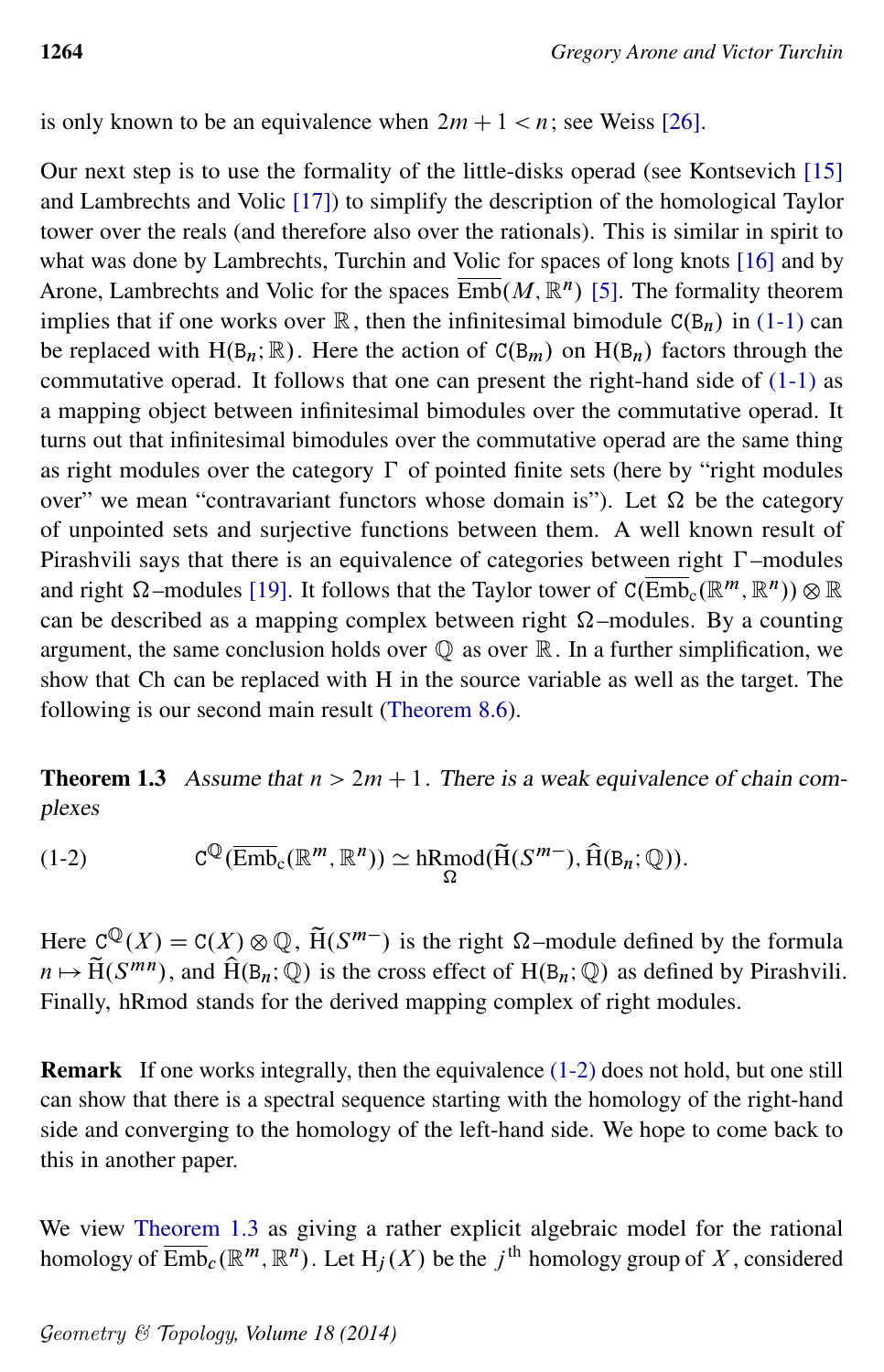as a chain complex concentrated in dimension  $j$ . There are obvious isomorphisms of  $\Omega$  –modules

<span id="page-4-0"></span>
$$
\widehat{H}(B_n) \cong \bigoplus_{t=0}^{\infty} \widehat{H}_{(n-1)t}(B_n) \cong \prod_{t=0}^{\infty} \widehat{H}_{(n-1)t}(B_n),
$$

$$
\widetilde{H}(S^{m-}) \cong \bigoplus_{s=0}^{\infty} \widetilde{H}_{ms}(S^{m-}) \cong \prod_{s=0}^{\infty} \widetilde{H}_{ms}(S^{m-}).
$$

Here we have used the well-known fact that  $\hat{H}_i(B_n(k))$  is nonzero only if j is a multiple of  $n-1$  and the obvious fact that  $\widetilde{H}_i(S^{m-})$  is nonzero only if i is a multiple of  $m$ . It follows that the right-hand side of  $(1-2)$  splits as a product of mapping spaces between right  $\Omega$ -modules with values in chain complexes concentrated in a single degree. More precisely, there is a weak equivalence of chain complexes

$$
(1-3) \quad \underset{\Omega}{\text{hRmod}}(\widetilde{H}(S^{m-}), \widehat{H}(B_n; \mathbb{Q})) \simeq \prod_{s,t \geq 0} \underset{\Omega}{\text{hRmod}}(\widetilde{H}_{ms}(S^{m-}), \widehat{H}_{(n-1)t}(B_n; \mathbb{Q})).
$$

In fact, one can show that if  $n > 2m + 1$  then the direct product on the right side can be replaced with direct sum [\(Remark 13.3\)](#page-55-0). Also, the decomposition can be reduced even further. For example, we show that the terms on the right-hand side of [\(1-3\)](#page-4-0) are nonzero only if  $s \leq 2t$ .

Isomorphism [\(1-3\)](#page-4-0) gives rise to a double splitting of  $H(\overline{\text{Emb}}_c(\mathbb{R}^m, \mathbb{R}^n); \mathbb{Q})$ . In the case  $m = 1$ , this double splitting is equivalent to the one studied by the second author in [\[23\]](#page-61-6).

In Sections [10–](#page-43-0)[13](#page-54-0) we analyze the mapping complexes

$$
\mathrm{hRmod}(\widetilde{\mathrm{H}}_{ms}(S^{m-}),\widehat{\mathrm{H}}_{(n-1)t}(\mathbb{B}_n;\mathbb{Q}))
$$

by filtering the category  $\Omega$  by cardinality. Analysing this filtration leads us to a certain explicit finite complex that is weakly equivalent to this mapping complex. We call it the Koszul complex, because it can be viewed as a kind of Koszul resolution.

In [Section 14](#page-57-0) we give an explicit description of the Koszul complex in terms of certain spaces of forests. It is quite interesting, although not really surprising, that the graph-complexes that we obtain at this point look similar to those obtained from the Bott–Taubes generalized construction used to study the De Rham cohomology of higher-dimensional knot spaces. For more details on that, see the papers of Cattaneo, Cotta-Ramusino and Longoni [\[7\]](#page-60-6) and Sakai [\[21\]](#page-61-7).

It also is worth noting that the right  $\Omega$ -modules  $\tilde{H}(S^{m-})$  and  $\hat{H}(B_n;\mathbb{Q})$  are, up to shifts of degree, almost independent of  $m$  and  $n$ . More precisely, they only depend on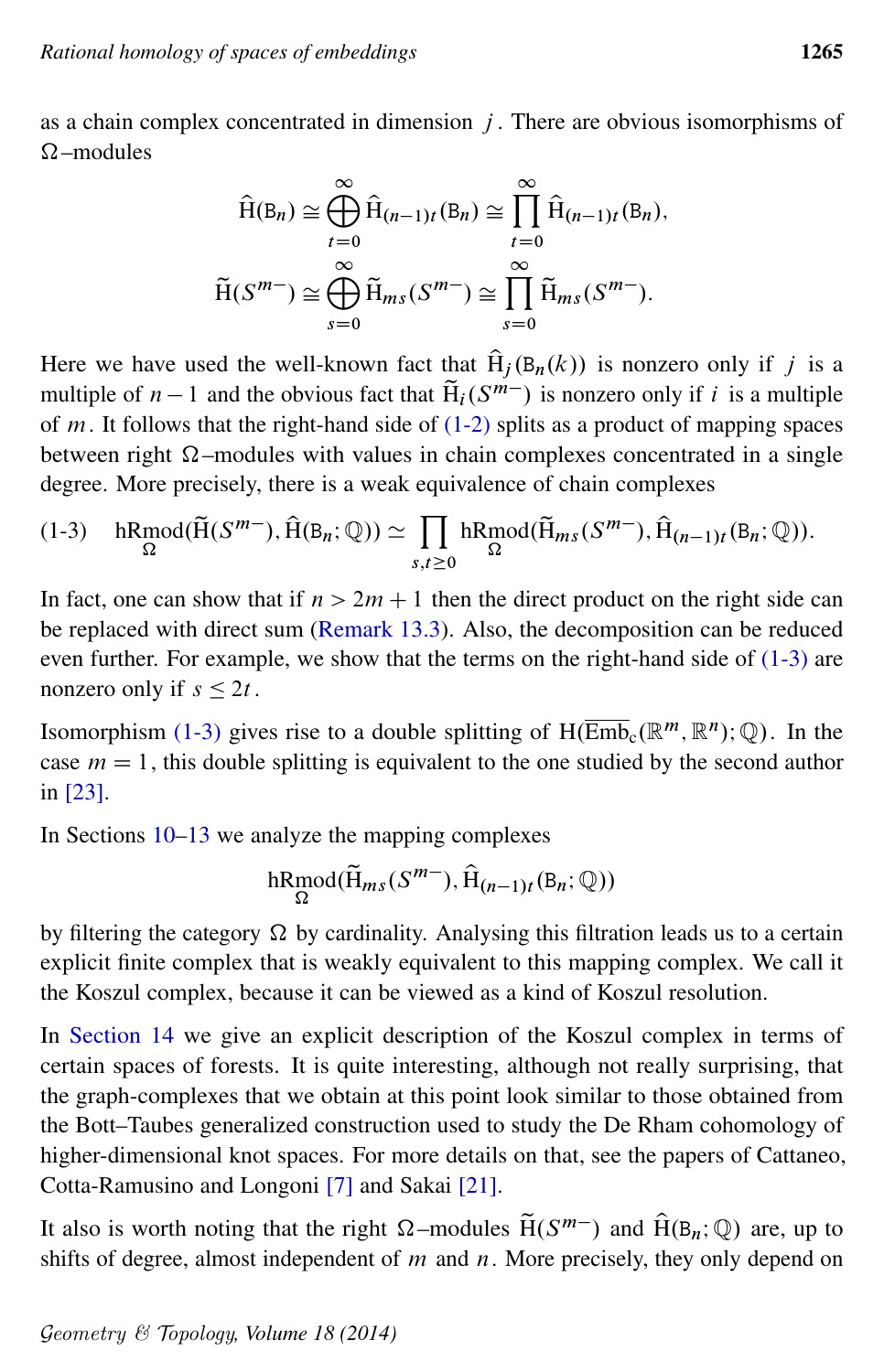the parity of *m* and *n*. It follows that the total group  $H(\overline{\text{Emb}}_c(\mathbb{R}^m, \mathbb{R}^n); \mathbb{Q})$  depends, in some sense, only on the parities of m and n. For all m and n of a fixed parity (and satisfying  $n > 2m + 1$ ), the total group is built of the same ingredients. But the topological dimensions of the different ingredients depend on  $m$  and  $n$ .

We also prove a companion result to [Theorem 1.3](#page-3-1) for spaces of the form  $\overline{\mathrm{Emb}}(M,\mathbb{R}^n)$ [\(Proposition 8.3\)](#page-38-0). We view it as a reformulation of the main result of Arone, Lambrechts and Volic in [\[5\]](#page-60-5).

<span id="page-5-0"></span>**Theorem 1.4** Suppose that M is an open subset of  $\mathbb{R}^m$  and  $2m + 1 < n$ . There is an equivalence of chain complexes

$$
C^{\mathbb{Q}}(\overline{\mathrm{Emb}}(M,\mathbb{R}^n)) \simeq \mathrm{hRmod}(C^{\mathbb{Q}}(M^-),\mathrm{H}(\mathtt{B}_n;\mathbb{Q})).
$$

Here  $C^{\mathbb{Q}}(M^-)$  is the right Com–module determined by the formula  $k \mapsto C^{\mathbb{Q}}(M^k)$ . The theorem implies that in high enough codimension,  $H(\overline{\text{Emb}}(M,\mathbb{R}^n);\mathbb{Q})$  is a homotopy functor of  $M$ . In particular, [Theorem 1.4](#page-5-0) has the following consequence, which also was proved in [\[5\]](#page-60-5).

**Corollary 1.5** Let  $M_1$ ,  $M_2$  smooth manifolds that embed into  $\mathbb{R}^m$ . Suppose that  $2m + 1 < n$ . Also suppose that  $M_1$  and  $M_2$  are related by a chain of maps inducing an isomorphism in rational homology. Then there is an isomorphism

$$
\mathrm{H}(\overline{\mathrm{Emb}}(M_1,\mathbb{R}^n);\mathbb{Q})\cong\mathrm{H}(\overline{\mathrm{Emb}}(M_2,\mathbb{R}^n);\mathbb{Q}).
$$

**Proof** Replacing  $M_1$  and  $M_2$  with tubular neighborhoods, we may assume that they are open subsets of  $\mathbb{R}^m$ . We can do it because inclusion into a tubular neighborhood induces an equivalence on  $\overline{\text{Emb}}(-, \mathbb{R}^n)$ . If  $M_1$  and  $M_2$  are related by a chain of real homology equivalences, then the right Com–modules  $C^{\mathbb{Q}}(M_1^-)$  and  $C^{\mathbb{Q}}(M_2^-)$  are weakly equivalent (in the category of right Com–modules with values in rational chain complexes). By the theorem, the homotopy type of the right Com–module  $C^{\mathbb{Q}}(M^-)$ determines  $H(\overline{\text{Emb}}(M,\mathbb{R}^n);\mathbb{Q})$ .  $\Box$ 

Outline In [Section 2](#page-6-0) we review some preliminaries about chain complexes. The main goal of this section is to prove that a certain explicit model for Postnikov sections in the category of chain complexes is an enriched functor. This is used later in [Section 7.](#page-32-0) In Sections [3](#page-10-0) and [4](#page-14-0) we recall some basics about operads and their modules. In particular, we review the concept of an infinitesimal bimodule over an operad, which is perhaps not very well known. We show that the category of right modules over an operad, as well as the category of infinitesimal bimodules, are equivalent to certain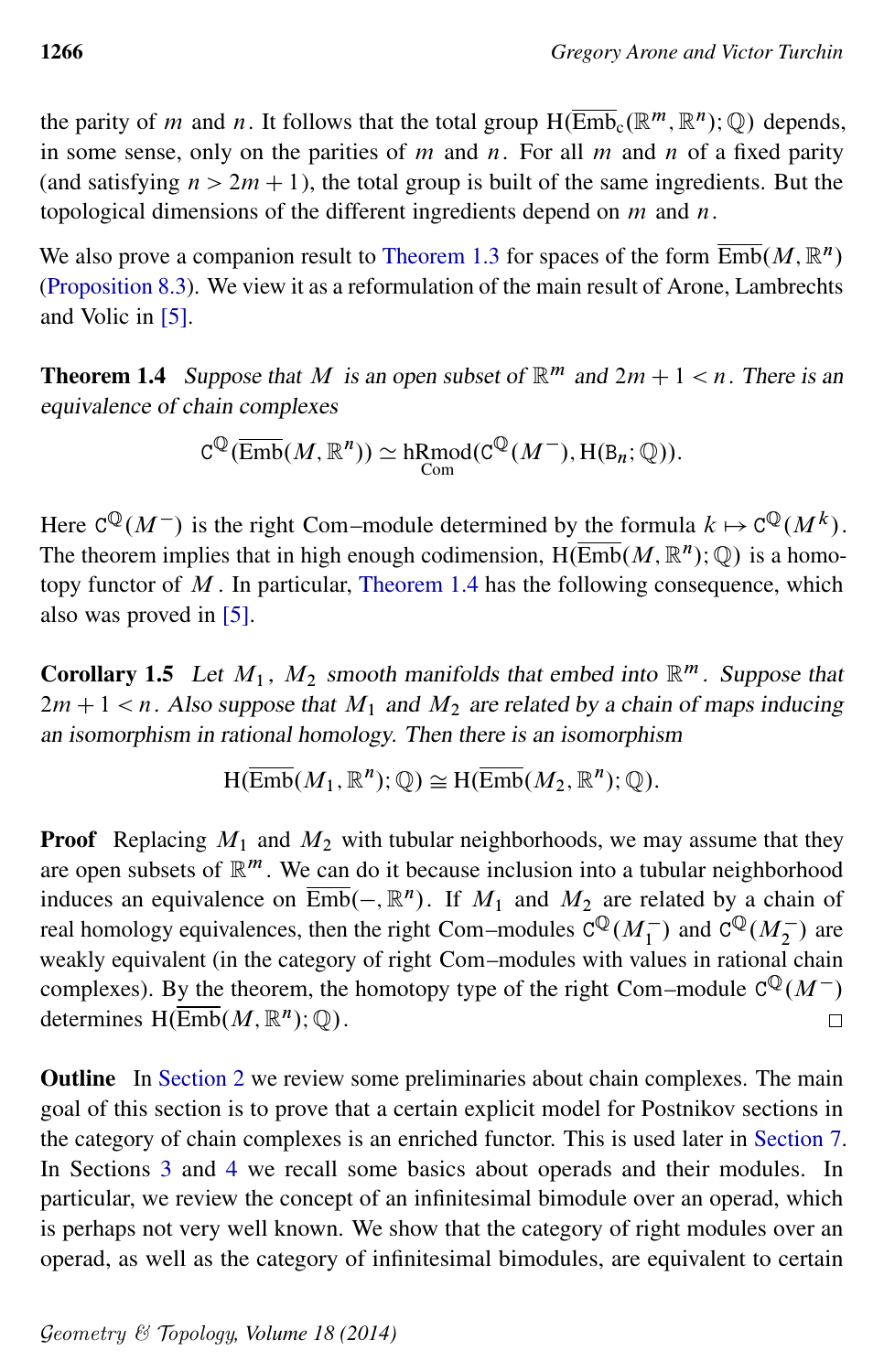categories of diagrams. In [Section 5](#page-19-0) we apply the general theory to obtain a convenient description of the categories of right modules and of infinitesimal bimodules over the little-disks operad. In [Section 6](#page-25-0) we show how the Taylor towers for  $C(\overline{\text{Emb}}(M,\mathbb{R}^n))$ and  $C(\overline{\text{Emb}}_c(\mathbb{R}^m, \mathbb{R}^n))$  can be described in terms of maps between, respectively, right modules and infinitesimal bimodules over the little-disks operad. In [Section 7](#page-32-0) we start working over the reals/rationals, and we show how Kontsevich's theorem on the formality of the little-disks operad can be used to drastically simplify our models for  $C^{\mathbb{Q}}(\text{Emb}(M, \mathbb{R}^n))$  and  $C^{\mathbb{Q}}(\overline{\text{Emb}}_c(\mathbb{R}^m, \mathbb{R}^n))$ . In [Section 8](#page-34-0) we show that the model for  $C^{Q}(\overline{\text{Emb}}_c(\mathbb{R}^m, \mathbb{R}^n))$  can be simplified even further, and rewritten in terms of maps between right  $\Omega$ -modules. This enables us to prove [Theorem 8.6.](#page-40-0)

In [Section 9](#page-41-0) we derive the equivalence  $(1-3)$ . In [Section 10](#page-43-0) we show how filtering the category  $\Omega$  by cardinality gives rise to a spectral sequence (which we call the Koszul spectral sequence) for calculating the homology groups of the complex of maps between right  $\Omega$ -modules. After some preparatory work in Sections [11](#page-49-0) and [12](#page-53-0) we show, in [Section 13,](#page-54-0) that in the cases of interest to us the first term of the Koszul spectral sequence consists of a single chain complex. We call these chain complexes Koszul complexes. Thus when  $2m + 2 \le n$  the chain complex  $C^{\mathbb{Q}}(\overline{\text{Emb}}_c(\mathbb{R}^m, \mathbb{R}^n))$  is equivalent to a direct sum of Koszul complexes. We describe the Koszul complexes explicitly in [Section 14](#page-57-0) as complexes generated by certain types of forests.

Acknowledgements We would like to warmly and sincerely thank the referees, who undoubtedly invested much time and effort in reading the paper. They made a number of valuable suggestions, spread over several reports, that led to significant improvements (see, for example, [Remark 1.2](#page-2-1) above).

Both authors gratefully acknowledge NSF support via FRG grant DMS 0967649 and via Midwest Topology Network grant DMS 0844249. The first author was supported by the Fulbright fellowship.

The second author is grateful to the University of Virginia for its hospitality during several visits that he made while working on this project.

# <span id="page-6-0"></span>2 Chain complexes and Postnikov sections

In this paper, Ch denotes the category of nonnegatively graded chain complexes. Sometimes we need to consider the category of complexes of modules over a commutative ring with unit. When we want to emphasize the ground ring, we write  $\text{Ch}^R$  for the category of chain complexes of R–modules.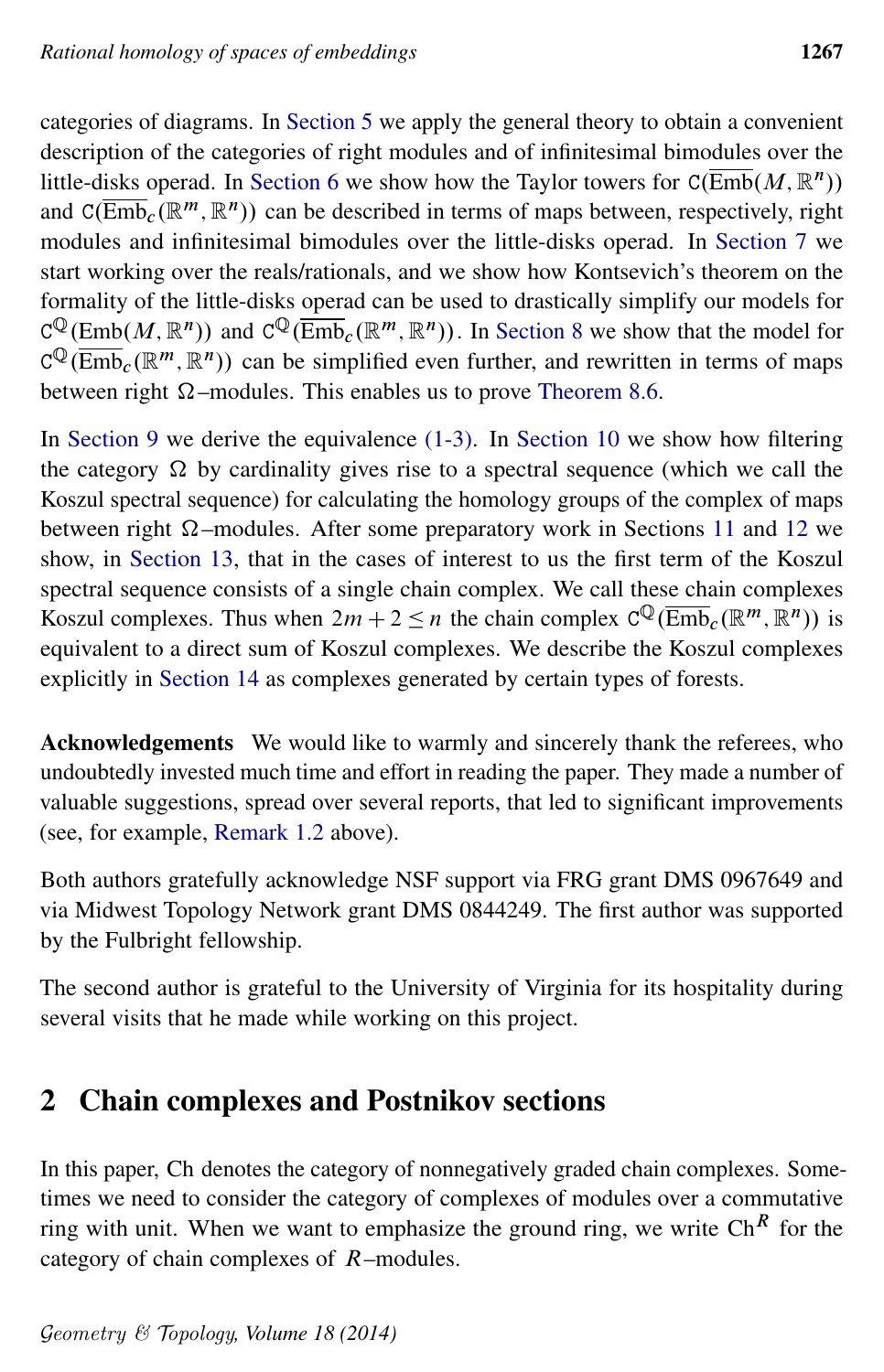It is well known that Ch is a closed symmetric monoidal category, and it also has a Quillen model structure compatible with the monoidal structure (the projective model structure). If A and B are objects of Ch, then by  $hom(A, B)$  we denote the internal mapping object from A to B. Thus hom $(A, B)$  is itself an object of Ch. In degree zero, hom $(A, B)$  is the group of chain homomorphisms from A to B, and H<sub>0</sub>(hom $(A, B)$ ) is the group of chain homotopy classes of chain homomorphisms.

Let C: Top  $\rightarrow$  Ch be the normalized singular chains functor. It is well known that C is a lax symmetric monoidal functor (the original reference is probably the paper of Eilenberg and Mac Lane [\[12,](#page-60-7) Theorem 5.4]). If X is a space and A is a chain complex, we define  $A \otimes X := A \otimes C(X)$  and  $\text{Map}(X, A) = \text{hom}(C(X), A)$ .

Postnikov sections We will use a small model for Postnikov sections in Ch, that was also used in [\[5\]](#page-60-5).

**Definition 2.1** Let P be a chain complex. Define  $Po_n(P)$  to be the chain complex

$$
Po_n(P)_i = \begin{cases} P_i & i \le n, \\ d(P_{n+1}) & i = n+1, \\ 0 & i > n+1. \end{cases}
$$

Here  $d(P_{n+1})$  denotes the n–dimensional boundaries in P. The differential in Po<sub>n</sub> $(P)$ is the same as in  $P$  in dimensions less than or equal to  $n$  and is given by the inclusion  $d(P_{n+1}) \hookrightarrow P_n$  in dimension  $n + 1$ .

There is an obvious chain homomorphism  $P \to Po_n(P)$ , natural in P. It induces an isomorphism on  $H_i$  for  $i \leq n$  (and it is a chain level isomorphism in dimensions  $i < n$ ). On the other hand  $H_i(Po_n(P)) = 0$  for  $i > n$ . Thus  $Po_n(P)$  is a model for the  $n<sup>th</sup>$  Postnikov section of P. Clearly there are compatible chain homomorphism  $Po_n(P) \to Po_{n-1}(P)$ , inducing isomorphism on homology in dimensions less than n. These homomorphisms are fibrations in Ch (because they are surjective). Together, they give a model for the Postnikov tower of P. Let  $k_n(P) = \text{ker}(P_{0n}(P) \rightarrow P_{0n-1}(P));$  $k_n(P)$  is a chain complex concentrated in degrees n and  $n + 1$ . The unique nontrivial boundary homomorphism in  $k_n(P)$  is the inclusion of the *n*–dimensional boundaries of P into the cycles. Finally, let  $H_n(P)$  be the  $n^{\text{th}}$  homology of P, considered as a chain complex concentrated in dimension  $n$ . We have a zigzag of chain homomorphisms, natural in  $P$ ,

$$
P \to \mathrm{Po}_n(P) \leftarrow k_n(P) \xrightarrow{\simeq} \mathrm{H}_n(P).
$$

<span id="page-7-0"></span>We need the following simple observation about these functors. It is equivalent to saying that all these functors are *enriched* over Ch, and the natural transformations between them are enriched transformations.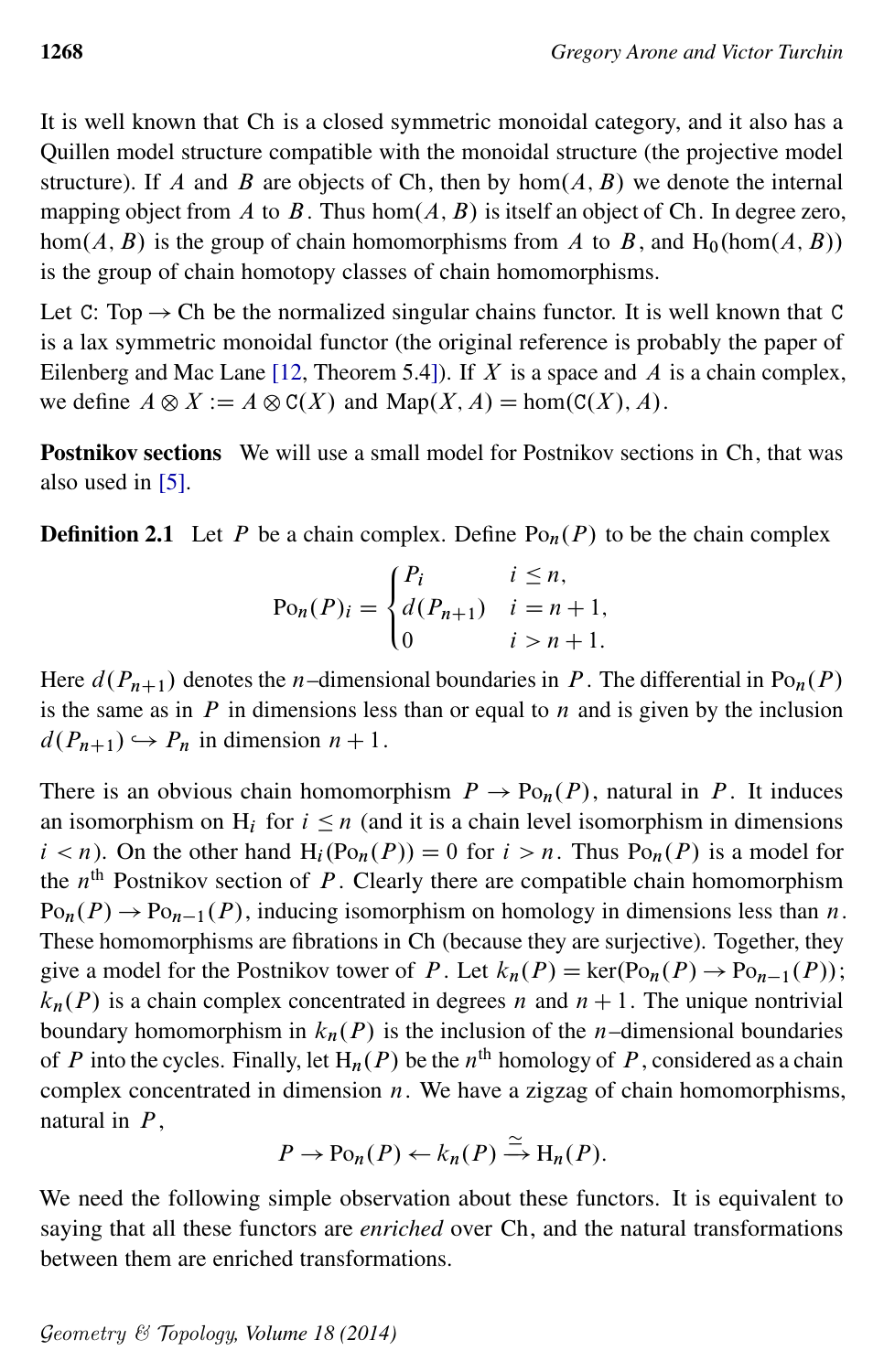**Lemma 2.2** Let  $X$ ,  $P$  and  $Q$  be nonnegatively graded chain complexes. Suppose we have a chain homomorphism  $X \otimes P \to Q$ . Then there are unique vertical homomorphisms (determined by the first one) that make the following diagram commute:

$$
X \otimes P \longrightarrow X \otimes \text{Po}_n(P) \longleftarrow X \otimes k_n(P) \longrightarrow X \otimes \text{H}_n(P)
$$
  
\n
$$
\downarrow \qquad \qquad \downarrow \qquad \qquad \downarrow
$$
  
\n
$$
Q \longrightarrow \text{Po}_n(Q) \longleftarrow k_n(Q) \longrightarrow \text{H}_n(Q)
$$

**Proof** We begin by constructing a chain map  $X \otimes \mathrm{Po}_n(P) \to \mathrm{Po}_n(Q)$ . The homomorphism  $P \to \text{Po}_n(P)$  is surjective, and thus the homomorphism  $X \otimes P \to X \otimes \text{Po}_n(P)$ is surjective, by right exactness of tensor product. We need to show the kernel of this homomorphism goes to zero in  $Po_n(Q)$  under the composed map  $X \otimes P \to Q \to Po_n(Q)$ . The map  $X \otimes P \to X \otimes Po_n(P)$  is a direct sum of maps of the form  $X_i \otimes P_j \to$  $X_i \otimes \text{Po}_n(P)_i$ , so its kernel is a direct sum of kernels. For  $j \leq n$ , the above map is an isomorphism, so the kernel is trivial. For  $j > n + 1$ ,  $X_i \otimes P_j$  has dimension greater than  $n + 1$ , so it goes to zero in Po<sub>n</sub> $(Q)$ . It remains to consider summands of the form  $X_i \otimes P_{n+1}$ . Again, if  $i > 0$ , the summand goes to zero in Po<sub>n</sub>(Q) for dimensional reasons. It remains to consider the summand  $X_0 \otimes P_{n+1}$ . We need to show that any element in the kernel of the homomorphism  $X_0 \otimes P_{n+1} \to X_0 \otimes d(P_{n+1})$  goes to zero in Po<sub>n</sub>(Q). Any element of  $X_0 \otimes P_{n+1}$  can be written in the form  $\sum x_0^{\alpha} \otimes p_{n+1}^{\alpha}$ . The assumption that it is in the kernel means that  $\sum x_0^{\alpha} \otimes d(p_{n+1}^{\alpha}) = 0$ . But since the elements  $x_0^{\alpha}$  are in dimension zero, it follows that

$$
d\left(\sum x_0^{\alpha} \otimes p_{n+1}^{\alpha}\right) = \sum x_0^{\alpha} \otimes d(p_{n+1}^{\alpha}) = 0.
$$

So every element of the kernel is an  $(n + 1)$ –dimensional cycle in  $X \otimes P$ . It follows that it goes to an  $(n + 1)$ –cycle in Q, and therefore it goes to zero in Po<sub>n</sub> $(Q)$ .

Next, we need to show the existence of a unique map  $X \otimes k_n(P) \to k_n(Q)$  that makes the second square commute. Since the homomorphism  $k_n(Q) \to Po_n(Q)$  is a monomorphism, we need to show that the image of the composed homomorphism

$$
X \otimes k_n(P) \to X \otimes \mathrm{Po}_n(P) \to \mathrm{Po}_n(Q)
$$

is contained in the image of  $k_n(Q)$ . Since Po<sub>n</sub> $(Q)$  is zero above dimension  $n+1$ , and  $X \otimes k_n(P)$  is zero in dimensions below n, we only need to consider dimensions n and  $n + 1$ . The homomorphism  $k_n(Q) \to Po_n(Q)$  is an isomorphism in dimension  $n + 1$ , so it remains to check dimension n. Let  $Z_n(P)$  be the group of n–dimensional cycles of P. The n-dimensional part of  $X \otimes k_n(P)$  is  $X_0 \otimes Z_n(P)$ . We need to show that the image of  $X_0 \otimes Z_n(P)$  in Po<sub>n</sub> $(Q)$  is contained in the group of cycles  $Z_n(Q)$ .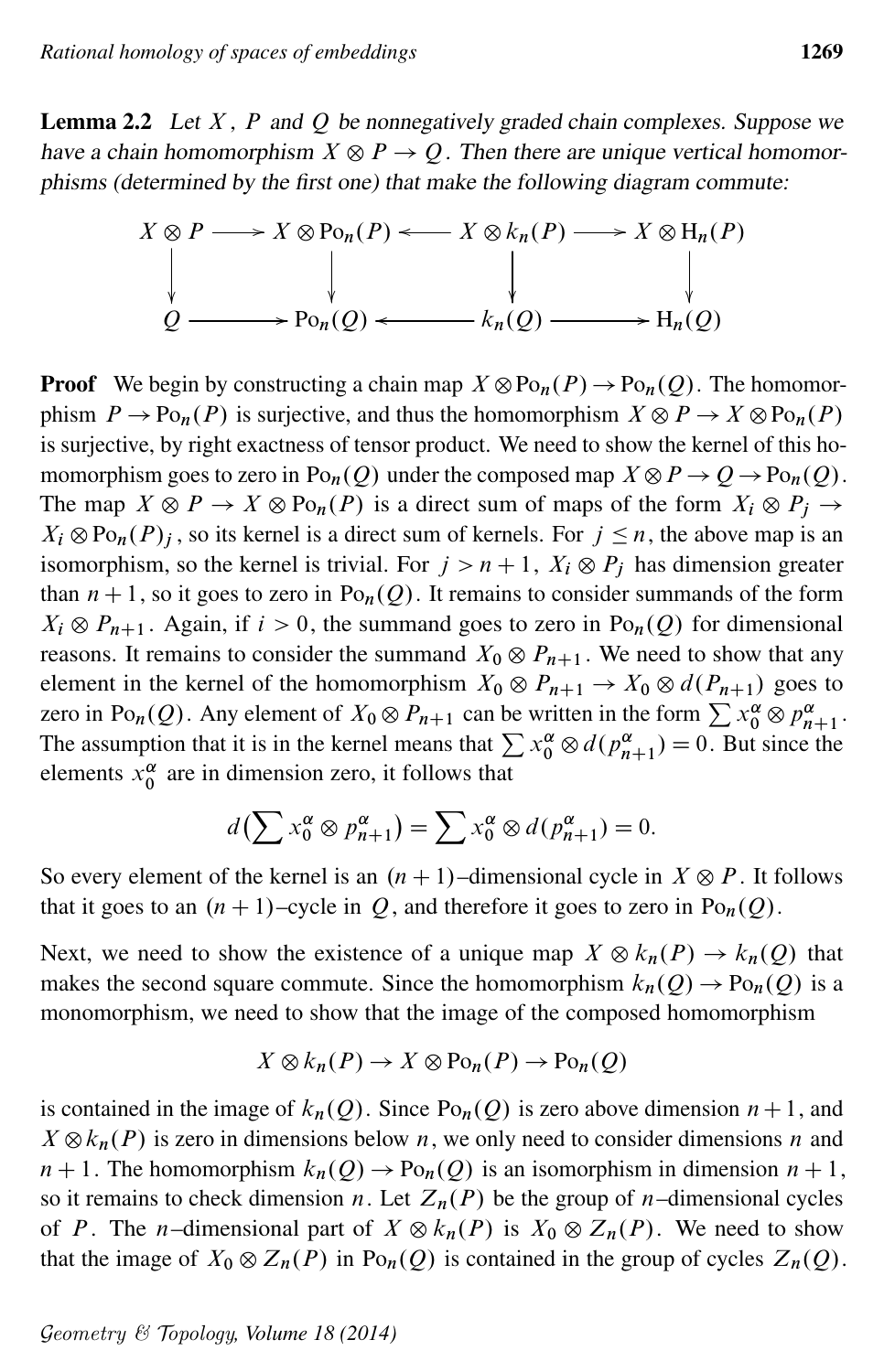For this it is enough to show that its image in  $X \otimes Po_n(P)$  consists of cycles. Let  $\sum x_0^{\alpha} \otimes p_n^{\alpha}$  be an element of  $X_0 \otimes Z_n(P)$ . Then its differential in  $X \otimes \text{Po}_n(P)$  is

$$
\sum d(x_0^{\alpha}) \otimes p_n^{\alpha} + x_0 \otimes d(p_n^{\alpha})
$$

which is clearly zero. So  $\sum x_0^{\alpha} \otimes p_n^{\alpha}$  is a cycle in  $X \otimes \text{Po}_n(P)$ .

Lastly, we need to show that there is a unique homomorphism  $X \otimes H_n(P) \to H_n(Q)$ that makes the rightmost square commute. By right exactness of tensor product, the homomorphism  $X \otimes k_n(P) \to X \otimes H_n(P)$  is surjective, so we need to show that the kernel of this homomorphism goes to zero in  $H_n(Q)$ . Since  $H_n(Q)$  is concentrated in dimension *n*, we only need to check dimension *n*. The homomorphism from  $k_n(P)$ to H<sub>n</sub>(P) is, in dimension n, the surjection from the n–cycles of P to the n<sup>th</sup> homology of P. Its kernel is the group of boundaries  $d(P_{n+1})$ . Using the right exactness of tensor product one more time, we conclude that any element in the kernel of  $X \otimes k_n(P) \to X \otimes H_n(P)$  in dimension *n* can be written in the form  $\sum x_0^{\alpha} \otimes d(p_{n+1}^{\alpha})$ . By the usual calculation, this is the same as  $d(\sum x_0^{\alpha} \otimes p_{n+1}^{\alpha})$ , so it is a boundary in  $X \otimes k_n(P)$ . Therefore it goes to a boundary in  $k_n(Q)$  and to zero in  $H_n(Q)$ .  $\Box$ 

**Corollary 2.3** Let C be a category enriched over Ch. Let  $F: C \to$  Ch be an enriched functor. Then there is a chain of enriched natural transformations between enriched functors,

$$
F \to \mathrm{Po}_n(F) \leftarrow k_n(F) \to \mathrm{H}_n(F).
$$

**Proof** Let i, j be objects of C. Let  $C(i, j)$  be the chain complex of morphisms from i to j. To say that F is an enriched functor means that for all  $i, j$  there are chain homomorphisms

$$
\mathcal{C}(i, j) \otimes F(i) \to F(j).
$$

The homomorphisms are associative and unital. By [Lemma 2.2,](#page-7-0) there are analogous maps where F is replaced with  $Po_n(F)$ ,  $k_n(F)$  and  $H_n(F)$ , that are compatible with the natural transformations between these functors. The uniqueness part of the lemma guarantees that the induced maps are associative and unital.  $\Box$ 

<span id="page-9-0"></span>**Corollary 2.4** With the same notation as in the previous corollary, suppose that  $F$ takes values in chain complexes that are homologically concentrated in degree  $n$ . Then F is related to  $H_n(F)$  by a chain of enriched natural equivalences (ie quasiisomorphisms).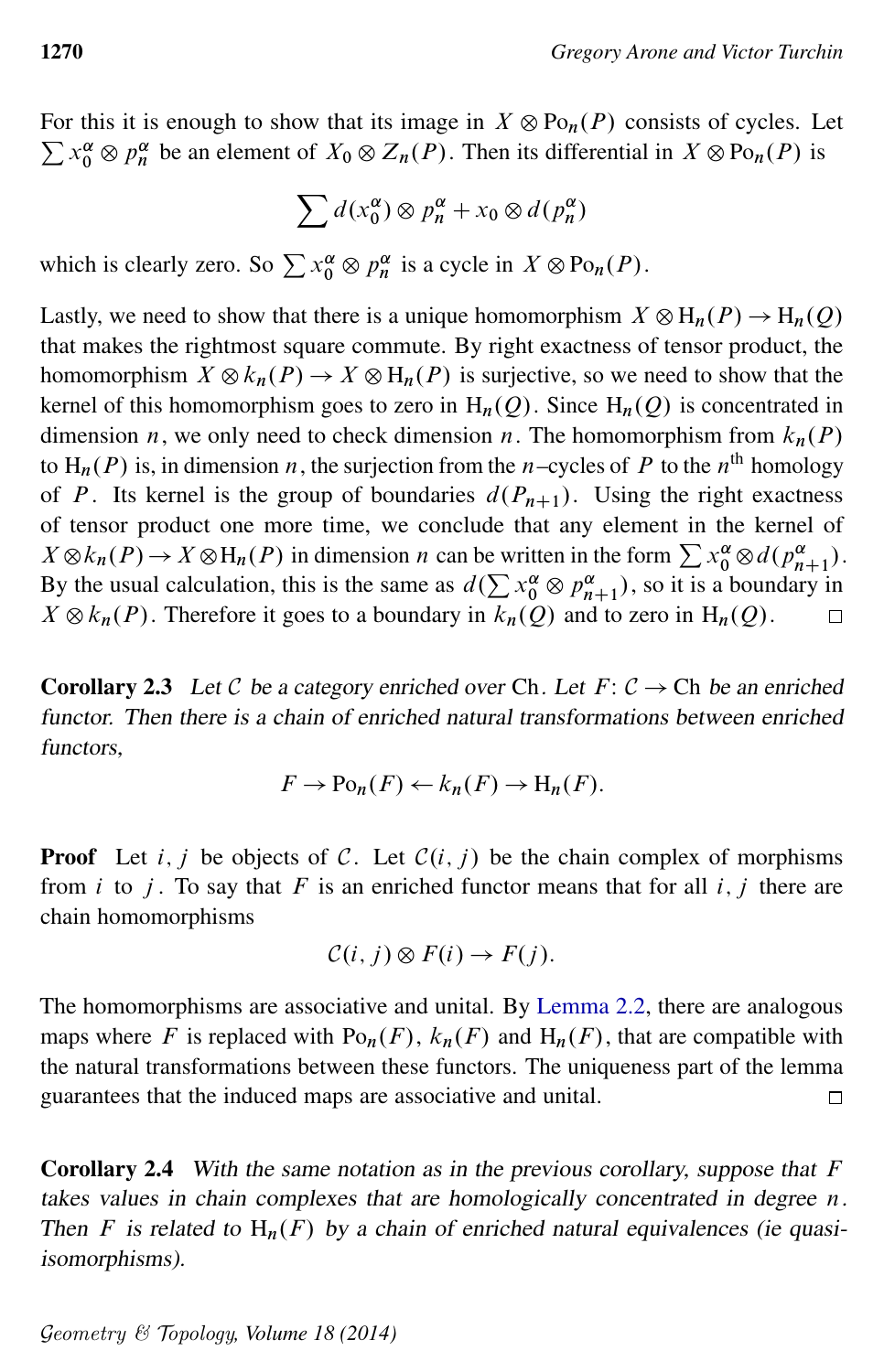**Proof** It is clear that if  $F(i)$  is a chain complex whose homology is concentrated in dimension  $n_1$ , then all the natural transformations

$$
F(i) \to \mathrm{Po}_n(F(i)) \leftarrow k_n(F(i)) \to \mathrm{H}_n(F(i))
$$

are quasi-isomorphisms.

In the terminology of [\[5\]](#page-60-5) we can say that an enriched functor that takes values in complexes of homological dimension n is *formal* in a natural and enriched sense.

# <span id="page-10-0"></span>3 Operads, modules and infinitesimal bimodules

#### 3.1 Definition of operads

In this section we will review the (very well known) notions of an operad and a right module over an operad. We also will review the concept of an infinitesimal bimodule over an operad, which is less well known.

For a general introduction to the theory of operads, given from a modern perspective, we suggest the recent book of Loday and Vallette [\[18\]](#page-60-8).

**Definition 3.1** Let  $\Sigma$  be the category of finite sets and isomorphisms between them. Let C be any category. A *symmetric sequence* P in C is a functor  $P: \Sigma \to \mathcal{C}$ .

We will write  $P(n)$  for  $P({1, \ldots, n})$  (and  $P(0)$  for  $P(\emptyset)$ ). In practice, a symmetric sequence is determined by the sequence  $P(0), P(1), \ldots$  of objects in C together with an action of the symmetric group  $\Sigma_n$  on  $P(n)$  for each n.

**Definition 3.2** Let  $(C, \otimes, 1)$  be a symmetric monoidal category. An *operad* O in C is a symmetric sequence O in C equipped with a *unit map*  $\eta$ :  $1 \rightarrow O(1)$  and *partial composition maps*

$$
- \circ_a -: O(A) \otimes O(B) \to O(A \cup_a B)
$$

for each pair of sets A and B and each  $a \in A$  where  $A \cup_a B := (A \setminus \{a\}) \amalg B$ . The composition maps must be natural with respect to isomorphisms of  $(A, a)$  and of  $B$ , and must satisfy certain axioms that say that:

- (1) The composition is associative in the sense that for all sets  $A, B$  and  $C$ , and elements  $a \in A$ ,  $b \in B$ , the two compositions  $(-\circ_a -) \circ_b -$  and  $-\circ_a (-\circ_b -)$ define the same map  $O(A) \otimes O(B) \otimes O(C) \rightarrow O(A \cup_a B \cup_b C)$ .
- (2) For two distinct elements  $a, a' \in A$ , the operations  $-\circ_a -$  and  $-\circ_{a'} -$  commute.
- (3)  $\eta$  acts as both a right unit and a left unit with respect to the composition maps.

 $\Box$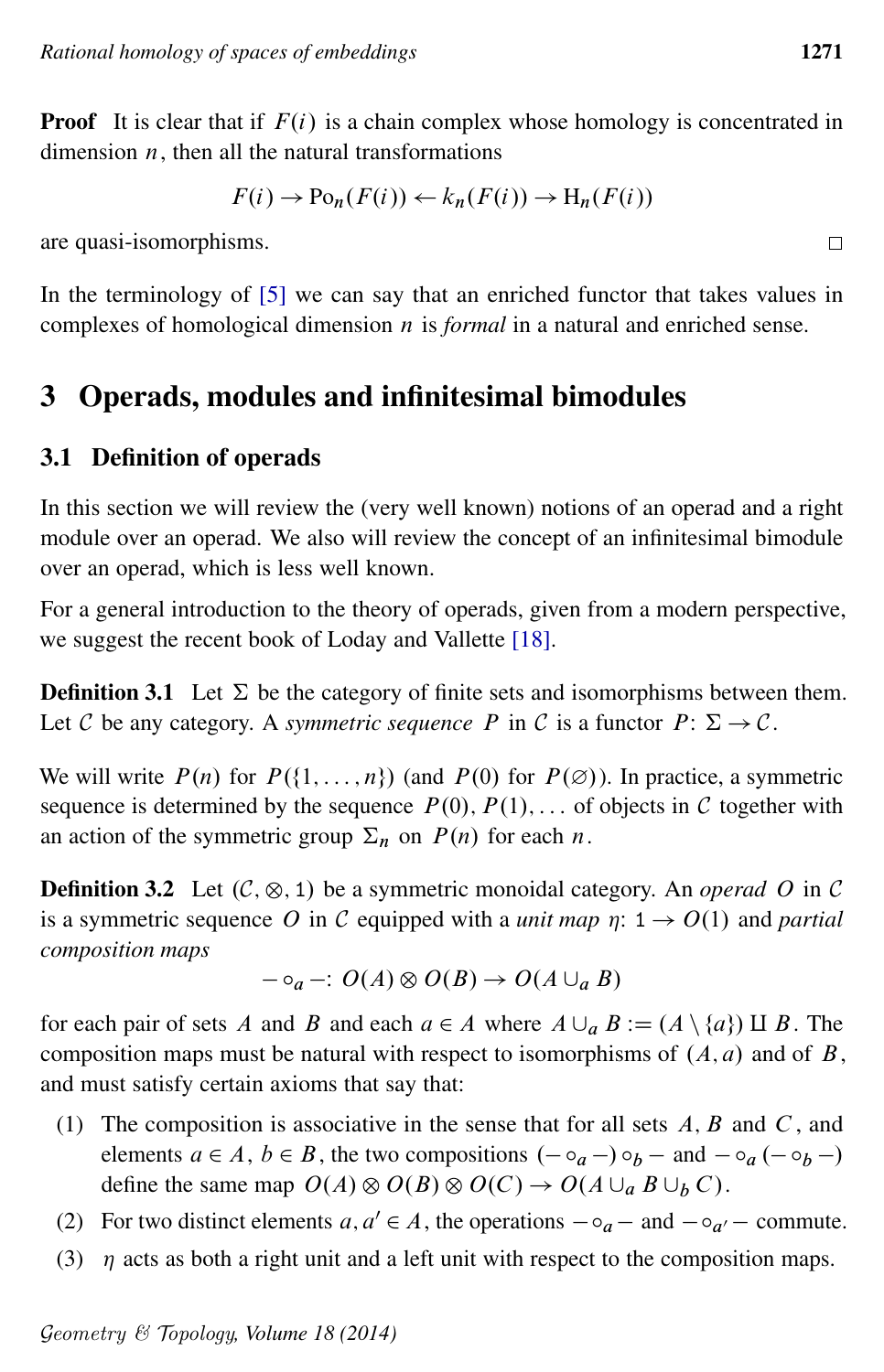The axioms are spelled out fully by Ching in [\[8,](#page-60-9) Definition 2.2] (for example). A little below, we will spell out the analogous axioms for a module over an operad.

<span id="page-11-0"></span>**Remark 3.3** Let O be an operad, and let  $\alpha: A \rightarrow B$  be a function between sets. The operad structure on  $O$  gives rise to a map

$$
O(B) \otimes \bigotimes_{b \in B} O(\alpha^{-1}(b)) \to O(A).
$$

The map is defined by applying the composition operation  $\circ_b$  for each  $b \in B$ . The commutativity hypothesis in the definition of operad ensures that the map is independent of the order in which the composition operations are performed.

#### 3.2 Modules

Let  $C$  be a symmetric monoidal category. Let  $D$  be a category tensored over  $C$ . In practice, we will be most interested in the case when  $D$  and  $C$  are both the category of chain complexes. But it will be convenient to have a more general setup.

**Definition 3.4** Let O be an operad in C. A *right module* over O with values in  $D$  is a symmetric sequence  $M$  in  $D$  together with partial composition maps

$$
- \circ_a - : M(A) \otimes O(B) \to M(A \cup_a B),
$$

where A and B are finite sets and  $a \in A$ . The composition maps are required to be natural in isomorphisms of  $(A, a)$  and  $B$ , and satisfy the following axioms.

(1) For all finite sets A, B and C and for all  $a \in A$  and  $b \in B$  the following diagram commutes:

$$
M(A) \otimes O(B) \otimes O(C) \xrightarrow{1 \otimes (-\circ_b -)} M(A) \otimes O(B \cup_b C)
$$
  
\n
$$
\downarrow \neg_{a} - V
$$
  
\n
$$
M(A \cup_a B) \otimes O(C) \xrightarrow{-\circ_b -} M(A \cup_a B \cup_b C)
$$

(2) For all finite sets A, B and B' and all  $a, a' \in A$  where  $a \neq a'$ , the following diagram commutes:

$$
M(A) \otimes O(B) \otimes O(B') \xrightarrow{(-\otimes_{a'} -)\otimes 1} M(A \cup_{a'} B') \otimes O(B)
$$
  
\n
$$
(-\otimes_{a} -)\otimes 1 \downarrow \qquad \qquad \downarrow -\otimes_{a} -
$$
  
\n
$$
M(A \cup_{a} B) \otimes O(B') \xrightarrow{-\otimes_{a'} -} M(A \cup_{a} B \cup_{a'} B')
$$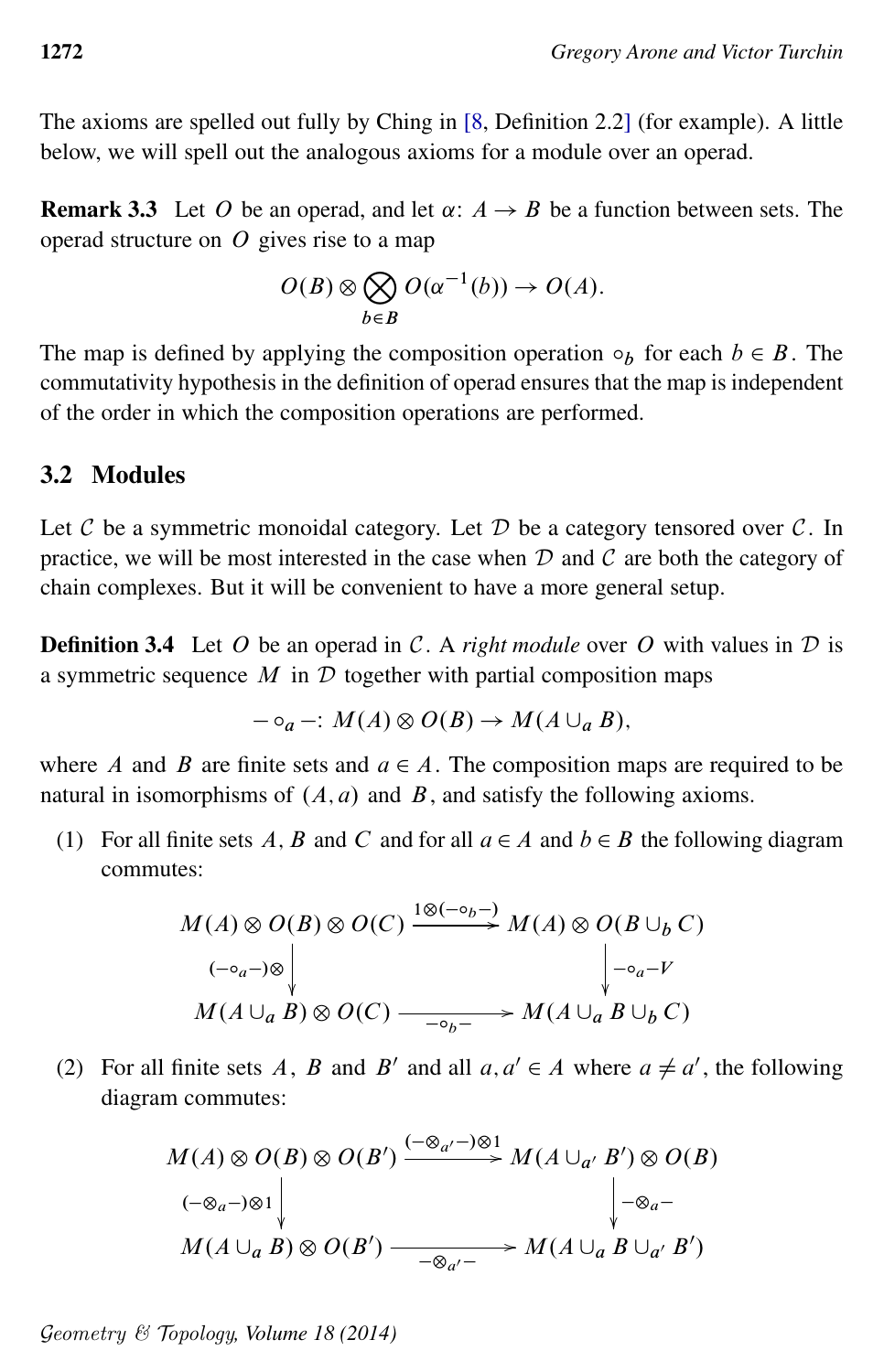(More precisely, the top arrow in this square needs to be preceded by the map switching the second and third factors.)

(3) For all finite sets A and for all  $a \in A$  the following morphism is the identity

$$
M(A) = M(A) \otimes 1 \xrightarrow{1 \otimes \eta} M(A) \otimes O(1) \xrightarrow{-\circ_a-} M(A).
$$

Here we have used the identification of  $\{1\}$  with  $\{a\}$ .

<span id="page-12-0"></span>**Remark 3.5** Let M be a right module over O. Let  $\alpha: A \rightarrow B$  be a function between sets. One obtains a map

$$
M(B) \otimes \bigotimes_{b \in B} O(\alpha^{-1}(b)) \to M(A).
$$

The map is defined by applying the composition operation  $\circ_b$  for each  $b \in B$ . The commutativity hypothesis in the definition of a right module ensures that the map is independent of the order in which the composition operations are performed; compare with [Remark 3.3.](#page-11-0)

The definitions above are well known. Now we will introduce a few definitions that are not so standard. As before, let  $O$  be an operad in a symmetric monoidal category  $C$ , and let  $D$  be a category tensored over  $C$ .

**Definition 3.6** An *infinitesimal left module* over O with values in D is a symmetric sequence  $M$  in  $D$  together with partial composition maps, defined for all finite sets A, B and all  $a \in A$ ,

$$
-\circ_a -\colon O(A)\otimes M(B) \to M(A\cup_a B).
$$

The composition maps are required to be natural in isomorphisms of  $(A, a)$  and  $B$ , and satisfy the following axioms.

(1) For all finite sets A, B and C and for all  $a \in A$  and  $b \in B$  the following diagram commutes:

$$
O(A) \otimes O(B) \otimes M(C) \xrightarrow{1 \otimes (-\circ_b -)} O(A) \otimes M(B \cup_b C)
$$
  
\n
$$
\downarrow \qquad \qquad \downarrow \qquad \qquad \downarrow \qquad \qquad \downarrow \qquad \downarrow \qquad \downarrow \qquad \downarrow \qquad \downarrow
$$
  
\n
$$
O(A \cup_a B) \otimes M(C) \xrightarrow{-(\circ_b -)} M(A \cup_a B \cup_b C)
$$

(2) For all finite sets  $A$  the following morphism is the identity:

$$
M(A) = 1 \otimes M(A) \xrightarrow{\eta \otimes 1} O(1) \otimes M(A) \xrightarrow{-\circ_1-} M(A)
$$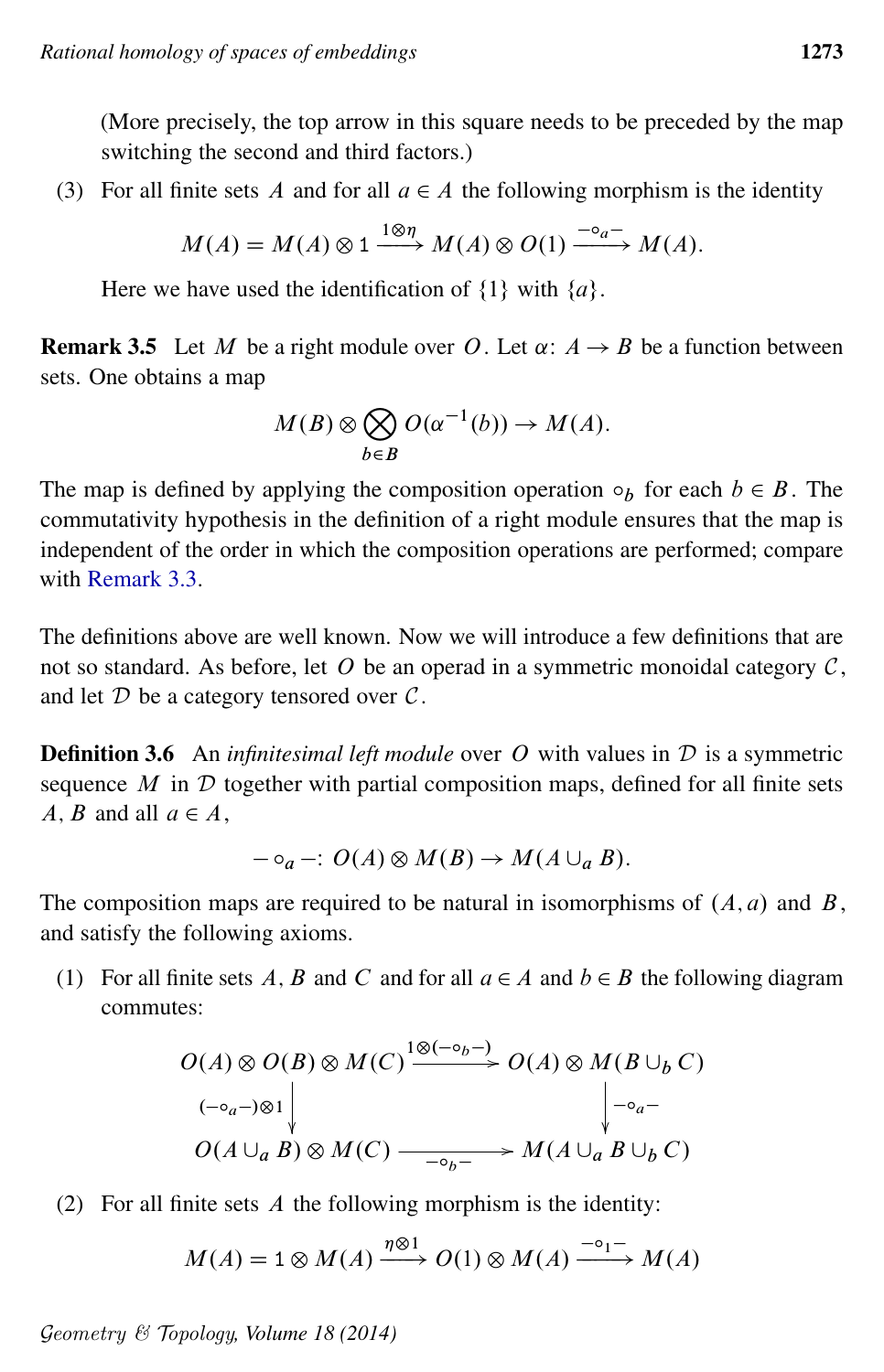Remark 3.7 The concept of an infinitesimal left module is different from the usual concept of a left module over an operad that is more commonly found in literature. A left module is usually defined to be a symmetric sequence  $M$ , equipped with maps of the following kind. Let  $\alpha: A \rightarrow B$  be a function of sets. Then for a left module there would be a morphism

$$
O(B) \otimes \bigotimes_{b \in B} M(\alpha^{-1}(b)) \to M(A).
$$

The structure of an infinitesimal left module does not give rise to such a map (contrast with [Remark 3.5\)](#page-12-0). Neither does a left module structure automatically give rise to an infinitesimal left module structure.

Finally, we are ready for the key definition of this section. Let  $O$  be an operad in  $C$ and let  $D$  be a category tensored over  $C$ .

**Definition 3.8** An *infinitesimal bimodule* over O with values in D is a symmetric sequence  $M$  in  $D$  endowed with the structure of a right module over  $O$  and of an infinitesimal left module over  $O$ . The right and left composition maps are required to satisfy the following axioms.

(1) For all finite sets A, B, and C and for all  $a \in A$ ,  $b \in B$ , the following diagram commutes:

$$
O(A) \otimes M(B) \otimes O(C) \xrightarrow{(-\circ_a -)\otimes 1} M(A \cup_a B) \otimes O(C)
$$
  
\n
$$
1 \otimes (-\circ_b -)
$$
  
\n
$$
O(A) \otimes M(B \cup_b C) \xrightarrow{-\cup_a -} M(A \cup_a B \cup_b C)
$$

(2) For all finite sets A, B, B' and for all distinct elements  $a, a' \in A$ , the following diagram commutes:

$$
O(A) \otimes O(B) \otimes M(B') \xrightarrow{(-\circ_{a'} -)\otimes 1} M(A \cup_{a'} B') \otimes O(B)
$$
  
\n
$$
(-\circ_{a} -)\otimes 1 \Big\downarrow \qquad \qquad \Big\downarrow -\circ_{a} -
$$
  
\n
$$
O(A \cup_{a} B) \otimes M(B') \xrightarrow{-\circ_{a'} -} M(A \cup_{a} B \cup_{a'} B')
$$

More precisely, the top map in the above diagram needs to be preceded by switching the second and third factors.

**Example 3.9** Let  $f: O \to P$  be a morphism of operads. Then f endows P with the structure of an infinitesimal bimodule over  $O$ . In particular, every operad is an infinitesimal bimodule over itself.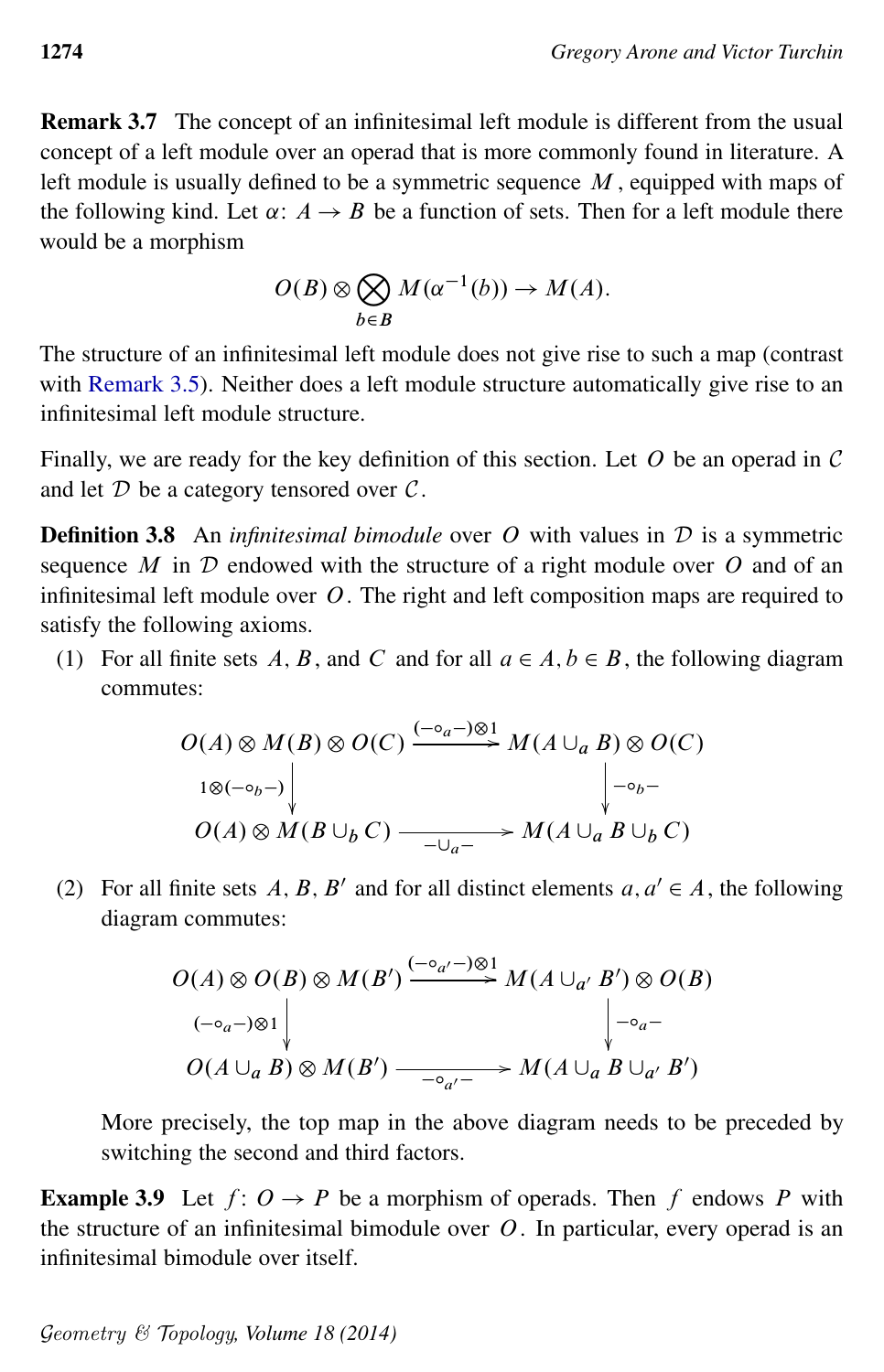# <span id="page-14-0"></span>4 Operads as categories, modules as functors

It is well known that the category of right modules over an operad is equivalent to a certain category of diagrams. In this section we review this construction and introduce an analogous one for the category of infinitesimal bimodules (by contrast, the category of honest bimodules, or even of left modules over an operad is not equivalent to a category of diagrams).

The category  $\mathcal{F}(O)$  of the following definition is equivalent to the category cat(O) defined in [\[18,](#page-60-8) 5.4.1]. It is sometimes called the PROP associated with O. Let  $\mathcal F$  be the category of finite sets and functions between them. For two finite sets  $A$  and  $B$ ,  $F(A, B)$  denotes the set of functions from A to B.

**Definition 4.1** Let O be an operad in a closed symmetric monoidal category C.  $\mathcal{F}(O)$ is a category enriched over C. The objects of  $\mathcal{F}(O)$  are finite sets. For two finite sets  $A, B$ , Map $_{\mathcal{F}(O)}(A, B)$  is the object of C, defined by

$$
\operatorname{Map}_{\mathcal{F}(O)}(A, B) = \coprod_{\alpha \in F(A, B)} \bigotimes_{b \in B} O(\alpha^{-1}(b)).
$$

To define composition in  $\mathcal{F}(O)$  we need to describe maps

$$
\mathrm{Map}_{\mathcal{F}(O)}(B, C) \otimes \mathrm{Map}_{\mathcal{F}(O)}(A, B) \to \mathrm{Map}_{\mathcal{F}(O)}(A, C).
$$

Since we assume that  $\mathcal C$  is a closed symmetric monoidal category,  $\otimes$  distributes over coproducts in  $C$ . Therefore, it is enough to define composition for each summand of Map<sub>F(O)</sub>(A, B) with every summand of Map<sub>F(O)</sub>(B, C). Let  $\alpha: A \to B$  and  $\beta: B \to C$  be functions. The composition law in  $\mathcal{F}(O)$  is determined by morphisms of the form

$$
\bigotimes_{c \in C} O(\beta^{-1}(c)) \otimes \bigotimes_{b \in B} O(\alpha^{-1}(b)) \to \bigotimes_{c \in C} O((\beta \alpha)^{-1}(c)).
$$

The morphism is defined by applying the composition operation  $\cup_b$ , for each  $b \in B$ . It is the product of morphisms of type described in [Remark 3.3.](#page-11-0) The associativity hypothesis in the definition of operad guarantees that composition in  $\mathcal{F}(O)$  is associative.

To define the unit morphisms in  $\mathcal{F}(O)$ , note that  $\mathrm{Map}_{\mathcal{F}(O)}(A, A)$  has a direct summand isomorphic to  $O(1)^{\otimes A}$ , corresponding to the identity function on A. The identity morphism of A in  $F(0)$  is defined by the map

$$
1 \xrightarrow{\cong} 1^{\otimes A} \xrightarrow{\eta^{\otimes A}} O(1)^{\otimes A}.
$$

The unicity hypothesis for operads guarantees that these behave as identity morphisms.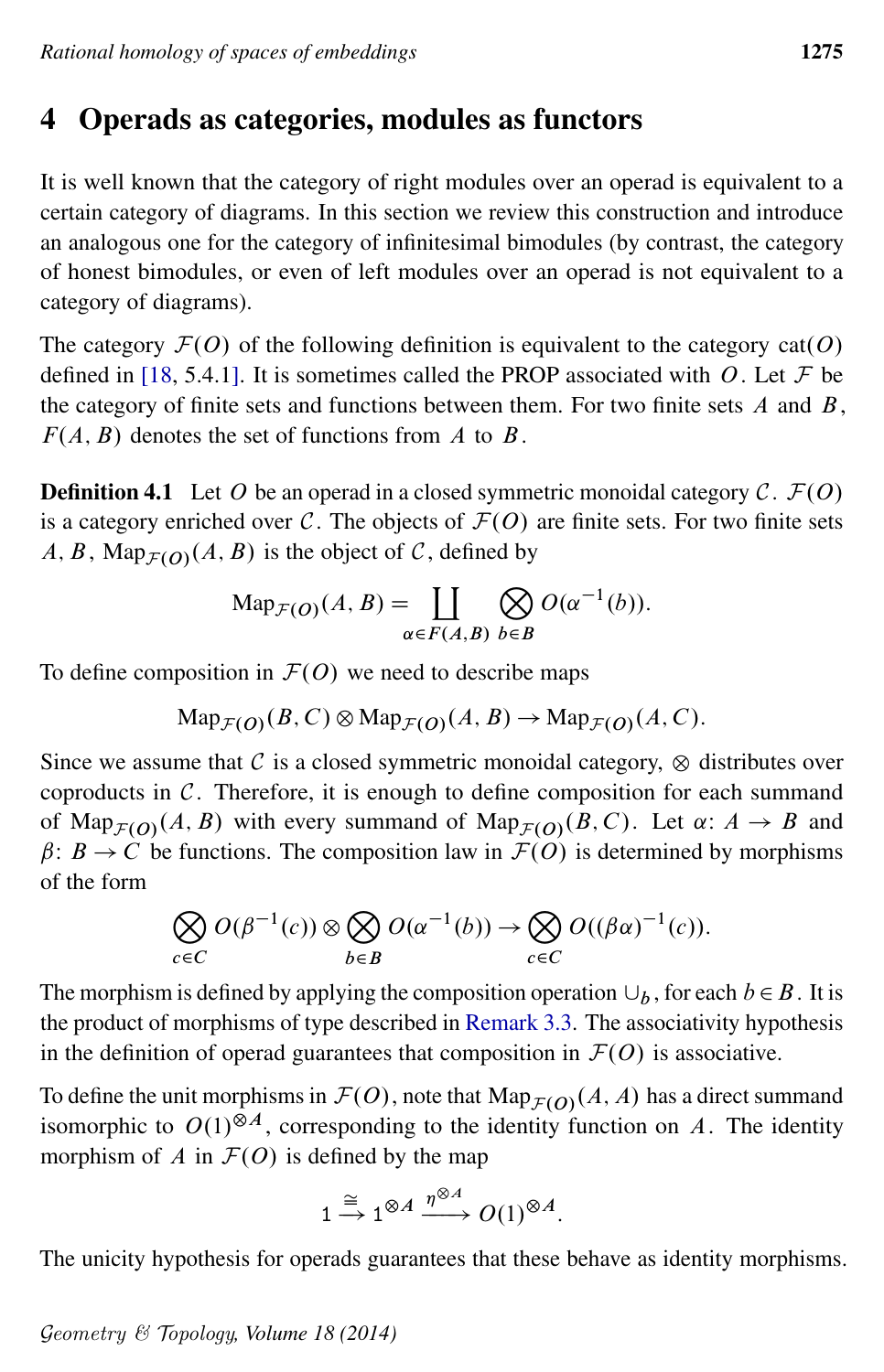<span id="page-15-2"></span>Example 4.2 Let Com be the commutative operad. Unless noted otherwise, Com denotes the commutative operad in the category of topological spaces, but we will use the same name for the commutative operad in any category. The value of the operad Com at every set  $A$  is the unit object. All its structure maps are the identity morphism on the unit object. In the category of topological spaces, the unit object is also the final object  $\ast$ , so Com is the final object in the category of operads in Top. It is easy to see that  $\mathcal{F}(\text{Com})$  is the category of finite sets and functions between them. We will denote this category simply by  $\mathcal F$ .

The point for us of the category  $\mathcal{F}(O)$  is that right O–modules are the same thing as contravariant functors from  $\mathcal{F}(O)$ . The following lemma is elementary and well known.

<span id="page-15-3"></span>**Lemma 4.3** Let O be an operad in a closed symmetric monoidal category  $C$ . Let  $D$ be a category enriched, tensored and cotensored over  $C$ . Then the category of right modules over  $O$  with values in  $D$  is equivalent to the category of enriched contravariant functors from  $\mathcal{F}(O)$  to  $\mathcal{D}$ .

<span id="page-15-1"></span>**Sketch of proof** Let M be a right module over  $\mathcal{O}$ . By [Remark 3.5,](#page-12-0) given a function  $\alpha: A \rightarrow B$ , there is a map

(4-1) 
$$
M(B) \otimes \bigotimes_{b \in B} O(\alpha^{-1}(b)) \to M(A).
$$

Taking sum over all functions from  $A$  to  $B$ , one obtains a map

(4-2) 
$$
M(B) \otimes \text{Map}_{\mathcal{F}(O)}(A, B) \to M(A).
$$

This makes M into a contravariant functor from  $\mathcal{F}(O)$ . The associativity hypothesis in the definition of a right module is equivalent to compatibility of these maps with composition in  $\mathcal{F}(O)$ .

Conversely, suppose M is an enriched contravariant functor from  $\mathcal{F}(O)$  to D. This means that there are maps as in [\(4-2\).](#page-15-0) In particular, for a map  $\alpha: A \rightarrow B$  we get a map as in [\(4-1\).](#page-15-1) Now let  $a \in A$  and let  $\alpha: A \cup_a B \rightarrow A$  be the map that sends B to  $\{a\}$ . We get a map

<span id="page-15-0"></span>
$$
M(A) \otimes O(1)^{\otimes A \setminus \{a\}} \otimes O(B) \to M(A \cup_a B).
$$

Composing with the identity  $1 \cong 1^{\otimes A \setminus \{a\}} \to O(1)^{\otimes A \setminus \{a\}}$ , we obtain a map

$$
M(A) \otimes O(B) \to M(A \cup_a B).
$$

This map endows  $M$  with the structure of a right module. It is easy to check that the assumption that  $M$  is a functor implies that the composition maps are associative, commutative and unital, as required.

$$
\Box
$$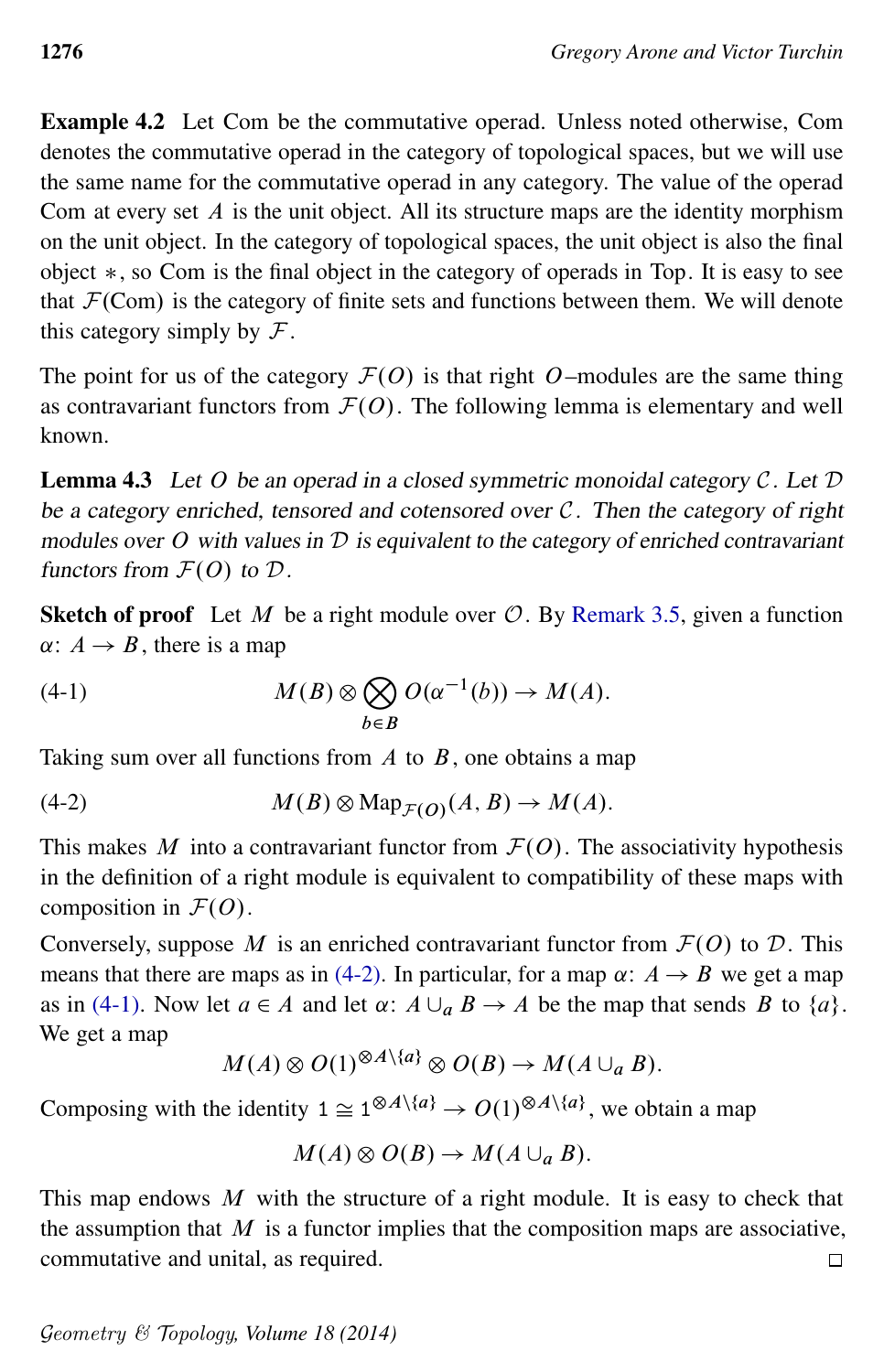<span id="page-16-1"></span>**Corollary 4.4** The category of right Com–modules with values in  $D$  is equivalent to the category of contravariant functors from  $\mathcal F$  (the category of finite sets) to  $\mathcal D$ .

Now we will introduce a variation of the category  $\mathcal{F}(O)$  that will do for infinitesimal bimodules over O what  $\mathcal{F}(O)$  did for right modules. To begin with, let  $\Gamma$  be the category of *pointed* finite sets and pointed functions. We will adopt the convention that all the pointed sets have the same basepoint  $\ast$ . So if S is an object of  $\Gamma$  then the elements of S are  $*, s_1, s_2$  etc. For pointed sets S, T, let  $\Gamma(S, T)$  be the set of pointed functions from S to T. We define the category  $\Gamma(O)$  as a restriction of  $\mathcal{F}(O)$ in an obvious way.

**Definition 4.5** Let O be an operad in a closed symmetric monoidal category C.  $\Gamma(O)$ is a category enriched over C. The objects of  $\Gamma(O)$  are pointed finite sets. For two pointed finite sets S, T,  $\text{Map}_{\Gamma(O)}(S, T)$  is the object of C, defined by the formula

$$
\operatorname{Map}_{\Gamma(O)}(S,T) = \bigoplus_{\alpha \in \Gamma(S,T)} \bigotimes_{t \in T} O(\alpha^{-1}(t)).
$$

Composition in  $\Gamma(O)$  is defined in the same way as in  $\mathcal{F}(O)$ .

Example 4.6 Recall that Com is the commutative operad in Top. It is easy to see that  $\Gamma$ (Com) is just  $\Gamma$ ; compare with [Example 4.2.](#page-15-2)

For our purposes, it is important to define a certain twisted version of  $\Gamma$ .

<span id="page-16-0"></span>**Definition 4.7** Let O be an operad in C. We define a category  $\tilde{\Gamma}(O)$ . The objects of  $\tilde{\Gamma}(O)$  are the same as of  $\Gamma(O)$  (ie, pointed finite sets). Moreover, for every two objects S, T, Map $_{\tilde{\Gamma}(O)}(S, T) = \text{Map}_{\Gamma(O)}(S, T)$ . The identity morphisms are defined in the same way. But the composition law is different. We proceed to describe the composition in  $\tilde{\Gamma}(O)$ . Let  $\alpha: S \to T$  and  $\beta: T \to U$  be pointed functions. We need to define a morphism

$$
\bigotimes_{u \in U} O(\beta^{-1}(u)) \otimes \bigotimes_{t \in T} O(\alpha^{-1}(t)) \to \bigotimes_{u \in U} O((\beta \alpha)^{-1}(u)).
$$

Recall that the composition in  $\Gamma$ (O) is defined by performing the operations  $\circ_t$ , for all  $t \in T$ . Without loss of generality, suppose that we first perform the operation  $\circ_*$ . Note that the operation  $\circ_*$  can be written as a map

$$
\circ_*\colon O(\beta^{-1}(*))\otimes O(\alpha^{-1}(*))\to O(\alpha^{-1}(*)\vee\beta^{-1}(*)).
$$

In  $\tilde{\Gamma}(O)$ , this map is replaced with the composed map

$$
O(\beta^{-1}(*))\otimes O(\alpha^{-1}(*))\to O(\alpha^{-1}(*))\otimes O(\beta^{-1}(*))\stackrel{\circ_*}{\longrightarrow} O(\alpha^{-1}(*)\vee\beta^{-1}(*)).
$$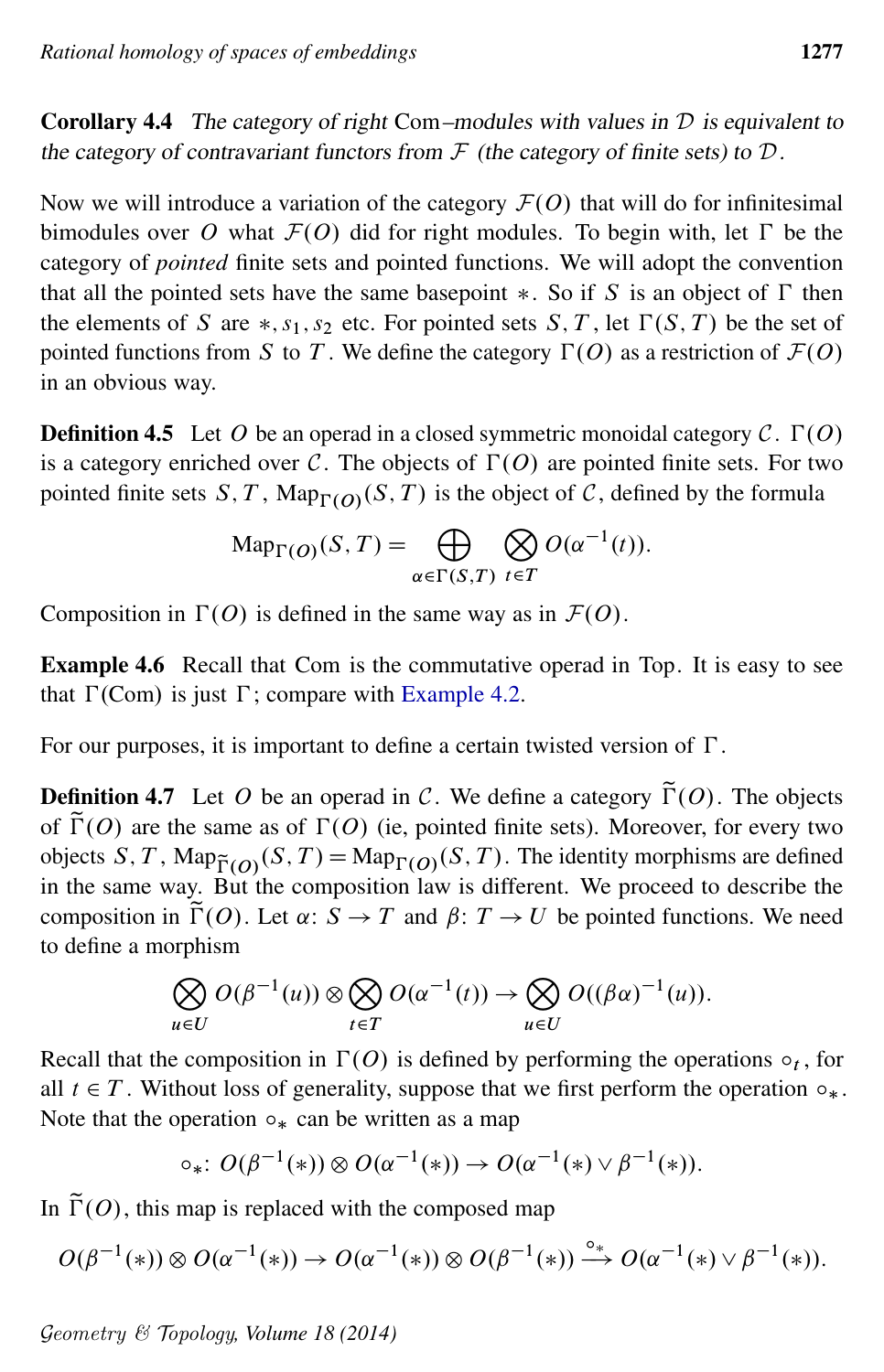Here the first map is switching the order, and the second map is the map  $\circ_*$ . Note that the roles of  $\alpha^{-1}(*)$  and  $\beta^{-1}(*)$  have been reversed: in  $\Gamma(0)$  the output of  $O(\alpha^{-1}(*))$  is fed into the \*-input of  $O(\beta^{-1}(*))$ , while in  $\tilde{\Gamma}(O)$  it is the other way around. Here we have been helped by the convention that all pointed sets share a common basepoint  $*$ .

The remaining operations  $\circ_t$  for  $t \in T \setminus \{*\}$  are performed in  $\tilde{\Gamma}(O)$  in the same way as in  $\Gamma(O)$ .

It is tedious, but straightforward to check that the composition in  $\tilde{\Gamma}(O)$  is associative and unital.

<span id="page-17-1"></span>**Example 4.8** In the case when  $O = \text{Com}$ ,  $O(A) = *$  for all A. In this case the maps

$$
O(\beta^{-1}(*))\otimes O(\alpha^{-1}(*))\to O(\beta^{-1}(*)\vee\alpha^{-1}(*)),
$$
  

$$
O(\beta^{-1}(*))\otimes O(\alpha^{-1}(*))\to O(\alpha^{-1}(*))\otimes O(\beta^{-1}(*))\stackrel{\circ_*}{\longrightarrow} O(\beta^{-1}(*)\vee\alpha^{-1}(*)),
$$

are clearly the same map  $* \rightarrow *$ . Therefore  $\Gamma(\text{Com}) = \widetilde{\Gamma}(\text{Com}) = \Gamma$ . But in general, the categories  $\Gamma(0)$  and  $\tilde{\Gamma}(0)$  are not equivalent. In particular, they are different when  $O$  is the unframed little-disks operad, which is the example that is important to us (we will get to it in the next section).

We suspect that  $\Gamma(O)$  and  $\tilde{\Gamma}(O)$  are equivalent whenever O is a cyclic operad.

<span id="page-17-0"></span>The following proposition is the main result of this section. It is analogous to [Lemma 4.3.](#page-15-3)

**Proposition 4.9** Let O be an operad in a closed symmetric monoidal category  $C$ . Let  $D$  be a category enriched, tensored and cotensored over  $C$ . Then the category of infinitesimal bimodules over O with values in  $D$  is equivalent to the category of enriched contravariant functors from  $\tilde{\Gamma}(O)$  to  $D$ .

**Proof** Let M be an infinitesimal bimodule over  $\mathcal{O}$ . We will associate with M an enriched contravariant functor  $\widetilde{M}$ :  $\widetilde{\Gamma}(O) \rightarrow \mathcal{D}$ . It is defined on objects of  $\widetilde{\Gamma}(O)$  by the formula

$$
\widetilde{M}(S):=M(S\setminus\{*\}).
$$

To describe the action of  $\widetilde{M}$  on morphisms, we need to construct morphisms in  $D$ 

$$
\widetilde{M}(T) \otimes \mathrm{Map}_{\widetilde{\Gamma}(O)}(S, T) \to \widetilde{M}(S)
$$

that are associative and unital with respect to composition in  $\tilde{\Gamma}(O)$ . Since we assumed that  $D$  is enriched, tensored and cotensored over  $C$ , it follows that tensor product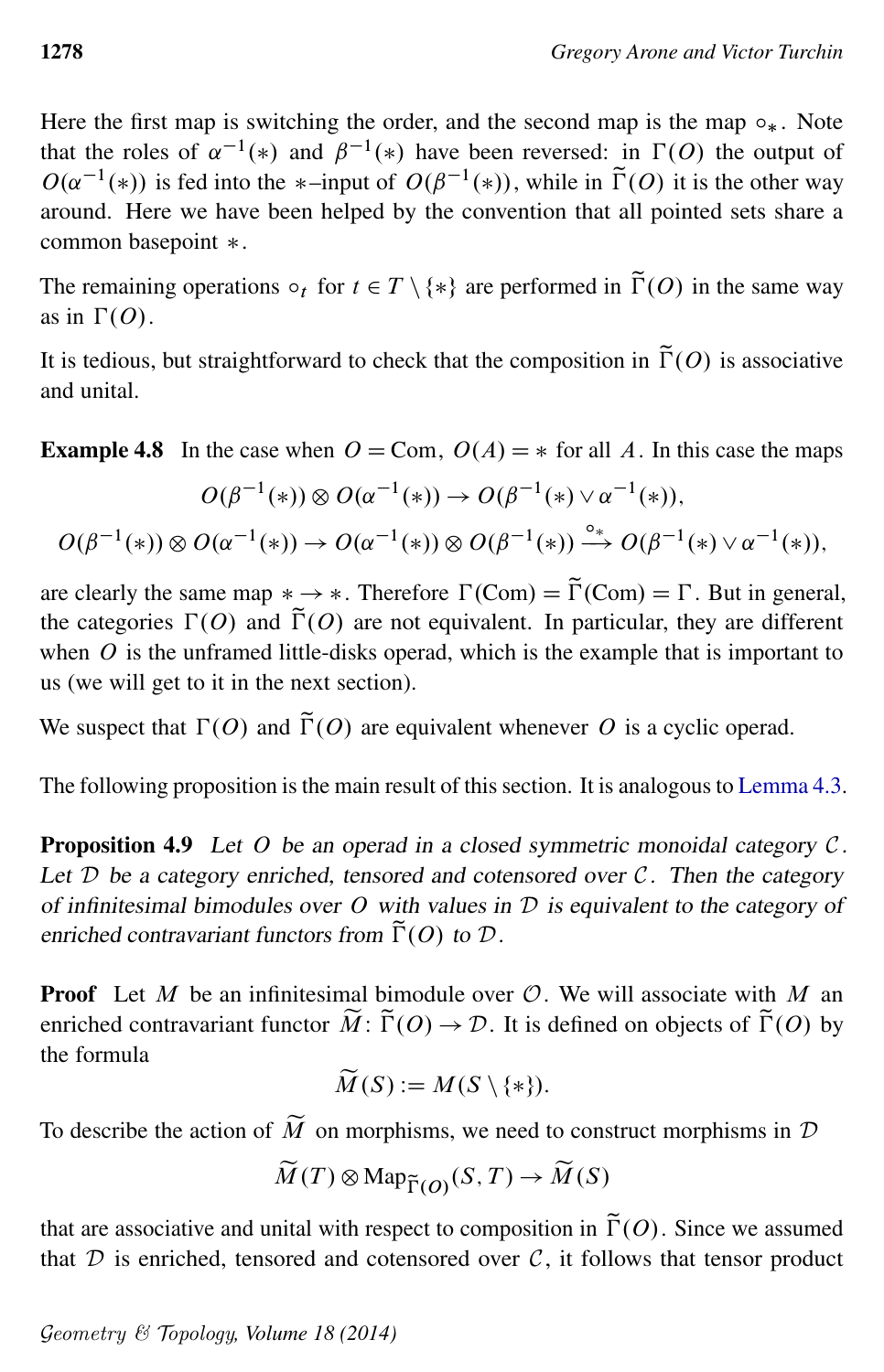distributes over coproducts, and so our task is equivalent to constructing morphisms

$$
\widetilde{M}(T) \otimes \bigotimes_{t \in T} O(\alpha^{-1}(t)) \to \widetilde{M}(S),
$$

where, as usual,  $\alpha: S \to T$  is a pointed function. The map is defined as the composite

$$
\begin{aligned} M(T \setminus \{*\}) &\otimes \bigotimes_{t \in T} O(\alpha^{-1}(t)) \\ &\to O(\alpha^{-1}(*) ) \otimes M(T \setminus \{*\}) \otimes \bigotimes_{t \in T \setminus \{*\}} O(\alpha^{-1}(t)) \to M(S \setminus \{*\}). \end{aligned}
$$

Here the first map is just changing the order. For the second one, we use the map

$$
\cup_*\colon O(\alpha^{-1}(*))\otimes M(T\setminus\{*\})\to O(\alpha^{-1}(*)\cup_* T\setminus\{*\}),
$$

which comes from the infinitesimal left module structure on  $M$ . We also use the right module structure on M to multiply  $M(T \setminus \{*\})$  with  $\bigotimes_{T \setminus \{*\}} O(\alpha^{-1}(t))$  on the right. It is routine to check that the axioms for infinitesimal bimodule imply that  $\widetilde{M}$  is a well-defined functor.

Conversely, suppose that  $\widetilde{M}$ :  $\widetilde{\Gamma}(O) \to \mathcal{D}$  is an enriched functor. We need to associate with it an infinitesimal bimodule M. Objectwise, M is defined by  $M(A) = \widetilde{M}(A_+),$ where  $A_{+} = A \amalg \{*\}$ . Note that adjoining a basepoint defines a functor  $\mathcal{F}(O) \rightarrow \tilde{\Gamma}(O)$ . This makes M a contravariant functor from  $\mathcal{F}(O)$  to D. By [Lemma 4.3,](#page-15-3) this endows  $M$  with the structure of a right module over  $O$ . It remains to define the infinitesimal left module structure. We can phrase it as follows. Let  $S$  be a pointed set and B unpointed. We need to define maps  $\circ_*$ 

$$
O(S) \otimes M(B) \to M(S \cup_* B).
$$

Let  $\alpha: S \amalg B \to B_+$  be the pointed map that sends S to the basepoint and is the identity on B. Since  $\widetilde{M}$  is a functor on  $\widetilde{\Gamma}(O)$ , we get a map

$$
\widetilde{M}(B_+) \otimes O(S) \to \widetilde{M}(S \amalg B).
$$

But this is the same thing as a map

$$
O(S) \otimes M(B) \to M(S \cup_* B).
$$

And this map defines the infinitesimal left module structure on  $M$ . Once again, it is straightforward to verify that  $M$  is an infinitesimal bimodule, and that we defined a bijective correspondence between infinitesimal bimodules and contravariant functors on  $\tilde{\Gamma}(O)$ .  $\Box$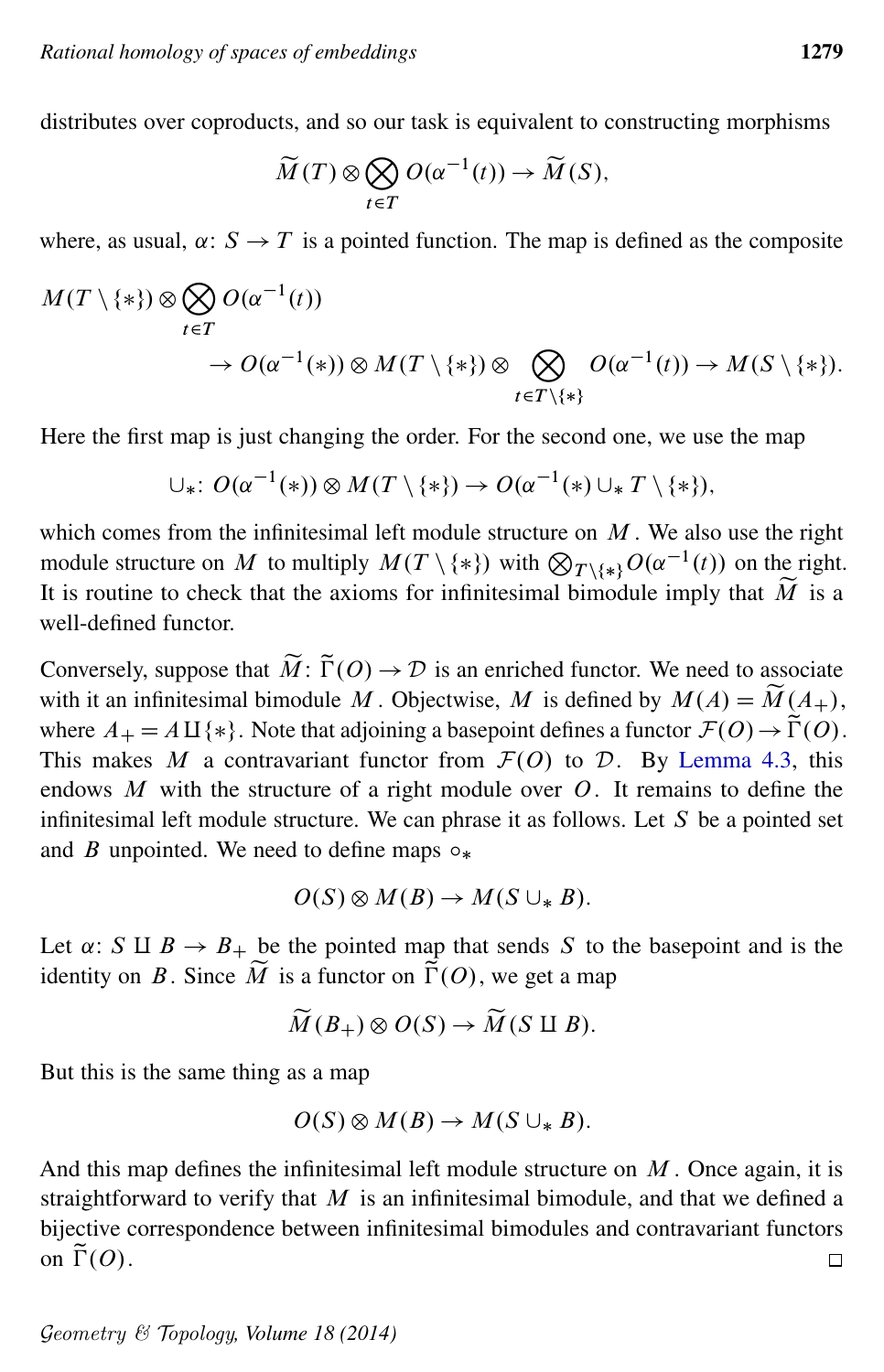<span id="page-19-2"></span>The following corollary follows from [Proposition 4.9](#page-17-0) together with [Example 4.8.](#page-17-1)

**Corollary 4.10** The category of infinitesimal Com–bimodules with values in  $D$  is equivalent to the category of contravariant functors from  $\Gamma$  (the category of pointed finite sets) to D.

**Example 4.11** Let X be a pointed topological space. Such an X gives rise to a contravariant functor from  $\Gamma$  to Top,

$$
S \mapsto \text{Map}_*(S, X).
$$

By the above corollary, this contravariant functor gives rise to an infinitesimal Com– bimodule. Indeed, as a symmetric sequence it is given by the formula

$$
A \mapsto X^A
$$

(here A lives in unpointed sets). The right module structure is given by the contravariant functoriality in the variable  $A$ . The infinitesimal left module structure is given by basepoint inclusion.

# <span id="page-19-0"></span>5 The little-disks operad

In this section we apply the theory of previous section to the little-disks operad. Inevitably, we have to begin with a few definitions.

<span id="page-19-1"></span>**Definition 5.1** Let  $\mathbb{R}^m$  be a Euclidean space. A *standard isomorphism* of  $\mathbb{R}^m$  is a self homeomorphism of  $\mathbb{R}^m$  that is the composition of a translation and a multiplication by a positive scalar.

Let A be a connected subspace of  $\mathbb{R}^m$ . A map  $f: A \to \mathbb{R}^m$  is called a *standard embedding* if f equals the inclusion followed by a standard isomorphism of  $\mathbb{R}^m$ .

More generally, if X is another subset of  $\mathbb{R}^m$ , then a standard embedding of A into X is a standard embedding of A into  $\mathbb{R}^m$  whose image lies in X.

Even more generally, we define the following category  $M$  of spaces and standard embeddings between them. An object of M is a disjoint union of open subsets of  $\mathbb{R}^m$ . A morphism from A to X is an embedding  $f: A \hookrightarrow X$  having the property that the restriction of  $f$  to each connected component of  $A$  is a standard embedding into a component of  $X$ . We call such maps standard embeddings of  $A$  into  $X$ . The space of standard embedding of A into X will be denoted  $\mathsf{sEmb}(A, X)$ . It is easy to see that a composition of standard embeddings is again a standard embedding, and so we have a topologically enriched category.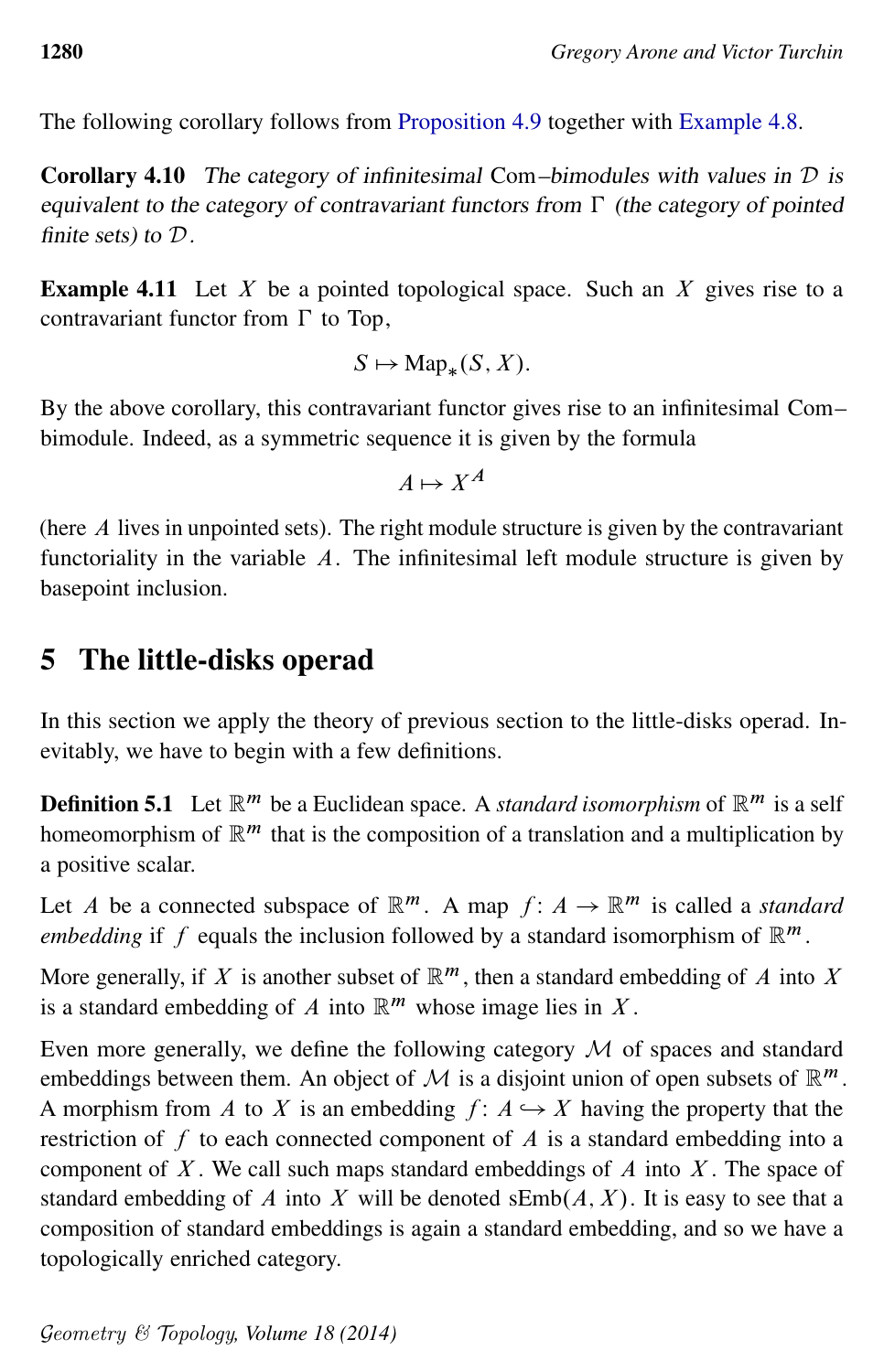**Definition 5.2** Let  $D^m$  be the unit open ball in  $\mathbb{R}^m$ . The m-dimensional little-disks operad, denoted by  $B_m$ , is defined as follows. As a symmetric sequence, we have  $B_m(k) := \text{sEmb}(k \times D^m, D^m)$ . As an operad,  $B_m$  is the *endomorphism operad* of the unit disc  $D^m$  in the category M [\(Definition 5.1\)](#page-19-1) which is viewed as a symmetric monoidal category with disjoint union as symmetric product and empty set as unit.

The operad B<sup>m</sup> is sometimes called the *unframed* little-disks operad. We also will have some use for the framed little-disks operad. There are slight variations in the literature regarding the definition of the framed little-disks operad. Here is our definition.

**Definition 5.3** Let  $D^m$  be the unit ball in  $\mathbb{R}^m$  and let M be an open subset of  $\mathbb{R}^m$ . A *framed* embedding of  $D^m$  into M is an embedding that is the composition of an orthogonal transformation and a standard embedding. A framed embedding of a disjoint union of some copies of  $D^m$  into M is an embedding that restricts to a framed embedding on each copy of  $D^m$ . Let  $\text{sEmb}_{\text{fr}}(A \times D^m, M)$  denote the space of framed embeddings of  $A \times D^m$  into M, where A is, as usual, a finite set.

**Definition 5.4** The framed *m*-dimensional little-disks operad is the operad whose  $k^{\text{th}}$ space is  $\text{sEmb}_{\text{fr}}(k \times D^m, D^m)$ . The operad structure maps are given by compositions, as usual. The framed little-disks operad will be denoted by  $B_m^{\text{fr}}$ . We also introduce the operad B<sup>sm</sup>, whose  $k^{\text{th}}$  space is the space of all smooth embeddings  $\text{Emb}(k \times D^m, D^m)$ .

**Remark 5.5** There are maps of operads  $B_m \to B_m^{\text{fr}} \to B_m^{\text{sm}}$ . Both maps are levelwise inclusions, and the second is a levelwise homotopy equivalence.

Our main goal in this section is to describe the right modules, and especially the infinitesimal bimodules over  $B_m$ , using the theory of the previous section. Our first task is to describe explicitly the categories  $\mathcal{F}(B_m)$  (we also describe  $\mathcal{F}(B_m^{\text{fr}})$  and  $\mathcal{F}(B_m^{\text{sm}})$ along the way) and especially  $\widetilde{\Gamma}(\mathbb{B}_m)$  (but not  $\widetilde{\Gamma}(\mathbb{B}_m^{\text{fr}})$  or  $\widetilde{\Gamma}(\mathbb{B}_m^{\text{sm}})$ ). We begin with the category  $\mathcal{F}(B_m)$  and the associated category of right modules over  $B_m$ . The following lemma is an immediate consequence of the definitions.

**Lemma 5.6** The category  $\mathcal{F}(B_m)$  can be identified with the full subcategory of M whose objects are disjoint unions of copies of  $D^m$ . More explicitly, it is the topological category whose objects are finite sets (or, equivalently, finite disjoint unions of copies of  $D^m$ ) and where the space of morphisms from A to B is  $\text{skimb}(A \times D^m, B \times D^m)$ .

Similarly, the category  $\mathcal{F}(\mathsf{B}_m^{\text{fr}})$  (resp.  $\mathcal{F}(\mathsf{B}_m^{\text{sm}})$ ) is the topological category whose objects are finite sets (or, equivalently, finite disjoint unions of copies of  $D^m$ ) and where the space of morphisms from A to B is  $\operatorname{sEmb}_{\text{fr}}(A \times D^m, B \times D^m)$  (resp.  $\text{Emb}(A \times D^m, B \times D^m)$ ).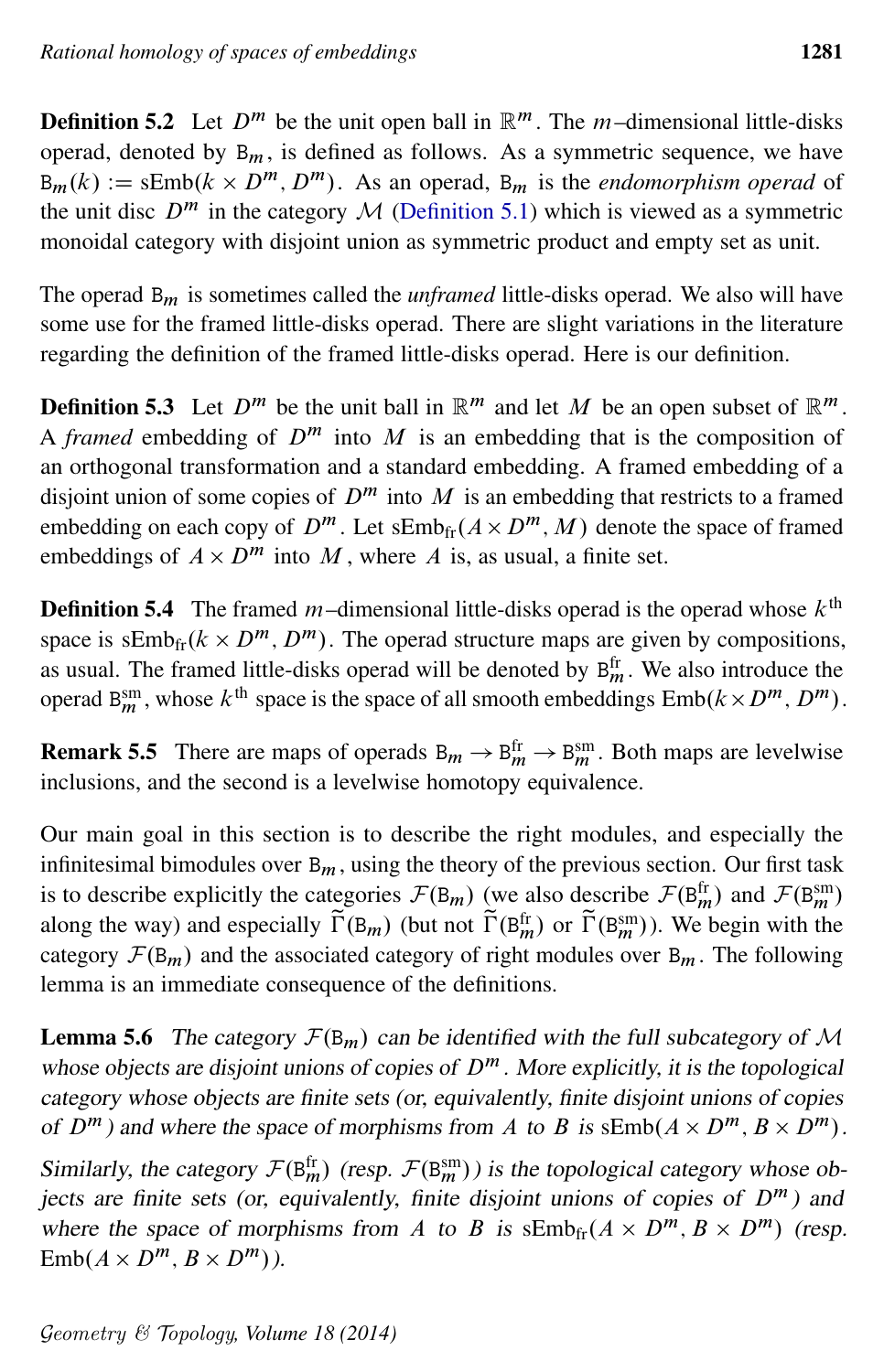We will refer to  $\mathcal{F}(B_m)$  as the category of disjoint unions of standard balls and standard embeddings between them. The following lemma is a special case of [Lemma 4.3.](#page-15-3) It certainly is well known, but we include it here as a warm-up for the analogous statements about infinitesimal bimodules.

<span id="page-21-1"></span>**Lemma 5.7** The category of right modules over  $B_m$  with values in Top is equivalent to the category of contravariant topological functors from  $\mathcal{F}(B_m)$  to Top. There are analogous statements for right modules over  $B_m^{\text{fr}}$  and  $B_m^{\text{sm}}$ .

**Example 5.8** Let M be an open subspace of  $\mathbb{R}^m$ . We associate with M a right module sEmb $(-, M)$  defined by sEmb $(-, M)(A) :=$ sEmb $(A \times D^m, M)$ . Obviously, this defines a contravariant functor from  $\mathcal{F}(B_m)$  to Top and thus a right module over the little-disks operad. Similarly define right modules  $sEmb_{fr}(-, M)$  and  $Emb(-, M)$ over  $B_m^{\text{fr}}$  and  $B_m^{\text{sm}}$  respectively.

Our next, and main, task is perform a similar analysis of infinitesimal bimodules over  $B_m$ . Note that we do not consider infinitesimal bimodules over  $B_m^{\text{fr}}$  in this paper.

We need to describe the category  $\tilde{\Gamma}(B_m)$ . It follows easily from the definition that  $\tilde{\Gamma}(B_m)$ is a category whose objects are pointed finite sets and where the space of morphisms from  $S$  to  $T$  (where  $S$  and  $T$  are pointed finite sets) is the space of standard embeddings of  $S \times D^m$  into  $T \times D^m$  that take the basepoint component into the basepoint component. However, composition in  $\tilde{\Gamma}(B_m)$  is not the standard one. We would like to present an alternative description of the category  $\tilde{\Gamma}(\mathbf{B})$ , in which composition is given by ordinary composition of functions. We achieve this by replacing the basepoint component  $\ast \times D^m$  with an "antiball".

Let  $\overline{D}^m$  be the closed unit ball in  $\mathbb{R}^m$ . We refer to the complement  $R^m \setminus \overline{D}^m$  as the antiball. For a pointed set  $S$ , define

$$
S \boxtimes Dm = (S \setminus \{*\}) \times Dm \amalg (Rm \setminus \overline{D}m).
$$

Thus  $S \boxtimes D^m$  is the disjoint union of  $|S| - 1$  balls and one antiball.

<span id="page-21-0"></span>The following proposition is the main result of this section.

**Proposition 5.9** The category  $\tilde{\Gamma}(\mathbf{B}_m)$  is equivalent to the following category. Its objects are pointed finite sets. Given two pointed sets  $S, T$ , the space of morphisms from  $S$  to  $T$  is

$$
\mathrm{sEmb}(S\boxtimes D^m, T\boxtimes D^m).
$$

Composition in this category is just ordinary composition of standard embeddings.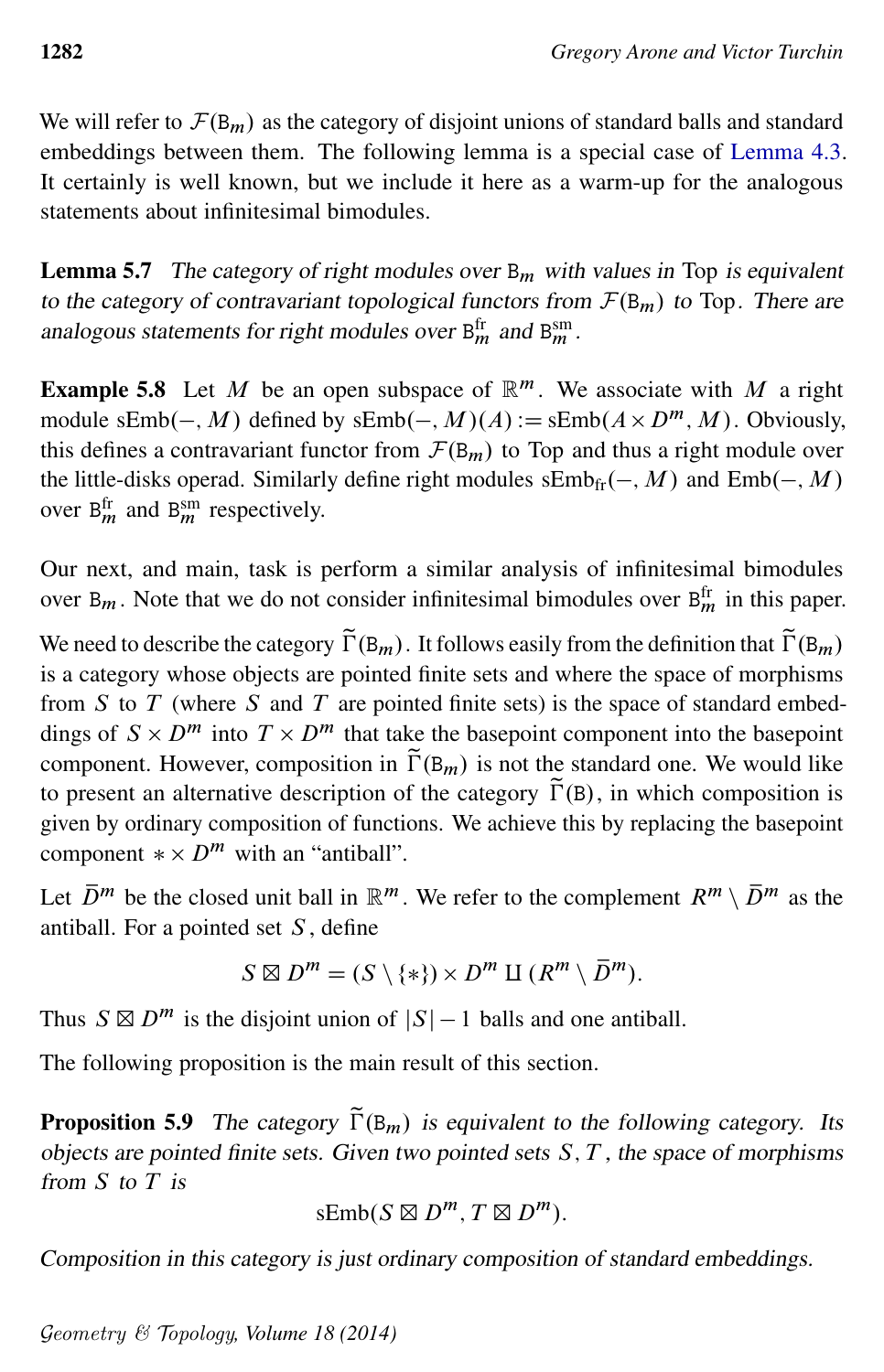Proof We need to show that two categories are equivalent. By definition, they have the same set of objects: finite pointed sets. We will construct homeomorphisms between corresponding mapping spaces, and then check that the homeomorphisms preserve composition.

Let S, T be pointed sets. By definition, the space of maps from S to T in  $\widetilde{\Gamma}(\mathbb{B}_m)$  is

$$
\coprod_{\alpha \in \Gamma(S,T)} \prod_{t \in T} \text{sEmb}(\alpha^{-1}(t) \times D^m, D^m).
$$

To compare this space with  $sEmb(S \boxtimes D^m, T \boxtimes D^m)$ , note that there are no standard morphisms from the antiball to the unit ball. Therefore we may write this space as

<span id="page-22-0"></span>
$$
\coprod_{\alpha \in \Gamma(S,T)} sEmb(\alpha^{-1}(*) \boxtimes D^m, \mathbb{R}^m \setminus \overline{D}^m) \times \prod_{t \in T \setminus \{*\}} sEmb(\alpha^{-1}(t) \times D^m, D^m).
$$

So, we need to establish a homeomorphism, where U is a pointed set  $(U = \alpha^{-1} (*)$  in the above formula):

(5-1) 
$$
\text{sEmb}(U \times D^m, D^m) \cong \text{sEmb}(U \boxtimes D^m, \mathbb{R}^m \setminus \overline{D}^m)
$$

Let  $\alpha: D^m \hookrightarrow D^m$  be a standard embedding. There exists a unique standard isomorphism  $\bar{\alpha}$ :  $\mathbb{R}^m \to \mathbb{R}^m$ , such that  $\alpha$  is the restriction of  $\bar{\alpha}$  to the unit ball  $D^m$ .  $\bar{\alpha}$  has an inverse. By a slight abuse of notation, we denote this inverse simply by  $\alpha^{-1}$ . We will also denote by  $\alpha^{-1}$  the restriction of  $\alpha^{-1}$  to any subset of  $\mathbb{R}^m$ . Note that  $\alpha^{-1}$  takes the antiball into the antiball.

Now let  $\alpha: U \times D^m \hookrightarrow D^m$  be a standard embedding of a union of balls. Here U is a pointed finite set. Let's say that  $U = \{*, u_1, \ldots, u_n\}$ . Let  $\alpha_*, \alpha_1, \ldots, \alpha_n$  be the restrictions of  $\alpha$  to  $*\times D^m$ ,  $u_1 \times D^m$ , etc. Then it is easy to see that  $(\alpha_*^{-1}, \alpha_*^{-1}\alpha_1, \ldots, \alpha_*^{-1}\alpha_n)$ defines a standard embedding of  $U \boxtimes D^m \hookrightarrow \mathbb{R}^m \setminus \overline{D}^m$ . The assignment

$$
(\alpha_*, \alpha_1, \ldots, \alpha_n) \mapsto (\alpha_*^{-1}, \alpha_*^{-1} \alpha_1, \ldots, \alpha_*^{-1} \alpha_n)
$$

defines the homeomorphism [\(5-1\).](#page-22-0)

It remains to show that the homeomorphism takes composition in  $\tilde{\Gamma}(B_m)$  to ordinary composition of embeddings. To do this, we will first describe explicitly the composition law in  $\widetilde{\Gamma}(\mathsf{B}_{m})$ .

Let  $\alpha: S \times D^m \to T \times D^m$  and  $\beta: T \times D^m \to U \times D^m$  be standard embeddings (taking the basepoint component into the basement component), considered as morphisms in  $\tilde{\Gamma}(\mathbb{B}_m)$ . Let  $\beta \tilde{\sigma} \alpha: S \times D^m \to U \times D^m$  be the composition of  $\beta$  and  $\alpha$  in  $\tilde{\Gamma}(\mathbb{B}_m)$ , while  $\beta \alpha$  denotes the standard composition. In what follows, let  $D_{*}^{m} = \{*\} \times D^{m}$  be the basepoint component of  $S \times D^m$ ,  $T \times D^m$ , and  $U \times D^m$  (keep in mind that  $*$  is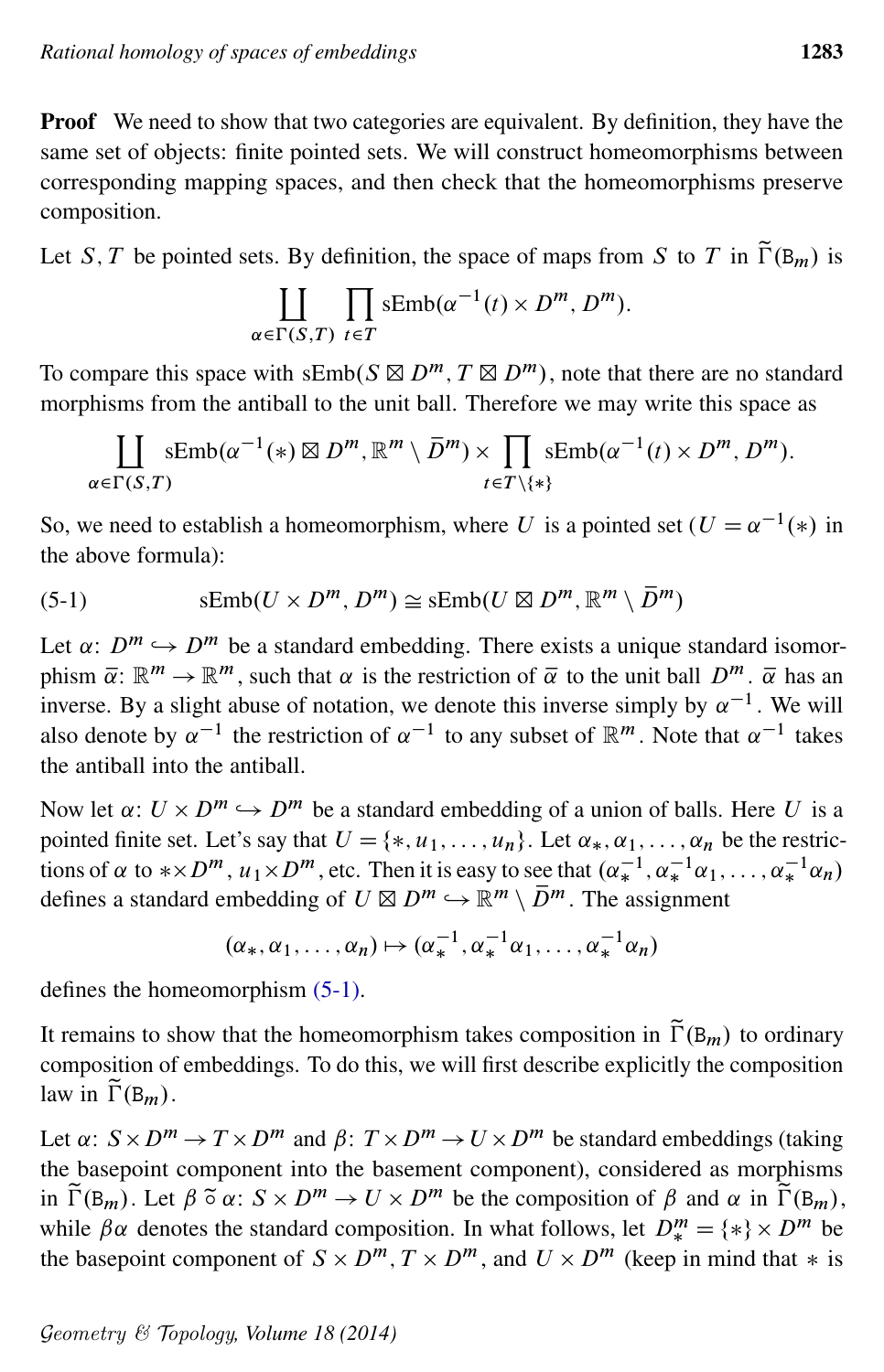the common basepoint of all pointed sets). To describe  $\beta \tilde{\circ} \alpha$  in terms of standard compositions of embeddings, we will write  $S \times D^m$  as a disjoint union of several subsets: Let  $S_* = D_*^m$ ,  $S_1 = \alpha^{-1}(D_*^m) \setminus D_*^m$ ,  $S_2 = (\beta \alpha)^{-1}(D_*^m) \setminus \alpha^{-1}(D_*^m)$  and  $S_3 = (\beta \alpha)^{-1} (U \times D^m \setminus D^m_*)$ . Clearly,  $S \times D^m$  is the disjoint union of  $S_*, S_1, S_2$  and  $S_3$ . Let  $\alpha_*, \alpha_1, \alpha_2$ , and  $\alpha_3$  be the restrictions of  $\alpha$  to  $S_*, S_1, S_2$  and  $S_3$  respectively. We write  $\alpha = (\alpha_*, \alpha_1, \alpha_2, \alpha_3)$ .

Similarly, we partition  $T \times D^m$  as follows. Let  $T_* = D_*^m$ ,  $T_1 = \beta^{-1}(D_*^m) \setminus D_*^m$  and  $T_2 = \beta^{-1}(U \times D^m \setminus D^m_*)$ . Clearly,  $T \times D^m = T_* \amalg T_1 \amalg T_2$ . Let  $\beta_*, \beta_1, \beta_2$  be the restrictions of  $\beta$  to  $T_*, T_1$  and  $T_2$  respectively. Unraveling the definition of  $\tilde{\Gamma}(\mathbf{B}_m)$ [\(Definition 4.7\)](#page-16-0), one finds that

$$
\beta \tilde{\circ} \alpha = (\alpha_* \beta_*, \alpha_1, \alpha_* \beta_1 \alpha_2, \beta_2 \alpha_3),
$$

where the four components denote the restriction of  $\beta$   $\tilde{\circ}$   $\alpha$  to  $D_{*}^{m}$ ,  $S_1$ ,  $S_2$  and  $S_3$ respectively.

Now let us examine the images of  $\alpha$ ,  $\beta$  and  $\beta$   $\tilde{\circ}$   $\alpha$  in sEmb(S  $\boxtimes$   $D^m$ ,  $T \boxtimes D^m$ ), sEmb( $T \boxtimes D^m$ ,  $U \boxtimes D^m$ ) and sEmb( $S \boxtimes D^m$ ,  $U \boxtimes D^m$ ) respectively. By definition,  $\alpha = (\alpha_*, \alpha_1, \alpha_2, \alpha_3)$  goes to  $(\alpha_*^{-1}, \alpha_*^{-1}\alpha_1, \alpha_2, \alpha_3)$ . Similarly  $\beta = (\beta_*, \beta_1, \beta_2)$  goes to  $(\beta_*^{-1}, \beta_*^{-1} \beta_1, \beta_2)$ . Finally,  $\beta \tilde{\circ} \alpha$  goes to

$$
(\beta_*^{-1}\alpha_*^{-1}, \beta_*^{-1}\alpha_*^{-1}\alpha_1, \beta_*^{-1}\beta_1\alpha_2, \beta_2\alpha_3).
$$

Clearly, the image of  $\beta \tilde{\circ} \alpha$  is the composition of the image of  $\beta$  and the image of  $\alpha$ , which completes the proof.  $\Box$ 

Example 5.10 We conclude the section with some examples of contravariant functors on  $\tilde{\Gamma}(\mathbf{B}_m)$ , or equivalently of infinitesimal bimodules over  $\mathbf{B}_m$ .

As with every operad,  $B_m$  is an infinitesimal bimodule over itself. By [Proposition 4.9,](#page-17-0) there is a corresponding contravariant functor from  $\tilde{\Gamma}(\mathbf{B}_{m})$  to Top. It is defined on objects by the formula

$$
T \mapsto \mathrm{sEmb}((T \setminus \{*\}) \times D^m, D^m).
$$

To understand the functoriality with respect to morphisms in  $\tilde{\Gamma}(B_m)$ , let us identify  $\text{sfimb}((T \setminus \{*\}) \times D^m, D^m)$  with the subspace of  $\text{sfimb}(T \boxtimes D^m, \mathbb{R}^m)$  consisting of those standard embeddings that restrict to the inclusion on the antiball. Let  $f$  be such an embedding, and let

$$
\alpha\colon S\boxtimes D^m\to T\boxtimes D^m
$$

be a morphism in  $\tilde{\Gamma}(\mathbf{B}_m)$ . Then  $f \circ \alpha$  is a standard embedding of  $S \boxtimes D^m$  into  $\mathbb{R}^m$ . The embedding  $f \circ \alpha$  may not restrict to the inclusion on  $\mathbb{R}^m \setminus \overline{D}^m$ . We denote the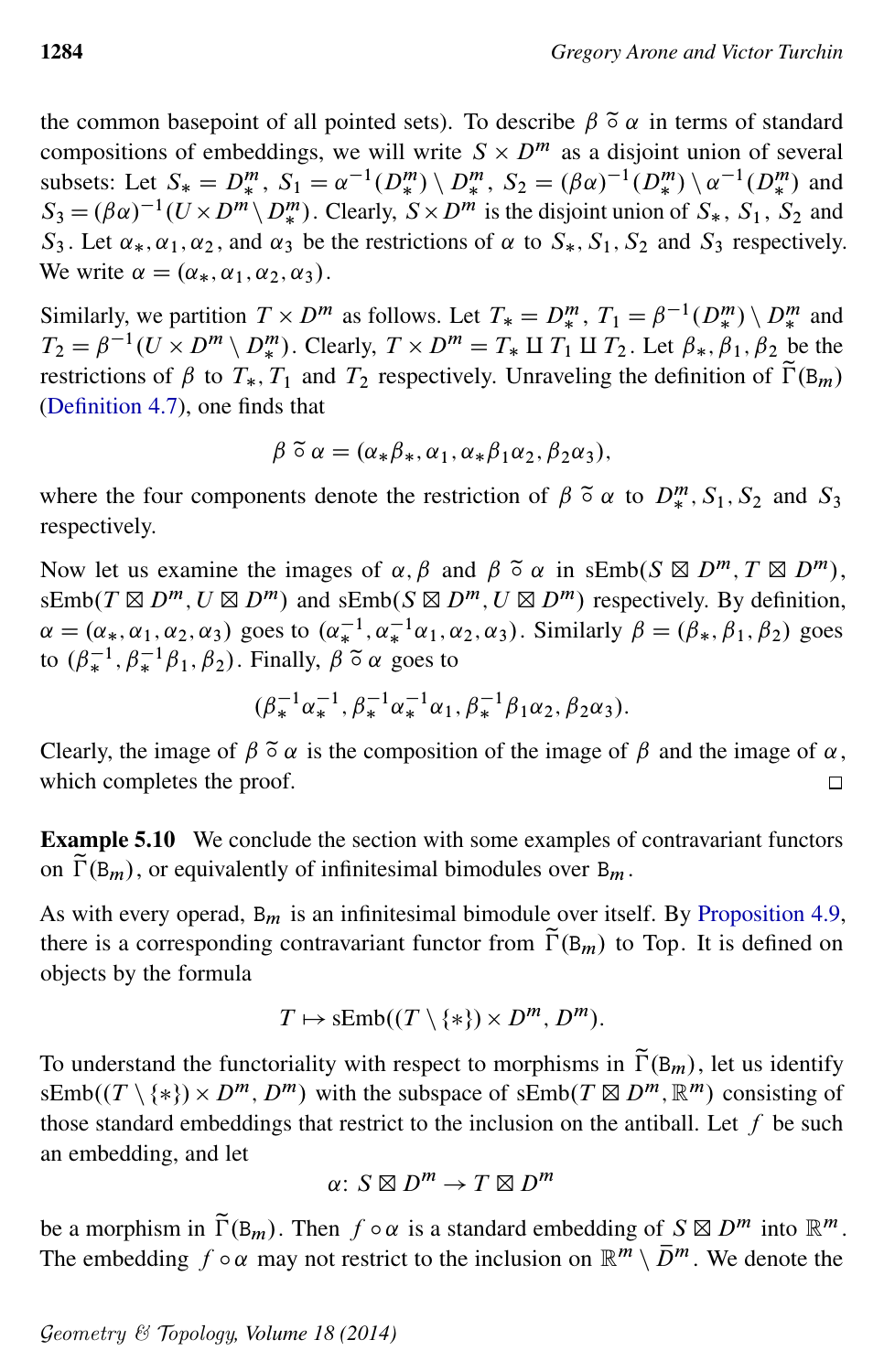restriction of  $\alpha$  to the antiball by  $\alpha_*: \mathbb{R}^m \setminus \overline{D}^m \to \mathbb{R}^m \setminus \overline{D}^m$ . As in the proof of [Proposition 5.9,](#page-21-0) let  $\alpha_*^{-1}$  be the inverse of the isomorphism of  $\mathbb{R}^m$  determined by  $\alpha$ . It is easy to see that  $\alpha_*^{-1} f \alpha$  is an embedding of  $S \boxtimes D^m$  into  $\mathbb{R}^m$  that restricts to the identity on the antiball. The functoriality of  $sEmb((T \setminus \{*\}) \times D^m, D^m)$  is defined by the formula  $f \mapsto \alpha_*^{-1} f \alpha$ . It is easy to check that this is the correct definition.

A perhaps even more natural example of a contravariant functor from  $\tilde{\Gamma}(B_m)$  to Top (and thus of an infinitesimal bimodule over  $B_m$ ) is the functor

<span id="page-24-0"></span>
$$
S \mapsto \mathrm{sEmb}(S \boxtimes D^m, \mathbb{R}^m).
$$

This is obviously a contravariant functor  $\tilde{\Gamma}(B_m) \to Top$ . In fact, it is weakly equivalent to the previous functor.

<span id="page-24-2"></span>Lemma 5.11 There is a natural transformation of functors

(5-2)  $\mathrm{sEmb}(S \boxtimes D^m, \mathbb{R}^m) \to \mathrm{sEmb}(S \setminus \{*\} \times D^m, D^m)$ 

which is a homotopy equivalence for each S.

**Proof** As before, let us identify  $sEmb((S \setminus \{*\}) \times D^m, D^m)$  with the subspace of

 $sEmb(S \boxtimes D^m, \mathbb{R}^m)$ 

consisting of those embeddings that restrict to the inclusion on  $\mathbb{R}^m \setminus \overline{D}^m$ . For an  $f \in sEmb(S \boxtimes D^m, \mathbb{R}^m)$ , let us write  $f = (f_*, f_1)$ , where  $f_*$  is the restriction of f to the antiball, and  $f_1$  is the restriction of f to  $(S \setminus \{*\}) \times D^m$ . We define the map [\(5-2\)](#page-24-0) by the formula  $f \mapsto f_*^{-1} f_1$ . It is easy to check that it is natural with respect to morphisms in  $\tilde{\Gamma}(\mathbf{B}_m)$ , and that it is a homotopy equivalence. In fact, it is a fiber bundle with contractible fibers (the fiber is the space of standard isomorphisms of  $\mathbb{R}^m$ ).  $\Box$ 

<span id="page-24-1"></span>Remark 5.12 The lemma can be interpreted as follows. The functor

$$
S \mapsto \mathrm{sEmb}(S \boxtimes D^m, \mathbb{R}^m)
$$

is equivalent to B<sub>m</sub> as an infinitesimal bimodule over B<sub>m</sub>. If  $\mathbb{R}^m \subset \mathbb{R}^n$  then it follows that sEmb( $S \boxtimes D^n$ ,  $\mathbb{R}^n$ ) is equivalent to  $B_n$  as an infinitesimal bimodule over  $B_n$ , and therefore also over  $B_m$ .

These infinitesimal bimodules are important to us, because they give a model for the functor  $U \mapsto \overline{\text{Emb}}_c(U, \mathbb{R}^n)$ . We will clarify this point in the next section.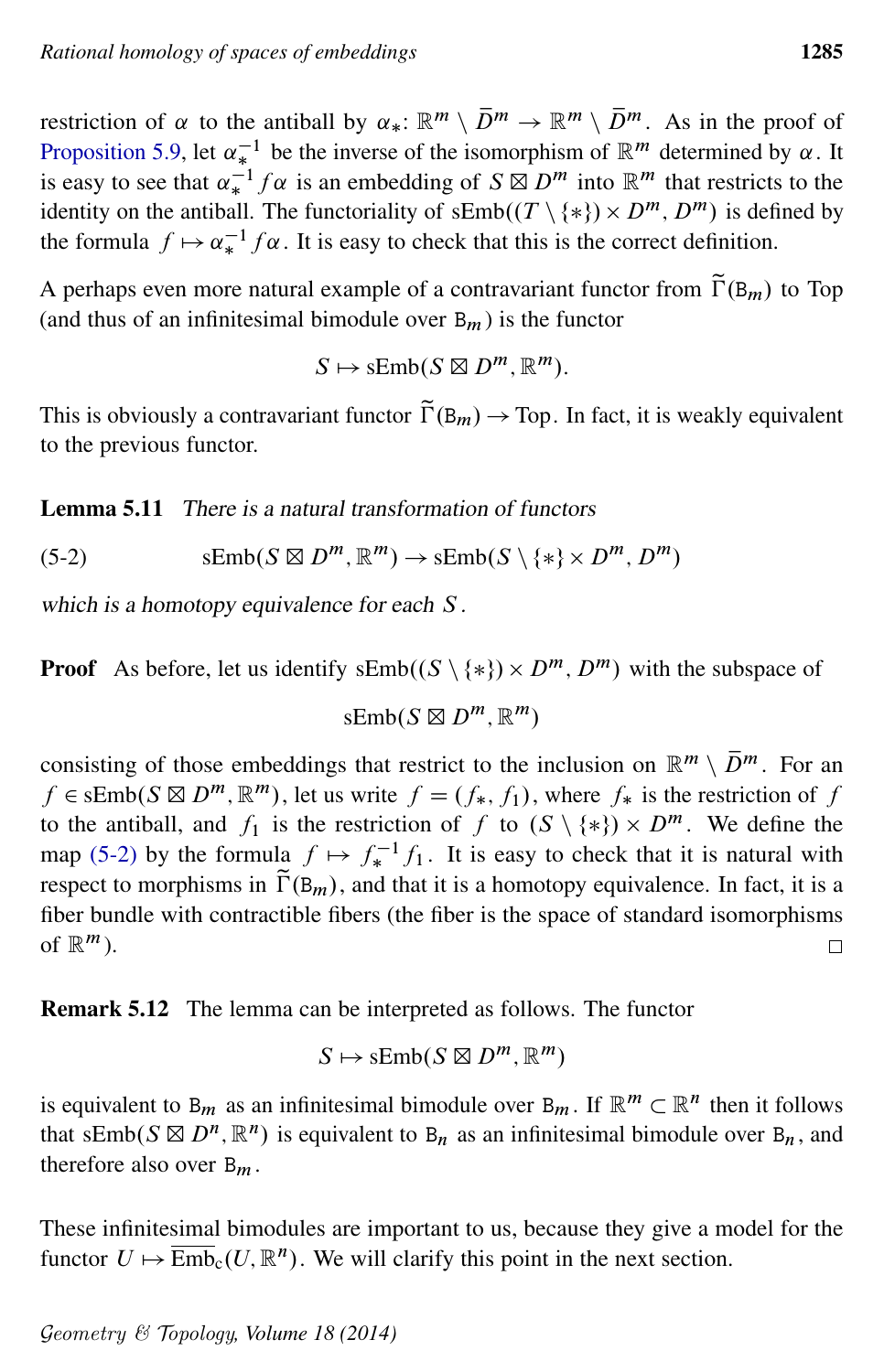### <span id="page-25-0"></span>6 Taylor tower as the space of module maps

We will now recall the basic setup of Weiss's embedding calculus (also known as manifold calculus). For more details, see Weiss and de Brito and Weiss [\[25;](#page-61-0) [6\]](#page-60-1). For a topological space X, let  $\mathcal{O}(X)$  be the poset/category of open subsets of X. Let M be an  $m$ –dimensional manifold. Manifold calculus is concerned with presheaves on  $M$ . In other words, with contravariant functors from  $\mathcal{O}(M)$  to Top (or more generally, to a Quillen model category). Following Weiss, we say that a functor

$$
F: \mathcal{O}(M)^{op} \to \mathcal{D}
$$

is *good* if F takes isotopy equivalences to weak homotopy equivalences and for any sequence  $U_0 \subset U_1 \subset \cdots$  of open subsets of M, whose union is U, the following natural map is an equivalence:

$$
F(U) \to \text{holim}_i F(U_i)
$$

We need to consider a "compactly supported" version of manifold calculus for subsets of  $\mathbb{R}^m$ , for the study of functors that are invariant with respect to isotopies with bounded support. This is similar to calculus for manifolds with boundary (see [\[25,](#page-61-0) Section 10] and [\[6,](#page-60-1) Section 9]).

**Definition 6.1** Let  $\widetilde{\mathcal{O}}(\mathbb{R}^m)$  be the poset/category of open subsets of  $\mathbb{R}^m$  whose complement is bounded.

We say that a morphism  $U \hookrightarrow V$  in  $\tilde{\mathcal{O}}(\mathbb{R}^m)$  is an isotopy equivalence if there is a smooth embedding  $V \hookrightarrow U$ , that coincides with the identity outside a bounded subset of  $V$ , such that both compositions are isotopic to the identity via an isotopy that is constant outside a bounded subset of  $U$  or  $V$ , as appropriate. As before, we say that a functor  $F: \widetilde{\mathcal{O}}(\mathbb{R}^m)^{op} \to \mathcal{D}$  is good if it converts isotopy equivalences to weak homotopy equivalences and filtered unions to homotopy limits.

Let F be a good contravariant functor from either  $\mathcal{O}(M)$  or  $\widetilde{\mathcal{O}}(\mathbb{R}^m)$  to a model category  $D$ . We say that F is polynomial of degree  $k$ , if it takes strongly cocartesian  $(k + 1)$ –dimensional cubical diagrams to homotopy cartesian cubical diagrams (this is equivalent to [\[25,](#page-61-0) Definition 2.2]).

Weiss proves that good functors can be approximated by polynomial functors. Let  $F$  be a good contravariant functor either from  $\mathcal{O}(M)$  or  $\tilde{\mathcal{O}}(\mathbb{R}^m)$  to  $\mathcal{D}$ . For each  $k \geq 0$ , there is a polynomial functor of degree k, which we denote  $T_kF$ , and a natural transformation  $F \to T_kF$  that is initial (in the homotopy category of functors) among maps from F to a polynomial functor of degree k. Moreover, the natural transformation  $F \to T_kF$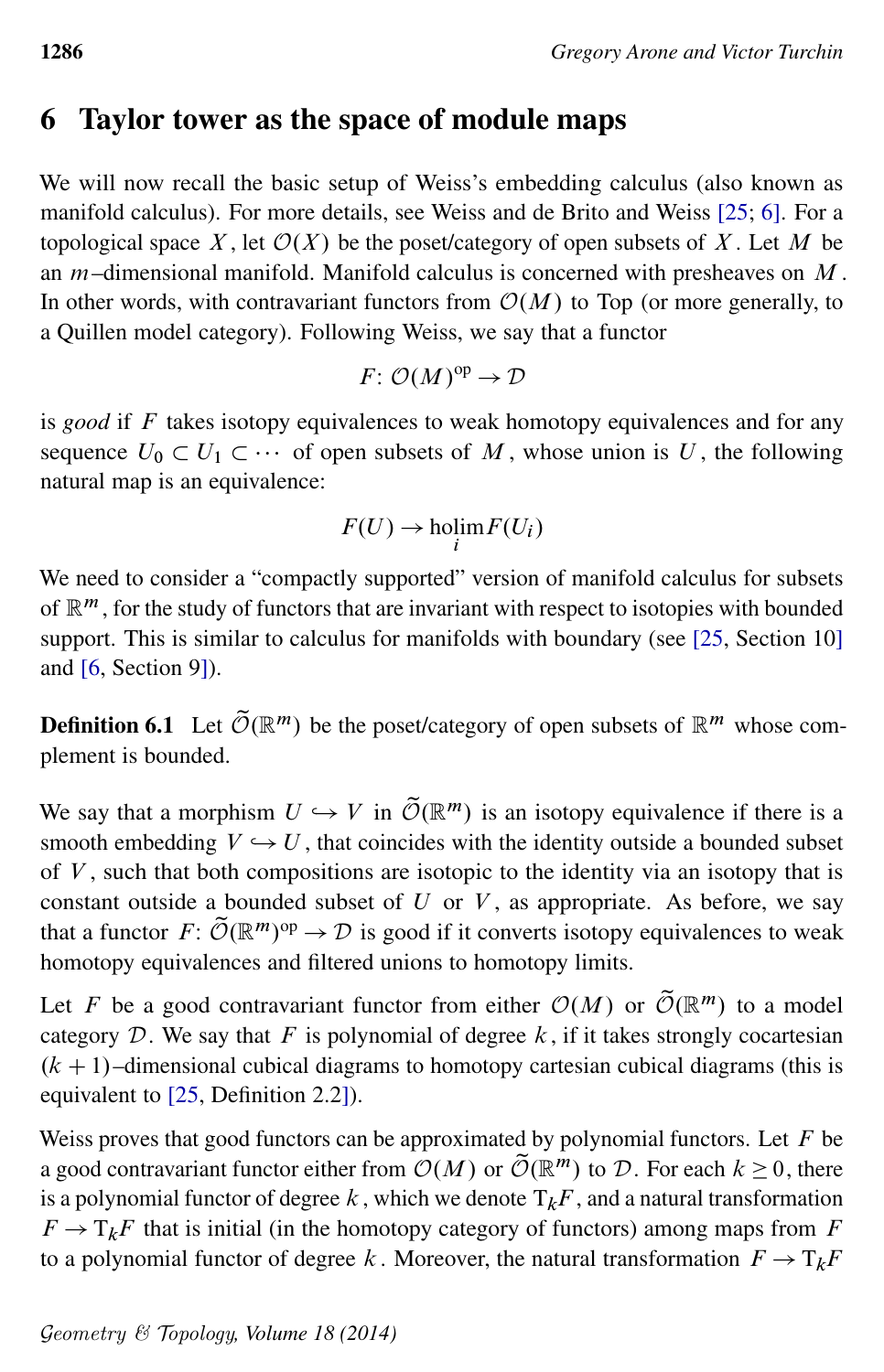induces an equivalence when evaluated on certain open subsets of  $M$  or  $\mathbb{R}^m$ , and this property characterizes  $T_kF$ .

**Definition 6.2** Let M be a smooth m-dimensional manifold. For each  $k \ge 0$ , define  $\mathcal{O}_k(M) \subset \mathcal{O}(M)$  to be the subposet consisting of images of smooth embeddings  $A \times D^m \hookrightarrow M$ , where A is a set with at most k elements. Also define  $\widetilde{\mathcal{O}}_k(\mathbb{R}^m) \subset \widetilde{\mathcal{O}}(\mathbb{R}^m)$  to be the subposet consisting of images of compactly supported smooth embeddings  $S \boxtimes D^m \hookrightarrow \mathbb{R}^m$ . Here S is a pointed set with at most k nonbasepoint elements. Recall that  $S \boxtimes D^m$  is the disjoint union of  $|S| - 1$  balls and one antiball. "Compactly supported" means that the embedding  $S \boxtimes D^m \hookrightarrow \mathbb{R}^m$  is required to agree with the identity on the antiball outside a bounded set.

Weiss proves the following theorem. The case of  $\mathcal{O}(M)$  follows from [\[25,](#page-61-0) Theorems 5.1] and 6.1]. The case of  $\tilde{\mathcal{O}}(\mathbb{R}^m)$  is equivalent to the case of manifolds with boundary, discussed in [\[25,](#page-61-0) Section 10] and [\[6,](#page-60-1) Section 9].

<span id="page-26-0"></span>**Theorem 6.3** Let F be a good contravariant functor from  $O(M)$  (resp.  $\widetilde{O}(\mathbb{R}^m)$ ). Then the map  $F(U) \to T_kF(U)$  is a weak equivalence for  $U \in \mathcal{O}_k(M)$  (resp.  $U \in \widetilde{\mathcal{O}}_k(\mathbb{R}^m)$ ). Moreover,  $T_k F$  is uniquely characterized (up to natural equivalence) as the degree k polynomial functor with this property.

In fact,  $T_kF(M)$  (resp.  $T_kF(\mathbb{R}^m)$ ) is defined as the homotopy limit of  $F(U)$ , as U ranges over  $\mathcal{O}_k(M)$  (resp.  $\widetilde{\mathcal{O}}_k(\mathbb{R}^m)$ ). In other words,  $T_kF$  is obtained by restricting F from  $\mathcal{O}(M)$  to  $\mathcal{O}_k(M)$  and then taking derived right Kan extension back to  $\mathcal{O}(M)$ .

We will show that with some additional assumptions on  $F$  and  $M$  one can obtain an "operadic" formula for  $T_kF(M)$ . More specifically, we will show that if M is an open subset of  $\mathbb{R}^m$ , and F is "context free," one can express  $T_kF$  in terms of modules over the little-disks operad.

**Remark 6.4** Such a reduction can be achieved more generally, whenever  $M$  is parallelizable. To achieve this, it might be convenient to replace the little-disks operad with the Fulton–McPherson operad, as was done by the second author in [\[24\]](#page-61-2).

Fix a dimension  $m$ . Recall that  $M$  is the topologically enriched category whose objects are disjoint union of open subsets of  $\mathbb{R}^m$  and whose morphisms are spaces of standard embeddings. We will need a "compactly supported" version of this category.

**Definition 6.5** Let  $\widetilde{M}$  be the following topologically enriched category. An object of  $\widetilde{\mathcal{M}}$  is a pair  $(U, U_0)$ , where U is a disjoint union of open subsets of  $\mathbb{R}^m$ , and  $U_0$  is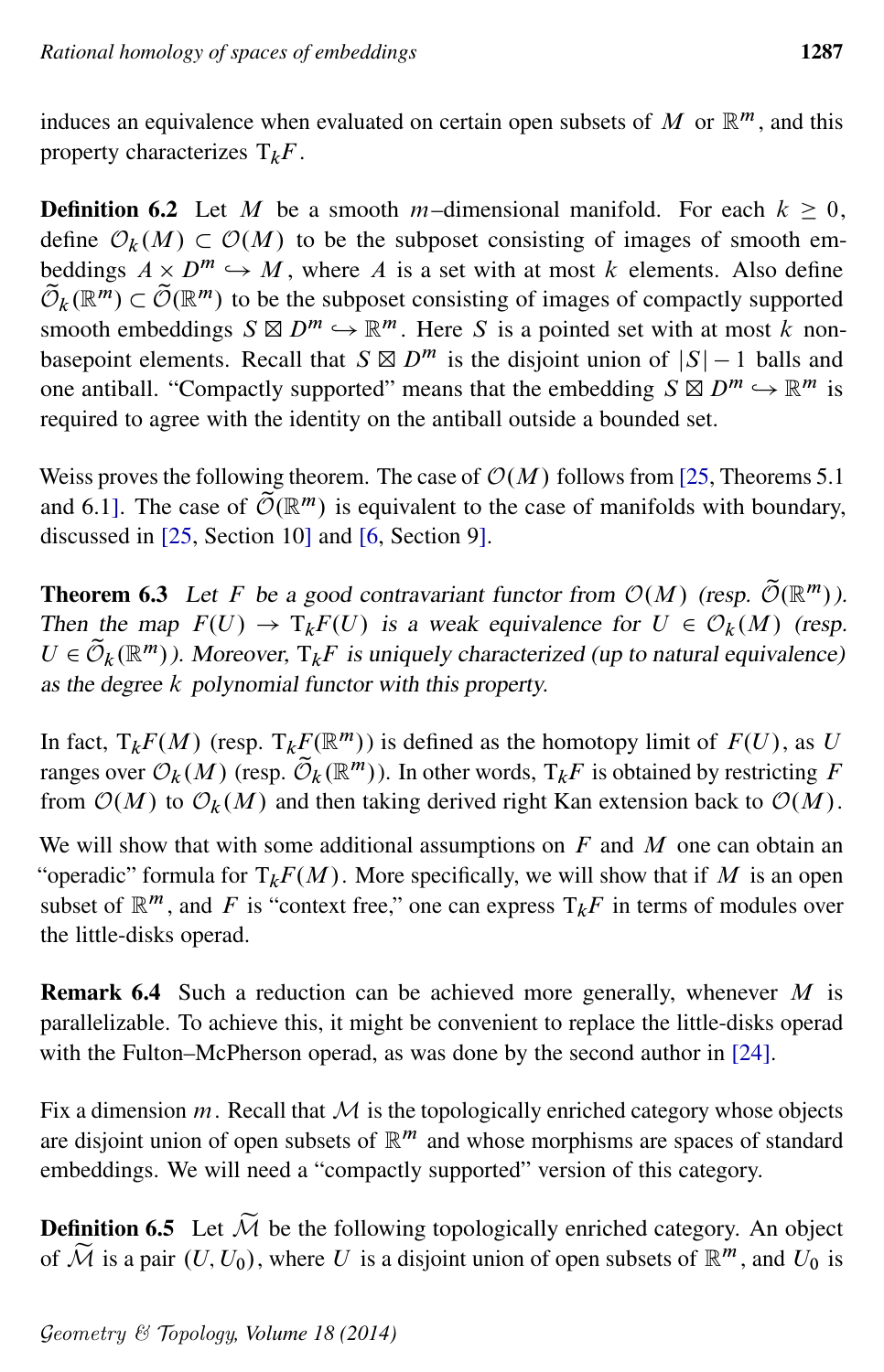a connected component of U that is the complement of a compact subset of  $\mathbb{R}^m$ . We refer to  $U_0$  as the marked component of U. Let  $(U, U_0)$  and  $(V, V_0)$  be two objects of  $\widetilde{\mathcal{M}}$ . Morphisms from  $(U, U_0)$  to  $(V, V_0)$  in  $\widetilde{\mathcal{M}}$  are standard embeddings from U to V that take  $U_0$  into  $V_0$ . We denote the space of morphisms from  $(U, U_0)$  to  $(V, V_0)$ . by  $sEmb_0(U, V)$ .

The category  $\widetilde{\mathcal{M}}$  is analogous to category Man<sup> $\partial$ </sup> of manifolds with prescribed boundary considered in [\[6,](#page-60-1) Section 9].

Suppose M is an open subset of  $\mathbb{R}^m$ . Then there are obvious "inclusion" functors  $\mathcal{O}(M) \to \mathcal{M}$  and  $\mathcal{\tilde{O}}(\mathbb{R}^m) \to \mathcal{\tilde{M}}$ .

**Definition 6.6** Let F be a good contravariant functor from  $O(M)$  (resp. from  $\tilde{O}(\mathbb{R}^m)$ ) to a topologically enriched model category D. We say that F is *context-free* if it factors (up to natural equivalence) through the category  $M$  (resp.  $\widetilde{M}$ ).

To be more explicit, for example in the case when the domain of F is  $\mathcal{O}(M)$ , we require that there is a continuous functor  $F' : \mathcal{M}^{\text{op}} \to \mathcal{D}$  such that F is weakly equivalent to the composed functor

$$
\mathcal{O}(M)^{op} \to \mathcal{M}^{op} \xrightarrow{F'} \mathcal{D}.
$$

If F is isomorphic to the composed functor, then we say that F is *strictly context-free*.

Remark 6.7 Our definition of "context-free" differs slightly from the definition given by de Brito and Weiss [\[6\]](#page-60-1) or Turchin [\[24\]](#page-61-2). Roughly speaking the difference is that those works require a context-free functor to be defined on the category of all smooth manifolds and codimension-zero embeddings, while we are working with what amounts to a category of manifolds with a chosen trivialization of the tangent bundle, and smooth embeddings that respect the trivialization.

<span id="page-27-0"></span>**Example 6.8** Suppose that M is an open subset of  $\mathbb{R}^m$ , and  $\mathbb{R}^m$  is a linear subspace of  $\mathbb{R}^n$ . Then one may define a functor

$$
\overline{\mathrm{Emb}}(-, \mathbb{R}^n) \colon \mathcal{O}(M)^{\mathrm{op}} \to \mathrm{Top}.
$$

Recall that  $\overline{\text{Emb}}(U, \mathbb{R}^n)$  is the homotopy fiber of the map  $\text{Emb}(U, \mathbb{R}^n) \to \text{Imm}(U, \mathbb{R}^n)$ . The definition requires the presence of a basepoint in  $\text{Imm}(U, \mathbb{R}^n)$  (or in  $\text{Emb}(U, \mathbb{R}^n)$ , if one wants the functor to take values in pointed spaces). The basepoint is provided by the inclusion of M into  $\mathbb{R}^n$ , via  $\mathbb{R}^m$ . This means that the functor is not strictly context-free, because the basepoint of  $\text{Imm}(U, \mathbb{R}^n)$  depends on the inclusion of U into  $M$ . However, one can show that it is context-free using Smale–Hirsch theory. Let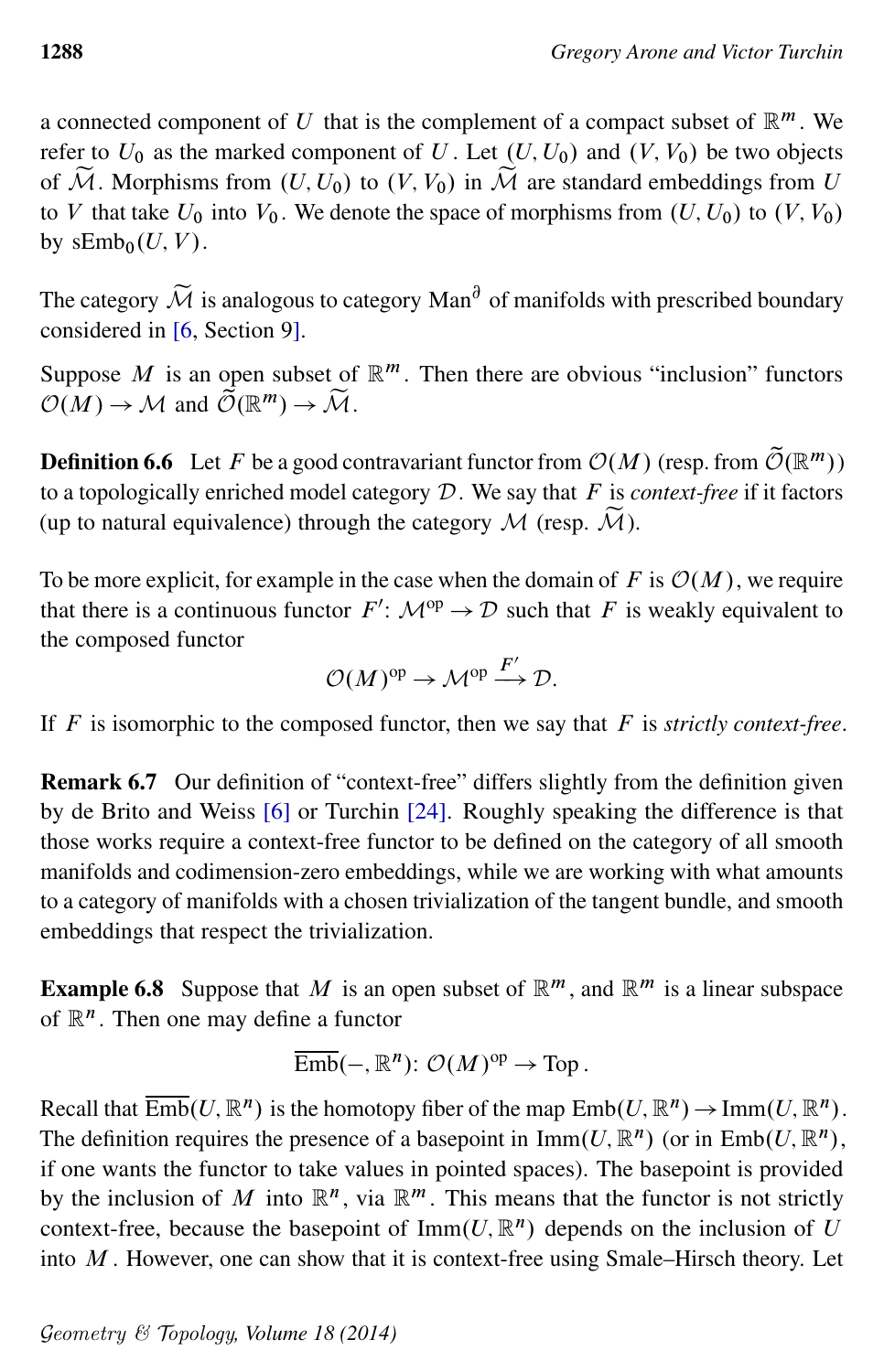Inj $(\mathbb{R}^m, \mathbb{R}^n)$  be the space of injective linear maps from  $\mathbb{R}^m$  to  $\mathbb{R}^n$ . There is a natural map, given by differentiation:

$$
\text{Imm}(U, \mathbb{R}^n) \to \text{Map}(U, \text{Inj}(\mathbb{R}^m, \mathbb{R}^n))
$$

By Smale–Hirsch theory, this map is an equivalence if  $m + 1 \le n$ . Furthermore, let  $\widetilde{\text{Inj}}(\mathbb{R}^m, \mathbb{R}^n)$  be the quotient of  $\text{Inj}(\mathbb{R}^m, \mathbb{R}^n)$  by the group of positive reals acting by multiplication. We have a homotopy equivalence

$$
\mathrm{Imm}(U, \mathbb{R}^n) \xrightarrow{\simeq} \mathrm{Map}(U, \widetilde{\mathrm{Inj}}(\mathbb{R}^m, \mathbb{R}^n)).
$$

The space  $\text{Map}(U, \overline{\text{Inj}}(\mathbb{R}^m, \mathbb{R}^n))$  has a canonical basepoint: it is the constant map that sends U to the equivalence class of the fixed linear inclusion of  $\mathbb{R}^m$  into  $\mathbb{R}^n$ . Moreover, for a standard embedding  $U \hookrightarrow V$ , the induced map

$$
\mathrm{Map}(V, \widetilde{\mathrm{Inj}}(\mathbb{R}^m, \mathbb{R}^n)) \to \mathrm{Map}(U, \widetilde{\mathrm{Inj}}(\mathbb{R}^m, \mathbb{R}^n))
$$

preserves the basepoint. Therefore the functor

$$
U \mapsto \mathrm{Map}(U, \widetilde{\mathrm{Inj}}(\mathbb{R}^m, \mathbb{R}^n))
$$

is a context-free functor with values in pointed spaces. Using it as our model for the immersions functor, we obtain that the functor  $\overline{\text{Emb}}(-, \mathbb{R}^n)$  is context-free, as a functor to spaces (but not as a functor to pointed spaces).

For another example, consider the functor

$$
\overline{\mathrm{Emb}}_{\mathrm{st}}(-, \mathbb{R}^n) \colon \widetilde{\mathcal{O}}(\mathbb{R}^m) \to \mathrm{Top}.
$$

Here we define  $\overline{\mathrm{Emb}}_{\mathrm{st}}(U,\mathbb{R}^n)$  as the homotopy fiber of  $\mathrm{Emb}_{\mathrm{st}}(U,\mathbb{R}^n)\to \mathrm{Imm}_{\mathrm{st}}(U,\mathcal{R}^n),$ where  $Emb_{st}(U, \mathbb{R}^{n})$  is the space of smooth embeddings of U into  $\mathbb{R}^{n}$  that agree, outside a bounded set, with a standard embedding into  $\mathbb{R}^m$ , followed by the inclusion  $\mathbb{R}^m \hookrightarrow \mathbb{R}^n$ . The space of immersions  $\text{Imm}_{st}(U, R^n)$  is defined analogously. Again, this functor is context free, although not in the strict sense. This is because  $\text{Imm}_{st}(U, \mathbb{R}^n)$ is naturally equivalent to the space of pointed maps

$$
\mathrm{Map}_*(U, \widetilde{\mathrm{Inj}}(\mathbb{R}^m, \mathbb{R}^n)).
$$

Here by "pointed" we mean maps that send everything outside a bounded subset of  $U$ to the basepoint in  $\widetilde{\text{Inj}}(\mathbb{R}^m, \mathbb{R}^n)$ . The space of pointed maps has a canonical basepoint. It is easy to see that the functor  $\text{Map}_*(-, \widetilde{\text{Inj}}(\mathbb{R}^m, \mathbb{R}^n))$  can be extended to a functor from  $\widetilde{\mathcal{M}}$  to pointed spaces, and therefore is context-free. The functor  $\overline{\text{Emb}}_{\text{st}}(-, \mathbb{R}^n)$  is equivalent to the homotopy fiber of the map  $Emb_{st}(-, \mathbb{R}^n) \to Map_*(-, \widetilde{Inj}(\mathbb{R}^m, \mathbb{R}^n)),$ and thus it also is context-free.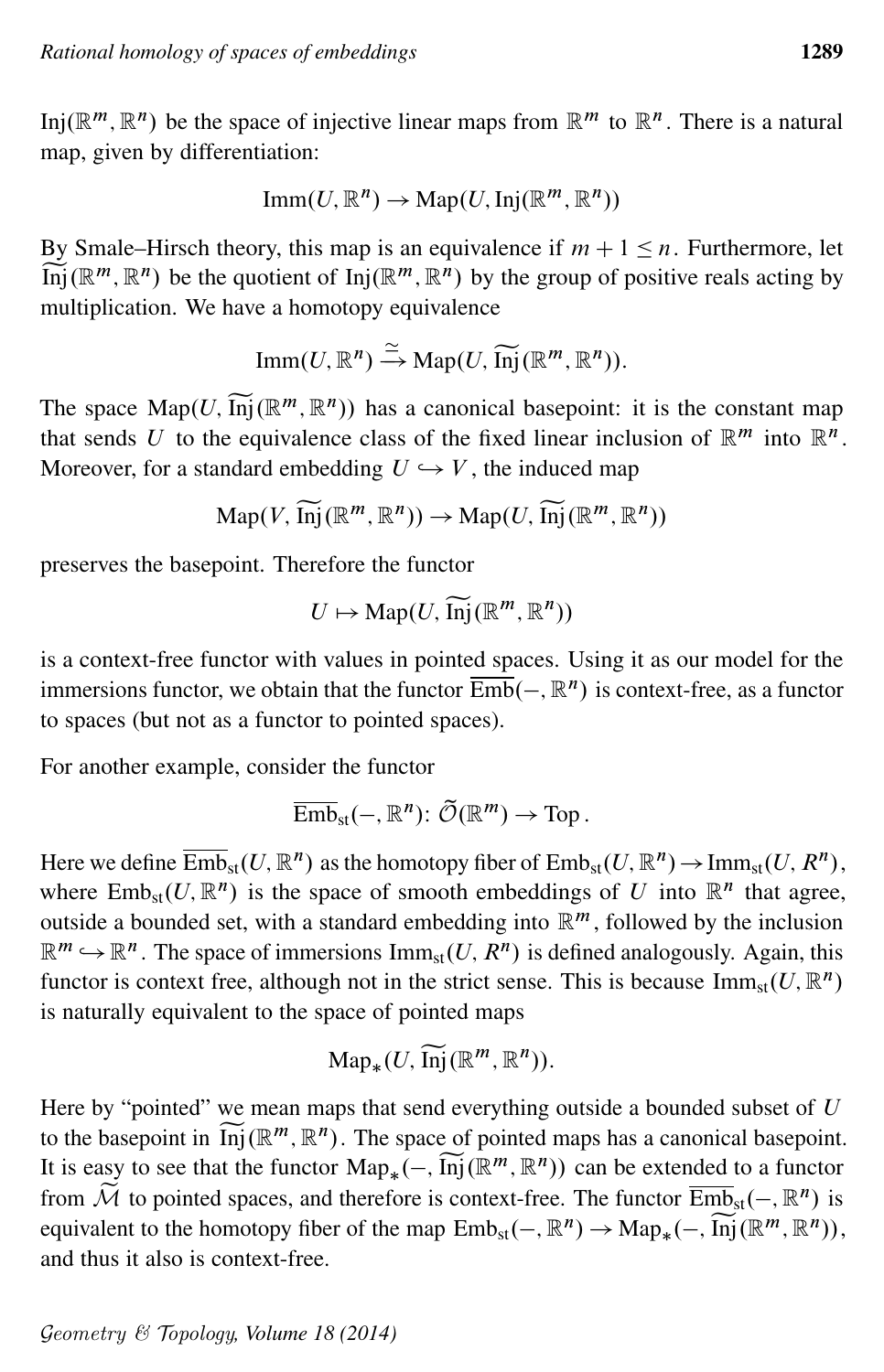Recall that  $\mathcal{F}(B_m)$  is the full subcategory of M whose objects are finite disjoint unions of copies of the unit ball in  $\mathbb{R}^m$ . For  $k \geq 0$ , let  $\mathcal{F}_{\leq k}(\mathbb{B}_m) \subset \mathcal{F}(\mathbb{B}_m)$  be the subcategory of unions of at most k balls. Similarly  $\tilde{\Gamma}(\mathbf{B}_m)$  is the full subcategory of  $\tilde{\mathcal{M}}$  whose objects are a finite union of standard balls and one antiball. The antiball will be the marked component. Let  $\tilde{\Gamma}_{\leq k}(B_m)$  be the full subcategory consisting of unions of at most  $k$  balls and the antiball.

Suppose  $F: \mathcal{O}(M) \to \text{Top}$  is a context-free contravariant functor. Then F gives rise to a contravariant functor from  $\mathcal{F}(B_m)$  to Top, which we denote with the same letter F. By [Lemma 5.7,](#page-21-1) F can be thought of as a right module over the operad  $B_m$ . Similarly, a context-free contravariant functor from  $\widetilde{\mathcal{O}}(\mathbb{R}^m)$  to Top can be identified with an infinitesimal bimodule over  $B_m$  by Propositions [4.9](#page-17-0) and [5.9.](#page-21-0)

Given an operad  $O$  and right modules  $P$  and  $O$  over  $O$ , let

$$
\mathop{\mathrm{hRmod}}_O(P,Q)
$$

denote the derived space of morphisms from  $P$  to  $Q$ . It is the space of morphisms from a cofibrant replacement of  $P$  to a fibrant replacement of  $Q$  (we refer here to the projective model structure on the category of modules, in which weak equivalences and fibrations are defined degreewise). Let

$$
\mathop{\rm hRmod}\nolimits_{\leq k}(P,Q)
$$

denote the derived morphism space of modules truncated at  $k$ . It can be thought of as the space of derived natural transformations of functors on the category  $\mathcal{F}_{\leq k}(O)$ ; the full subcategory of  $\mathcal{F}(O)$  consisting of sets of cardinality at most k. Similarly, if P and  $O$  are infinitesimal bimodules over  $O$ , we let

$$
\mathop{\rm hInf}\nolimits\limits_O\!\mathop{\rm Bim}\nolimits(P,Q)
$$

denote the derived space of infinitesimal bimodule maps from  $P$  to  $Q$ , and let

$$
\underset{O}{\text{hInfBim}_{\leq k}(P,Q)}
$$

denote the derived mapping space of  $k$ -truncated infinitesimal bimodules. Again, note that it can be thought of as a space of derived natural transformations between functors on  $\tilde{\Gamma}_{\leq k}(\mathsf{B}_m)$ .

The following theorem is similar to one of de Brito and Weiss [\[6\]](#page-60-1). Its proof is similar too. The difference is that they work with all manifolds, therefore their result involves the framed little-disks operad. We restrict ourselves to the category of manifolds with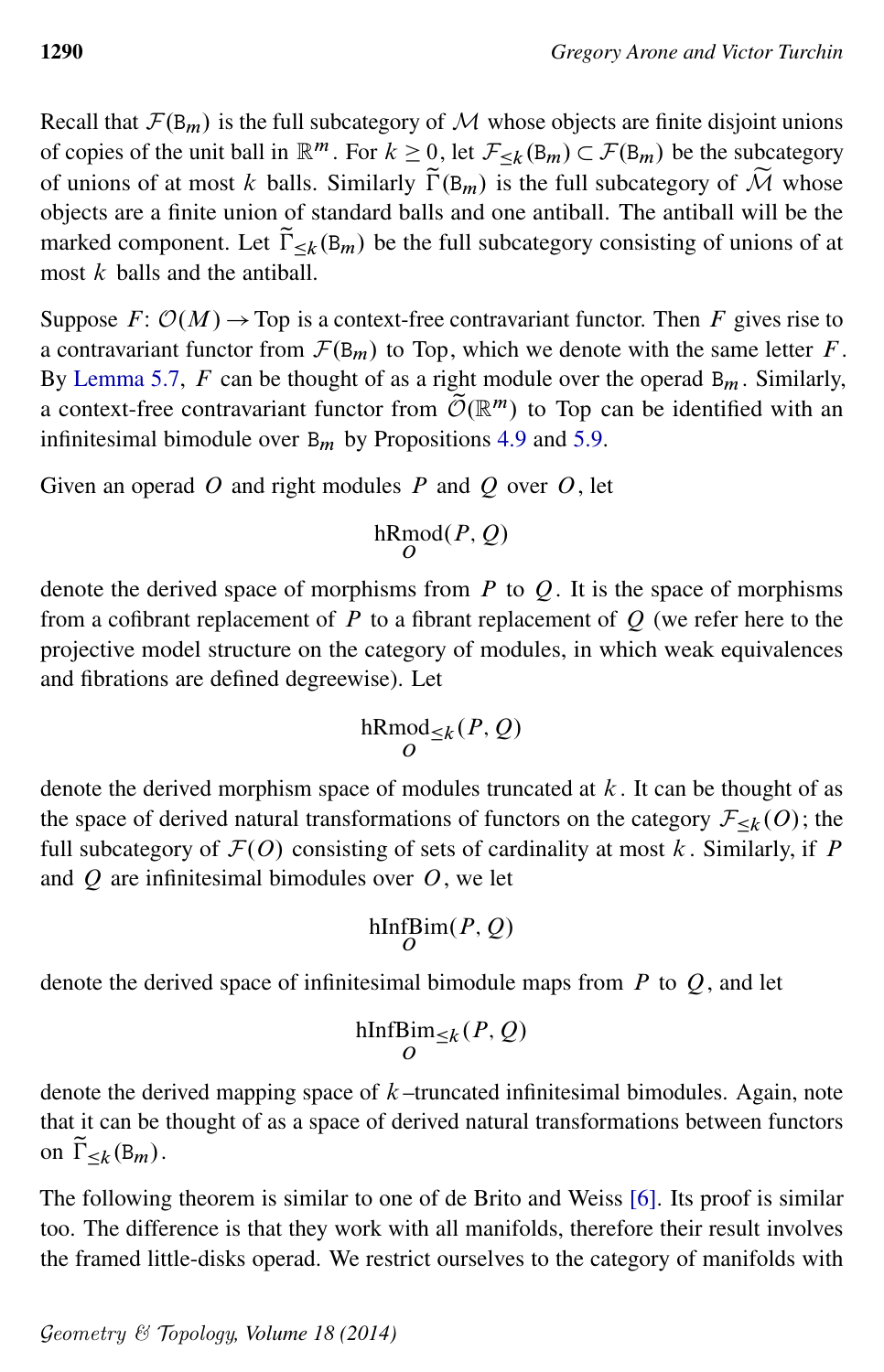a chosen trivialization, so our statement is phrased in terms of the unframed little-disks operad.

<span id="page-30-0"></span>**Proposition 6.9** Let M be an open subset of  $\mathbb{R}^m$ . Suppose F is a good contravariant functor from  $\mathcal{O}(M)$  to a model category  $\mathcal D$  that is enriched, tensored and cotensored over topological spaces. Moreover, suppose that  $F$  is context-free, so we may think of F as a right module over  $B_m$ . Then there is a natural equivalence for all  $k \leq \infty$ 

$$
T_k F(U) \simeq hRmod_{\leq k}(\mathrm{sEmb}(-, U), F(-)).
$$

Similarly, if F is a good, contravariant and context-free functor from  $\widetilde{\mathcal{O}}(\mathbb{R}^m)$  to D, then there is an equivalence for  $k \leq \infty$ 

$$
T_k F(U) \simeq \underset{B_m}{\text{hInfBim}} \leq k \left( \text{sEmb}(-, U), F(-) \right).
$$

**Proof** First we consider the case when F is a good functor on  $\mathcal{O}(M)$ . Let V be a fixed object of  $\mathcal{F}_{\leq k}(B_m)$ , and suppose V is the disjoint union of i balls. Consider the covariant functor from M to Top given by the formula  $U \mapsto \text{sEmb}(V, U)$ . Notice that it is naturally equivalent to the functor that associates to  $U$  the configuration space of ordered  $i$ -tuples of points in  $U$ . It follows that it is an isotopy functor in the sense that if  $U \rightarrow U_1$  is a standard embedding that happens to be an isotopy equivalence, then the induced map  $Emb(V, U) \rightarrow Emb(V, U_1)$  is a homotopy equivalence. It also takes filtered unions to filtered homotopy colimits. Furthermore, it is easy to show that this functor of U takes  $(i + 1)$ –dimensional strongly cocartesian cubical diagrams to homotopy cocartesian cubical diagrams. It follows that for any space  $Y$ , the functor  $U \mapsto \text{Map}(\text{Emb}(V, U), Y)$  is a good functor that is polynomial of degree k. Recall that the derived space of module maps is a derived space of natural transformations. By a well-known construction, our space of derived natural transformation can be presented as a homotopy inverse limit of mapping spaces, which in our case have the form  $\text{Map}(\text{Emb}(V, U), Y)$ . Therefore our construction of  $T_kF(U)$  is a homotopy limit of good functors of degree k. It follows that (our construction of)  $T_kF$  is itself a good functor that is polynomial of degree  $k$ . Furthermore, there is a tautological transformation from F to our construction of  $T_kF$ . Note that if U happens to be a union of at most k balls, or in other words an object of  $\mathcal{F}_{\leq k}(\mathsf{B}_m)$ , then  $\text{Emb}(-, U)$ is a representable contravariant functor from  $\mathcal{F}_{\leq k}(\mathbf{B}_m)$  to Top. By enriched Yoneda lemma, the transformation  $F(U) \to T_kF(U)$  induces an equivalence when U is the union of at most k balls. It now follows from [Theorem 6.3](#page-26-0) that our construction of  $T_kF$ is indeed the  $k^{\text{th}}$  Taylor approximation of F.

The case when F is a functor on  $\tilde{\mathcal{O}}(\mathbb{R}^m)$  is done similarly. The point to note is this. Suppose that V is an object of  $\widetilde{\mathcal{M}}_k$ . In other words, V is the disjoint union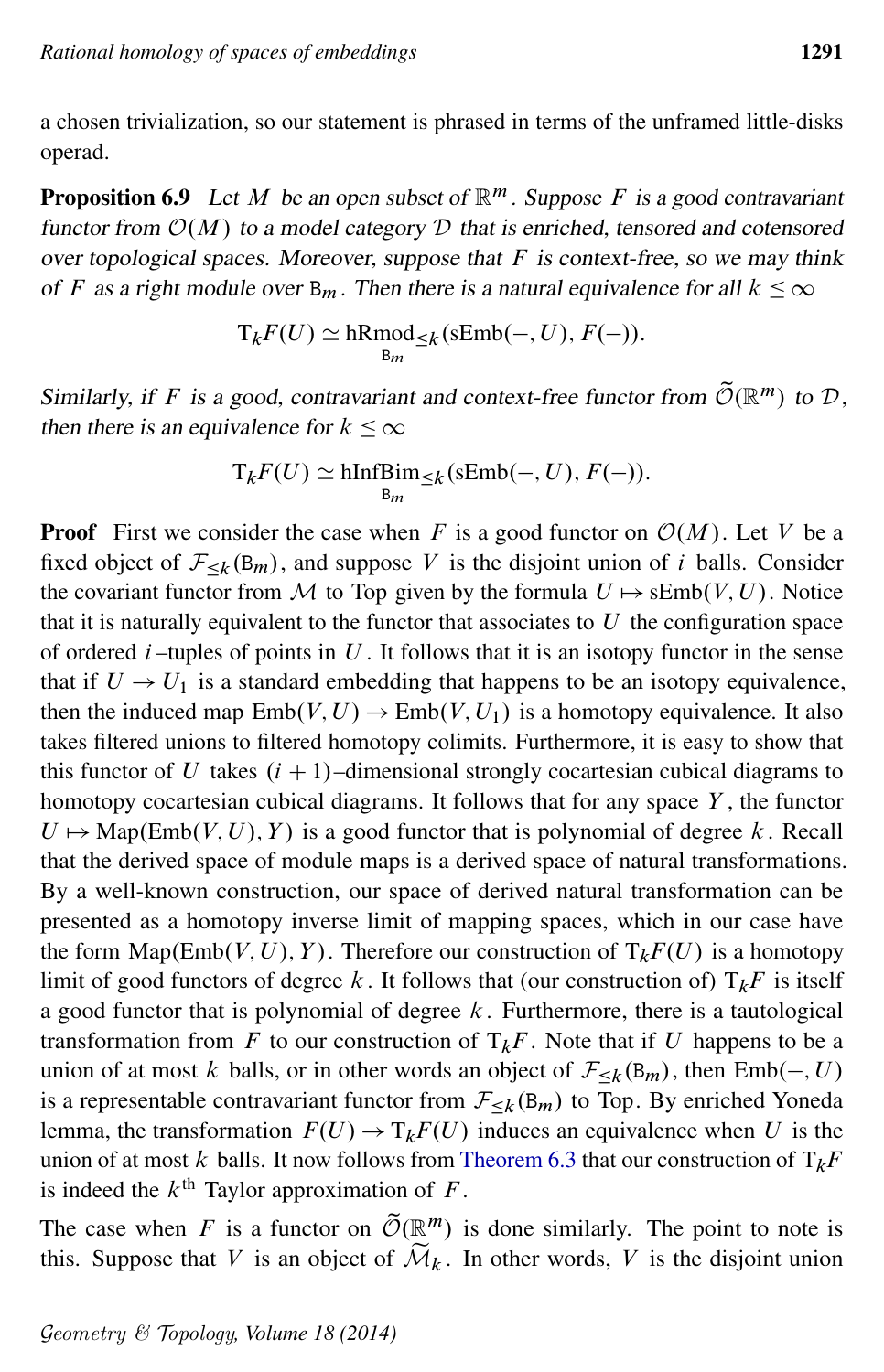of *i* balls and an antiball. Let U be an object of  $\tilde{\mathcal{O}}(\mathbb{R}^m)$ . Then sEmb $(V, U)$  is still naturally equivalent to the configuration space of  $i$ -tuples of points in  $U$ . The rest of the argument proceeds in the same way as before.  $\Box$ 

We are now ready to state the main result of this section, which is a description of the Taylor tower of the functors  $\overline{\mathrm{Emb}}(M,\mathbb{R}^n)$  and  $\overline{\mathrm{Emb}}_{c}(\mathbb{R}^m,\mathbb{R}^n)$  in terms of module maps over  $B_m$ .

As before, fix a linear inclusion  $\mathbb{R}^m \hookrightarrow \mathbb{R}^n$ , and assume that  $m < n$ . This induces a map of operads  $B_m \rightarrow B_n$ , and in particular endows  $B_n$  with the structure of an infinitesimal bimodule over  $B_m$  and also of a right module over  $B_m$ .

Let M be an open subset of  $\mathbb{R}^m$ . Recall that  $sEmb(-, M)$  is a right module over  $B_m$ .

<span id="page-31-0"></span>**Theorem 6.10** Let M be an open subset of  $\mathbb{R}^m$  and suppose  $\mathbb{R}^m$  is a linear subspace of  $\mathbb{R}^n$ , with  $m < n$ . For all  $k \leq \infty$ , there are equivalences

$$
T_k \overline{\text{Emb}}(M, \mathbb{R}^n) \simeq \text{hRmod}_{\leq k}(\text{sEmb}(-, M), B_n),
$$
  

$$
T_k \overline{\text{Emb}}_{c}(\mathbb{R}^m, \mathbb{R}^n) \simeq \text{hInfBim}_{\leq k}(\text{B}_m, \text{B}_n).
$$

**Proof** Let us first consider the case of  $\overline{\text{Emb}}(M, \mathbb{R}^n)$ . This case is a nearly immediate consequence of [Proposition 6.9.](#page-30-0) We saw in [Example 6.8](#page-27-0) that the functor  $\overline{\text{Emb}}(-, \mathbb{R}^n)$ is context-free. It is not hard to see that  $\overline{\text{Emb}}(-, \mathbb{R}^n)$  is equivalent to s $\text{Emb}(-, \mathbb{R}^n)$  as a right module over  $B_m$ . In fact, this claim is proved as [\[5,](#page-60-5) Proposition 7.1]. On the other hand, sEmb( $-$ ,  $\mathbb{R}^n$ ) is equivalent to B<sub>n</sub> as a right module over B<sub>m</sub> [\(Remark 5.12\)](#page-24-1).

Now let us consider the case of  $\overline{\mathrm{Emb}}_c(\mathbb{R}^m,\mathbb{R}^n)$ . This case is proved similarly, starting with [Proposition 6.9.](#page-30-0) The functor  $U \mapsto \overline{\text{Emb}}_c(U, \mathbb{R}^n)$  is not strictly context-free; it does not extend from  $\tilde{\mathcal{O}}(\mathbb{R}^m)$  to  $\tilde{\mathcal{M}}$ . On the other hand, there is a natural inclusion of functors on  $\widetilde{\mathcal{O}}(\mathbb{R}^m)$ 

$$
\overline{\mathrm{Emb}}_c(-, \mathbb{R}^n) \to \overline{\mathrm{Emb}}_{\mathrm{st}}(-, \mathbb{R}^n),
$$

where  $\overline{\text{Emb}}_{\text{st}}(-, \mathbb{R}^n)$  is the functor introduced in [Example 6.8.](#page-27-0) It is easy to show that this inclusion is a weak equivalence. In fact, for each U the space  $\overline{\text{Emb}}_{st}(U,\mathbb{R}^n)$ deformation retracts onto  $\overline{\mathrm{Emb}}_c(U,\mathbb{R}^n)$ . As explained in [Example 6.8,](#page-27-0) the functor  $\overline{\mathrm{Emb}}_{\mathrm{st}}(-, \mathbb{R}^n)$  is context-free. It is easy to check that there is an equivalence of functors on  $\widetilde{\Gamma}(\mathsf{B}_m)$ ,

$$
\overline{\mathrm{Emb}}_{\mathrm{st}}(-, \mathbb{R}^n) \simeq \mathrm{sEmb}(-, \mathbb{R}^n).
$$

Or in other words,  $\overline{\text{Emb}}_{st}(-, \mathbb{R}^n)$  and s $\text{Emb}(-, \mathbb{R}^n)$  are equivalent as infinitesimal bimodules over  $B_m$ . On the other hand, s $Emb(-, \mathbb{R}^n)$  is equivalent to  $B_n$  as an infinitesimal bimodule over  $B_m$  by [Remark 5.12.](#page-24-1) The theorem follows.  $\Box$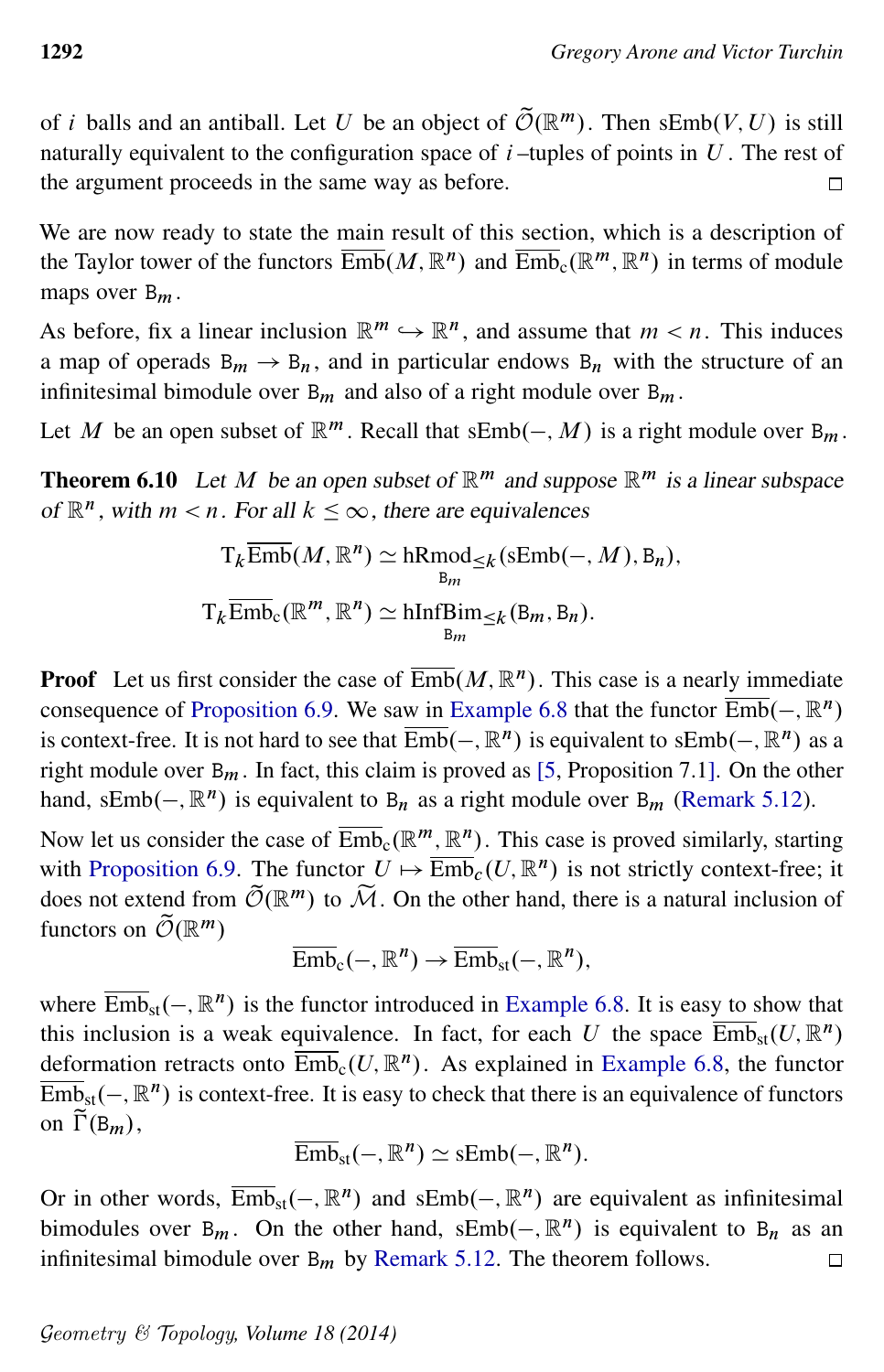Remark 6.11 Another proof of the second part of the theorem is given by the second author in [\[24\]](#page-61-2), using a different approach. In that paper, the Fulton–McPherson operad is used in place of the little-disks operad.

**Remark 6.12** The operad  $B_1$  is weakly equivalent to the associative operad. It is not difficult to show that infinitesimal bimodules over the associative operad (considered as a non- $\Sigma$  operad) are the same thing as cosimplicial spaces. This explains why there is a cosimplicial model for the Taylor tower of the space of long knots (Sinha [\[22\]](#page-61-1)).

In subsequent parts of the paper we will need the following homological version of [Theorem 6.10.](#page-31-0)

<span id="page-32-1"></span>**Proposition 6.13** Let M be an open subset of  $\mathbb{R}^m$  and suppose  $\mathbb{R}^m$  is a linear subspace of  $\mathbb{R}^n$ , with  $m < n$ . For all  $k \leq \infty$ , there are equivalences

$$
T_{k}C(\overline{\text{Emb}}(M, \mathbb{R}^{n})) \simeq \underset{\mathcal{C}(\mathbb{B}_{m})}{\text{hRmod}} \leq_{k}(\mathcal{C}(\text{sEmb}(-, M)), \mathcal{C}(\mathbb{B}_{n})),
$$
  

$$
T_{k}C(\overline{\text{Emb}}_{c}(\mathbb{R}^{m}, \mathbb{R}^{n})) \simeq \underset{\mathcal{C}(\mathbb{B}_{m})}{\text{hInfBim}} \leq_{k}(\mathcal{C}(\mathbb{B}_{m}), \mathcal{C}(\mathbb{B}_{n})).
$$

[Proposition 6.13](#page-32-1) is proved in the same way as [Theorem 6.10.](#page-31-0) Notice that the right-hand sides of the formulas can be written as

$$
T_{k}C(\overline{\text{Emb}}(M, \mathbb{R}^{n})) \simeq \text{hRmod}_{\leq k}(\text{sEmb}(-, M), C(B_{n})),
$$
  

$$
T_{k}C(\overline{\text{Emb}}_{c}(\mathbb{R}^{m}, \mathbb{R}^{n})) \simeq \text{hInfBin}_{\leq k}(B_{m}, C(B_{n})).
$$

# <span id="page-32-0"></span>7 Applying the formality theorem

As usual, let M be an open subspace of  $\mathbb{R}^m$  and let us suppose that  $\mathbb{R}^m$  is a subspace of another Euclidean space  $\mathbb{R}^n$  such that  $n \geq 2m + 1$ . We saw in [Proposition 6.13](#page-32-1) that the Taylor towers of  $C(\overline{\text{Emb}}(M,\mathbb{R}^n))$  and  $C(\overline{\text{Emb}}_{c}(\mathbb{R}^m,\mathbb{R}^n))$  can be expressed in terms of maps of modules over the operad  $C(B_m)$ . In this section we use Kontsevich's formality theorem, very much in the spirit of [\[5\]](#page-60-5), to deduce that if one works over the reals then  $C(B_n)$  can be replaced with  $H(B_n)$  in the formulas of [Proposition 6.13](#page-32-1) (and ultimately, the same conclusion holds over the rationals).

Recall that Com is the commutative operad in any given symmetric monoidal category. Thus  $Com(i)$  is isomorphic to the unit object in every arity i. When we need to emphasize the background category, we write Com<sup>Top</sup> or Com<sup>Ch</sup>. There is a trivial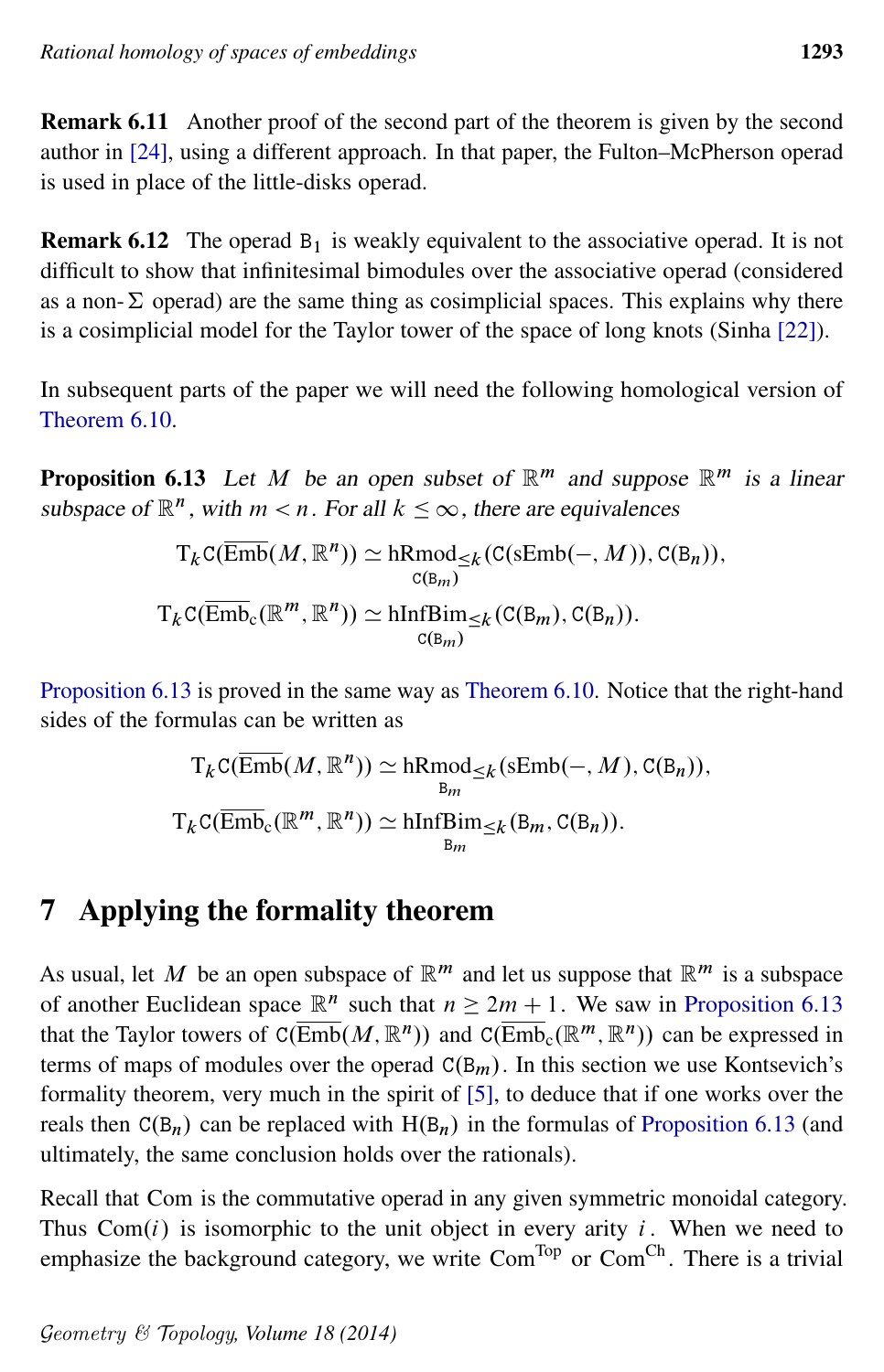map of operads  $B_m \to Com^{Top}$ , which induces a map of operads  $C(B_m) \to Com^{Ch}$ . For  $n \ge 2$ , since all the spaces in the operad  $B_n$  are connected, there is an isomorphism of operads Com<sup>Ch</sup>  $\cong$  H<sub>0</sub>(B<sub>n</sub>). Finally note that there is a map of operads H<sub>0</sub>(B<sub>n</sub>)  $\to$  H(B<sub>n</sub>). Together these maps endow  $H(B_n)$  with the structure of an infinitesimal bimodule (and in particular a right module) over Com<sup>Ch</sup>, and over  $C(B_m)$ . This structure is referred to in the statement of the following proposition.

#### <span id="page-33-0"></span>**Proposition 7.1** Suppose that  $2m + 1 \le n$ . There are equivalences

$$
T_k(\mathbf{C}^{\mathbb{Q}}(\overline{\mathrm{Emb}}(M, \mathbb{R}^n))) \simeq \mathrm{hRmod}_{\leq k}(\mathbf{C}(\mathrm{sEmb}(-, M)), \mathrm{H}(\mathrm{B}_n; \mathbb{Q})),
$$
  

$$
T_k(\mathbf{C}^{\mathbb{Q}}(\overline{\mathrm{Emb}}_{\mathbf{C}}(\mathbb{R}^m, \mathbb{R}^n))) \simeq \mathrm{hInf} \mathrm{Bim}_{\leq k}(\mathbf{C}(\mathrm{B}_m), \mathrm{H}(\mathrm{B}_n; \mathbb{Q})).
$$

**Proof** The first assertion of the proposition is essentially the same as [\[5,](#page-60-5) Theorem 9.2]. We will prove the second assertion. The proof of the first assertion is similar, but easier. The idea of our proof here is the same as in [\[5\]](#page-60-5). The main point is that since the category of infinitesimal bimodules over an operad is equivalent to a category of diagrams [\(Proposition 4.9\)](#page-17-0), just like the category of right modules, all the formal manipulations that were done in [\[5\]](#page-60-5) with right modules can also be done with infinitesimal bimodules.

The main ingredient of the proof is Kontsevich's formality theorem [\[15\]](#page-60-2), or more precisely the "relative" version of the theorem, introduced by Lambrechts and Volic [\[17\]](#page-60-3). This theorem is only known to hold over  $\mathbb R$  rather than over  $\mathbb Q$ , so we will first prove the proposition over  $\mathbb R$ , and then conclude it over  $\mathbb Q$ .

Relative formality says that under the assumption  $2m + 1 \le n$ , the map of operads

$$
C^{\mathbb{R}}(B_m) \to C^{\mathbb{R}}(B_n)
$$

is equivalent, via a chain of quasi-isomorphisms between maps of operads, to the maps of operads

$$
H(B_m; \mathbb{R}) \to H(B_n; \mathbb{R}).
$$

This means that there is a diagram of operads, where  $\mathcal{D}_m$ ,  $\mathcal{D}_n$  are some intermediate operads, and the horizontal homomorphisms are quasi-isomorphisms:

$$
C^{\mathbb{R}}(B_m) \xleftarrow{\simeq} \mathcal{D}_m \xrightarrow{\simeq} H(B_m; \mathbb{R})
$$
  

$$
\downarrow \qquad \qquad \downarrow \qquad \qquad \downarrow
$$
  

$$
C^{\mathbb{R}}(B_n) \xleftarrow{\simeq} \mathcal{D}_n \xrightarrow{\simeq} H(B_n; \mathbb{R})
$$

Recall that  $m < n$ . It follows that for each i, the map  $B_m(i) \to B_n(i)$  is nullhomotopic, and in particular induces the zero homomorphism on homology above degree zero.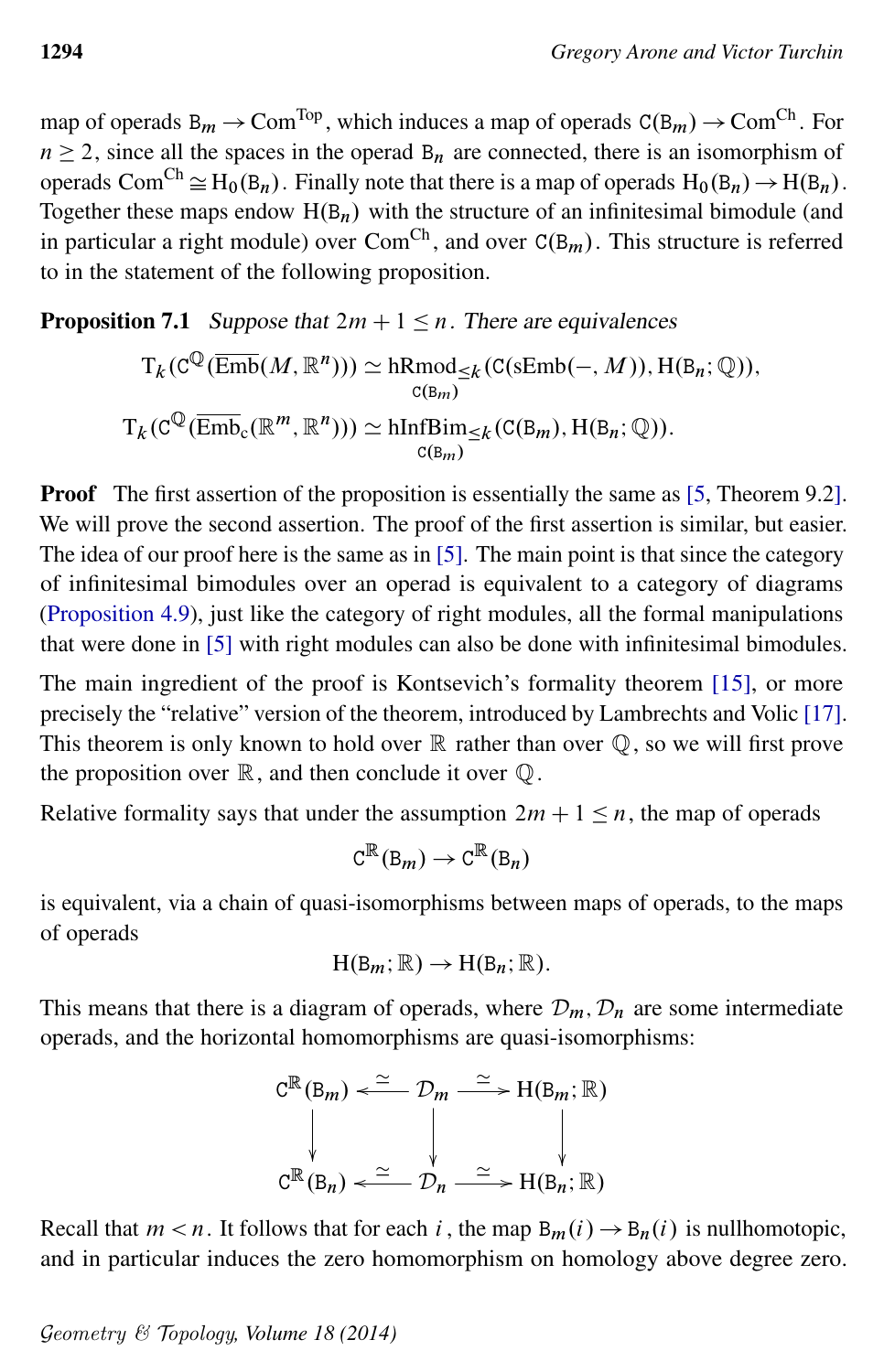In other words, the map  $H(B_m; \mathbb{R}) \to H(B_n, \mathbb{R})$  on the right side of the diagram factors through H<sub>0</sub>( $B_n$ ,  $\mathbb{R}$ ). It follows that H( $B_n$ ) is equivalent, as a module over  $H(B_m)$ , to the direct sum  $\bigoplus_{i=0}^{\infty} H_i(B_n)$ . Next, we can consider  $H(B_n)$  as a module over  $\mathcal{D}_m$  via the pullback functor. Then, using the identification of the category of modules with a category of diagrams, we can use the derived left Kan extension (which is the derived left adjoint to the pullback functor) along the map of operads  $\mathcal{D}_m \to \mathcal{C}^{\mathbb{R}}(\mathbb{B}_m)$  to get a module over  $\mathcal{C}^{\mathbb{R}}(\mathbb{B}_m)$ . Let us denote this module  $LH(\mathbb{B}_n;\mathbb{R})$ . It follows from the formality theorem that  $LH(B_n;\mathbb{R})$  is weakly equivalent to  $C^{\mathbb{R}}(B_n)$ as a module over  $C^{\mathbb{R}}(B_m)$ . On the other hand, since  $H(B_n; \mathbb{R})$  splits, in the category of modules over  $H(B_m; \mathbb{R})$ , as a direct sum of modules each concentrated in a single homological degree, it follows that  $LH(B_n;\mathbb{R})$  also is equivalent, as a  $C(B_m)$ –module, to a direct sum of modules, with each summand concentrated in a single homological degree. It follows, using [Corollary 2.4](#page-9-0) and the identification of the category of modules over  $C(B_m)$  with a category of diagrams enriched over Ch, that  $LH(B_n; \mathbb{R})$  is equivalent to H(LH(B<sub>n</sub>; R)) as a module over  $C^{\mathbb{R}}(B_m)$ . It now follows that  $C^{\mathbb{R}}(B_n)$  itself is fact equivalent to  $H(B_n; \mathbb{R})$  as a module over  $C(B_m)$ .

Substituting the equivalence of B<sub>m</sub>-modules  $C^{\mathbb{R}}(B_n) \simeq H(B_n; \mathbb{R})$  into the formulas of [Proposition 6.13](#page-32-1) gives the desired result over  $\mathbb R$ . That is, we proved that

$$
T_k(\mathrm{C}^{\mathbb{R}}(\overline{\mathrm{Emb}}_{\mathrm{c}}(\mathbb{R}^m,\mathbb{R}^n)))\simeq \underset{\mathrm{C}(\mathrm{B}_m)}{\mathrm{hInfBim}}_{\leq k}(\mathrm{C}(\mathrm{B}_m),\mathrm{H}(\mathrm{B}_n;\mathbb{R})).
$$

To finish the proof we observe that there are equivalences

$$
T_k(C^{\mathbb{R}}(\overline{\mathrm{Emb}}_c(\mathbb{R}^m, \mathbb{R}^n))) \simeq T_k(C^{\mathbb{Q}}(\overline{\mathrm{Emb}}_c(\mathbb{R}^m, \mathbb{R}^n))) \otimes \mathbb{R},
$$
  
hInfBin <sub>$\leq k$</sub>  $(C(B_m), H(B_n; \mathbb{R})) \simeq hInfBin_{\leq k}(C(B_m), H(B_n; \mathbb{Q})) \otimes \mathbb{R}.$   
 $_{C(B_m)}^{C(B_m)}$ 

These equivalences follow from an easy compactness argument similar to one done in [\[5\]](#page-60-5). It follows that

$$
T_k(\mathcal{C}^{\mathbb{Q}}(\overline{\mathrm{Emb}}_{\mathcal{C}}(\mathbb{R}^m, \mathbb{R}^n)))
$$
 and  $\mathrm{hInfBim}_{\leq k}(\mathcal{C}(\mathcal{B}_m), \mathrm{H}(\mathcal{B}_n; \mathbb{Q}))$   
 $c(\mathcal{B}_m)$ 

are rational chain complexes that become equivalent after tensoring with  $\mathbb R$ . Therefore they are abstractly equivalent as rational complexes.  $\Box$ 

### <span id="page-34-0"></span>8 From the little-disks operad to the commutative operad

Our goal in this section is to show that the formulas in [Proposition 7.1](#page-33-0) can be rewritten in terms of modules over the commutative operad instead of modules over the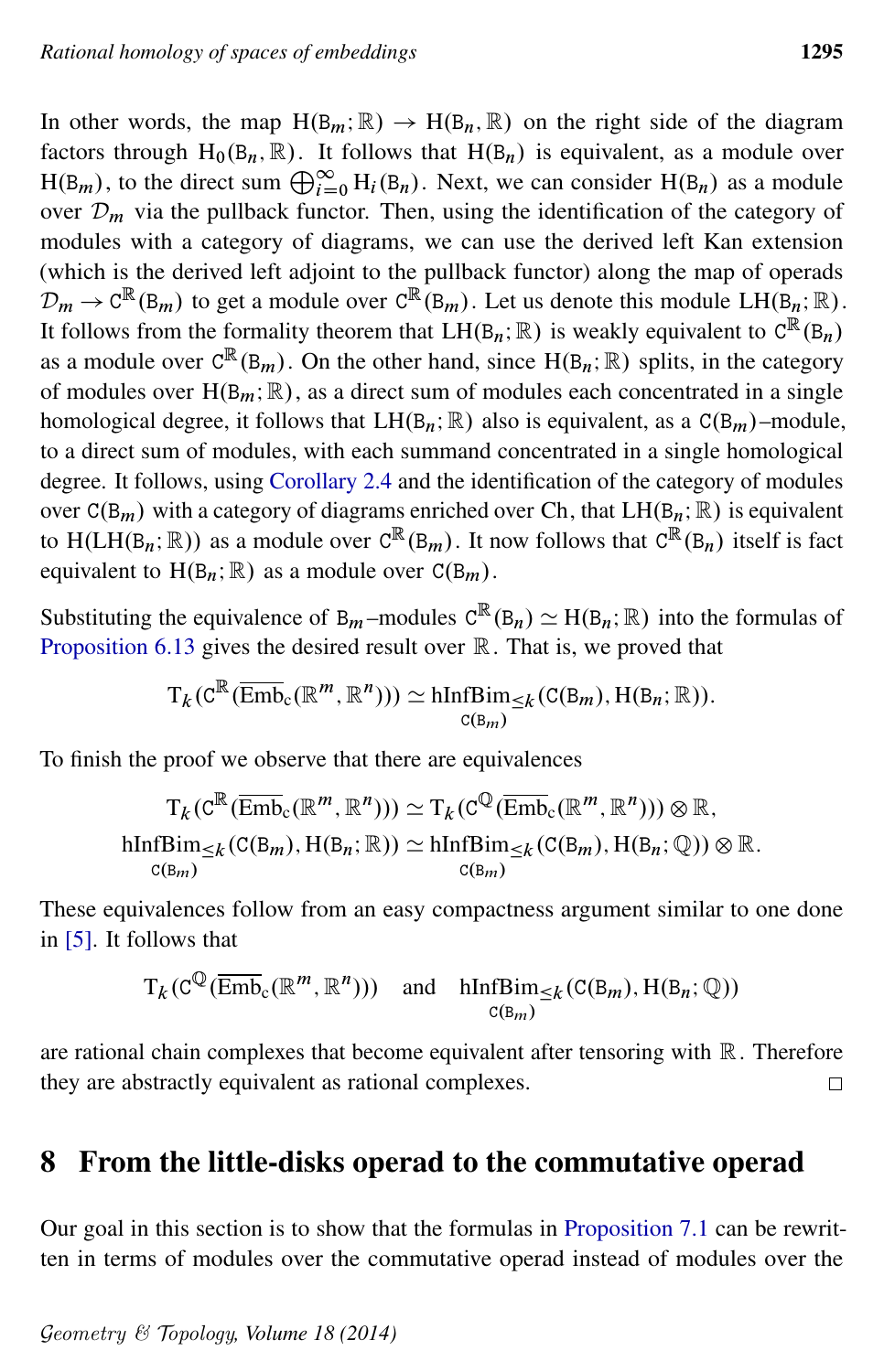operad  $C(B_m)$ . Let us review again the formulas of the proposition. Taking  $k = \infty$ , they can be written as

$$
T_{\infty}C^{\mathbb{Q}}(\overline{\text{Emb}}(M, \mathbb{R}^n)) \simeq \underset{\mathcal{C}(B_m)}{\text{hRmod}}(\mathcal{C}(\text{sEmb}(-, M)), \text{H}(B_n; \mathbb{Q})),
$$
  

$$
T_{\infty}C^{\mathbb{Q}}(\overline{\text{Emb}}_{\mathcal{C}}(\mathbb{R}^m, \mathbb{R}^n)) \simeq \underset{\mathcal{C}(B_m)}{\text{hInfBim}}(\mathcal{C}(B_m), \text{H}(B_n; \mathbb{Q})).
$$

Recall that there is a map of operads  $C(B_m) \rightarrow Com$ , and the action of  $C(B_m)$  on  $H(B_n; \mathbb{Q})$  pulls backs from an action of Com. In other words,  $H(B_n; \mathbb{Q})$  is in the image of the restriction functor from Com–modules to  $C(B_m)$ –modules. Here by "modules" we mean either right modules or infinitesimal bimodules. In both cases, the restriction functor has a (derived) left adjoint. Since the categories of right modules and infinitesimal bimodules are equivalent to certain diagram categories, the derived left adjoint can be described as a derived left Kan extension. Let ind denote the functor from right modules over  $C(B_m)$  to right modules over Com that is derived left adjoint to the forgetful functor. Similarly, let ind denote the analogous induction functor for to the forgetful functor. Similarly, let ind denote the analogous induction functor for infinitesimal bimodules. More generally, let ind  $\leq k$  be the analogous functors from  $k$ truncated right modules over  $C(B_m)$  to k-truncated right modules over Com. Finally, let  $ind_{\leq k}$  be the analogous functor between categories of k-truncated infinitesimal let ind  $\leq_k$  be the analogous functor between categories of k –truncated infinitesimal bimodules. We have the following tautological consequence of [Proposition 7.1.](#page-33-0)

<span id="page-35-1"></span>**Corollary 8.1** Suppose that  $2m + 1 \le n$ , M is an open subspace of  $\mathbb{R}^m$ , and  $\mathbb{R}^m$  is a subspace of  $\mathbb{R}^n$ . Then there are equivalences

$$
T_{k}C^{\mathbb{Q}}(\overline{\text{Emb}}(M, \mathbb{R}^{n})) \simeq \text{hRmod}_{\leq k}(\text{ind}_{\leq k} C(\text{sEmb}(-, M)), H(B_{n}; \mathbb{Q})),
$$
  

$$
T_{k}C^{\mathbb{Q}}(\overline{\text{Emb}}_{c}(\mathbb{R}^{m}, \mathbb{R}^{n})) \simeq \text{hInfBim}_{\leq k}(\widetilde{\text{ind}}_{\leq k} C(B_{m}), H(B_{n}; \mathbb{Q})).
$$

<span id="page-35-0"></span>Our next task is to describe explicitly the right Com–module ind  $C(\text{sEmb}(-, M)),$ and the infinitesimal Com–bimodule  $indC(B_m)$ . Since the singular chains functor C commutes with homotopy colimits, it commutes with derived left Kan extensions. Therefore, it is enough to compute ind(sEmb(-, M)) and  $\widetilde{ind}(B_m)$ . Recall that a right Com–module in Top is the same thing as a contravariant functor on the category  $\mathcal F$ of unpointed finite sets, and a infinitesimal Com–bimodule is the same thing as a contravariant functor on the category  $\Gamma$  of pointed finite sets (Corollaries [4.4](#page-16-1) and [4.10](#page-19-2) respectively). Let  $M^-$  be the right Com–module corresponding to the functor from  $\mathcal F$ to Top  $A \mapsto M^A$ . Let  $(S^m)^-$  be the infinitesimal Com–bimodule corresponding to the functor from  $\Gamma$  to Top<sub>\*</sub>,  $T \mapsto \text{Map}_*(T, S^m)$ . Here  $S^m$  is the one-point compactification of  $\mathbb{R}^m$ , considered as a pointed space with  $\infty$  being the basepoint. In the following proposition we use the same notation for a module and its  $k$ -truncation.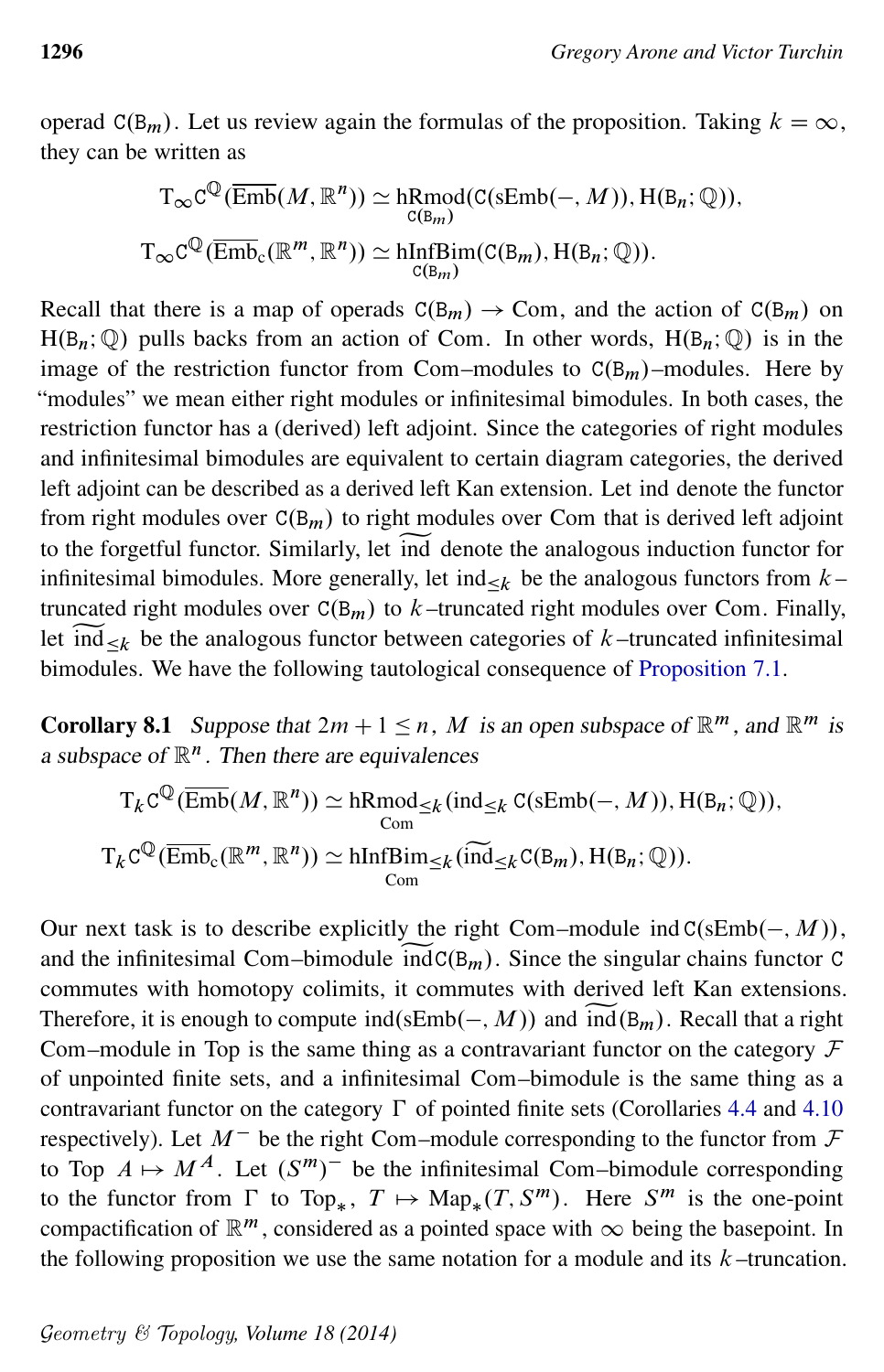**Proposition 8.2** For each  $k \leq \infty$  there is an equivalence of right Com–modules

$$
ind_{\leq k}(\mathrm{sEmb}(-,M)) \simeq M^-,
$$

and an equivalence of infinitesimal Com–bimodules

$$
\widetilde{\text{ind}}_{\leq k}(\mathsf{B}_m) \simeq (S^m)^{-}.
$$

**Proof** Let us prove the first assertion first. Recall that  $\mathcal{F}_{\leq k}(\mathbf{B}_m)$  is the category whose objects are disjoint unions of at most  $k$  copies of the standard  $m$ -ball, and whose morphism spaces are spaces of standard embeddings.  $\mathcal{F}_{\leq k}(\text{Com})$  is the category of finite sets with at most k elements. There is a functor  $\pi_0: \mathcal{F}_{\leq k}(\mathsf{B}_m) \to \mathcal{F}_{\leq k}(\mathsf{Com}),$ which takes a disjoint union of balls to the set of path components, and a standard embedding to the map that it induces on path components.

The functor ind<sub>k</sub> is homotopy left Kan extension along  $\pi_0$ . Our goal is to show that the homotopy left Kan extension along  $\pi_0$  of the contravariant functor

$$
sEmb(-, M): \mathcal{F}_{\leq k}(\mathsf{B}_m) \to \text{Top}
$$

is equivalent to the functor

$$
M^{-}: \mathcal{F}_{\leq k}(\text{Com}) \to \text{Top}.
$$

Let us consider first the case when M is itself an object of  $\mathcal{F}_{\leq k}(B_m)$ . That is, when M is the disjoint union of at most k standard balls in  $\mathbb{R}^m$ . Let us relabel  $M = U$  in this case. The functor  $sEmb(-, U)$  is the free functor generated by U. It follows, by enriched Yoneda lemma, that the strict left Kan extension of  $sEmb(-, U)$  along  $\pi_0$  is the free contravariant functor generated by  $\pi_0(U)$ . Moreover, for free functors, homotopy left Kan extension is naturally equivalent to the strict Kan extension. Therefore

$$
ind(sEmb(-, U)) \simeq \pi_0(U)^{-}.
$$

Moreover, the path components of U are contractible, so the natural map  $U \rightarrow \pi_0(U)$ is a homotopy equivalence. It follows that there is a natural equivalence,  $\pi_0(U)^{-} \simeq U^{-}$ . We have obtained an equivalence, natural both in  $-$  and in  $U$ :

$$
ind(sEmb(-, U)) \simeq U^-
$$

Now let M be a general open subspace of  $\mathbb{R}^m$ . We claim that if  $-$  has at most k components then  $sEmb(-, M)$  is equivalent to the homotopy colimit of  $sEmb(-, U)$ , where U ranges over the poset of subsets of  $M$  that are the union of at most  $k$  standard balls. To prove the claim, suppose that  $-$  is the union of i balls. Then  $sEmb(-, U)$  is naturally equivalent to the space  $C(i, U)$  of ordered *i*-tuples of distinct points in  $U$ . So it is enough to prove that the space  $C(i, M)$  is equivalent to the homotopy colimit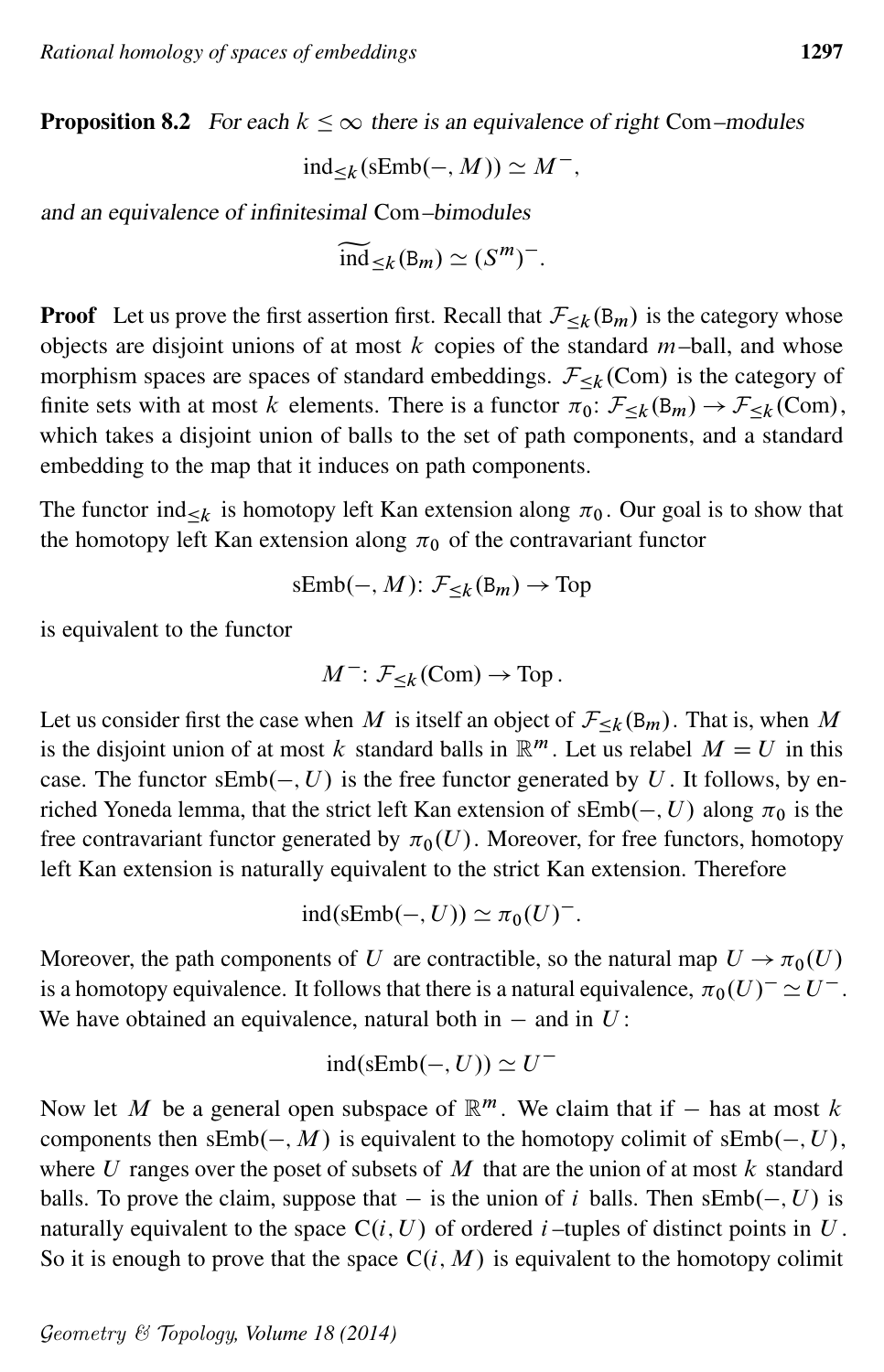of spaces  $C(i, U)$ . Notice that the spaces  $C(i, U)$  form an open cover of  $C(i, M)$ , and that every finite intersection of elements of this open cover is a union of elements of this open cover (in other words, the spaces  $C(i, U)$  form a basis for the topology on  $C(i, M)$ ). The assertion now follows from Dugger and Isaksen [\[11,](#page-60-10) Corollary 1.4]. A similar argument shows that  $M^-$  is equivalent to the homotopy colimit of  $U^-$ , where  $U$  ranges over the same category. The result for a general  $M$  follows, because ind commutes with homotopy colimits.

Now let us consider the second assertion. The idea of the proof is similar. Recall that  $B_m$ is equivalent, as an infinitesimal bimodule over  $B_m$ , to the functor  $sEmb(-, \mathbb{R}^m)$ [\(Lemma 5.11](#page-24-2) and [Remark 5.12\)](#page-24-1). Let us recall the picture of the category  $\tilde{\Gamma}_{\leq k}(\mathbf{B}_m)$ that we are working with. An object of this category is a disjoint union of at most  $k$ standard balls in  $\mathbb{R}^m$ , together with one "antiball," that is a copy of the complement of the unit ball in  $\mathbb{R}^m$ . So an object of  $\tilde{\Gamma}_{\leq k}(\mathbb{B}_m)$  has the form  $S \boxtimes D^m$ , where S is a pointed finite set with at most  $k$  elements besides the basepoint. Morphisms are standard embeddings between such objects. There is a functor

$$
\widetilde{\Gamma}_{\leq k}({\bf B}_m)\to \Gamma_{\leq k}
$$

that takes  $S \boxtimes D^m$  to S. For  $m > 1$  this functor can be identified with  $\pi_0$ , the path components functor. For  $m = 1$  this is not quite right, because the antiball has two connected components. By slight abuse of notation, we will denote this functor by  $\pi_0$  in all cases. We want to show that the homotopy left Kan extension of  $sEmb(-, \mathbb{R}^m)$  along the functor  $\pi_0$ :  $\widetilde{\Gamma}_{\leq k}(\mathbf{B}_m) \to \Gamma_{\leq k}$  is equivalent to the functor  $\mathrm{Map}_*(-, S^m)$ . Again, let us consider first the homotopy left Kan extension of the functor  $sEmb(-, U)$ , where U is an object of  $\tilde{\Gamma}_{\leq k}(\mathbf{B}_m)$ . As before, this is a free functor, and so its derived left Kan extension is the functor  $\text{Map}_*(-, \pi_0(U))$ . Here we can not say, as we did in the first part of the proof, that  $\text{Map}_*(-, \pi_0(U)) \simeq \text{Map}_*(-, U)$ , because all the components of  $U$  are not contractible. More specifically, the antiball is not contractible. Let us view  $S^m$  as the one-point compactification of  $\mathbb{R}^m$ . For an object U of  $\tilde{\Gamma}(\mathbb{B}_m)$ , let  $\overline{U}$ be the space obtained from U by adding the point at  $\infty$  to the antiball, and consider the added point of  $\overline{U}$  as the basepoint. All the components of  $\overline{U}$  are contractible, and therefore  $\text{Map}_*(-,\pi_0(U)) \simeq \text{Map}_*(-,\overline{U})$ . We obtain an equivalence

$$
\widetilde{\text{ind}}_{\leq k}(\text{sEmb}(-, U)) \simeq \text{Map}_*(-, \overline{U}).
$$

It is easy to check that the equivalence is natural in  $U$ . Now we can argue, exactly as in the first part of the proof, that there is a natural equivalence

$$
\underset{U'}{\text{hocolim}} \text{sEmb}(-, U') \to \text{sEmb}(-, \mathbb{R}^m),
$$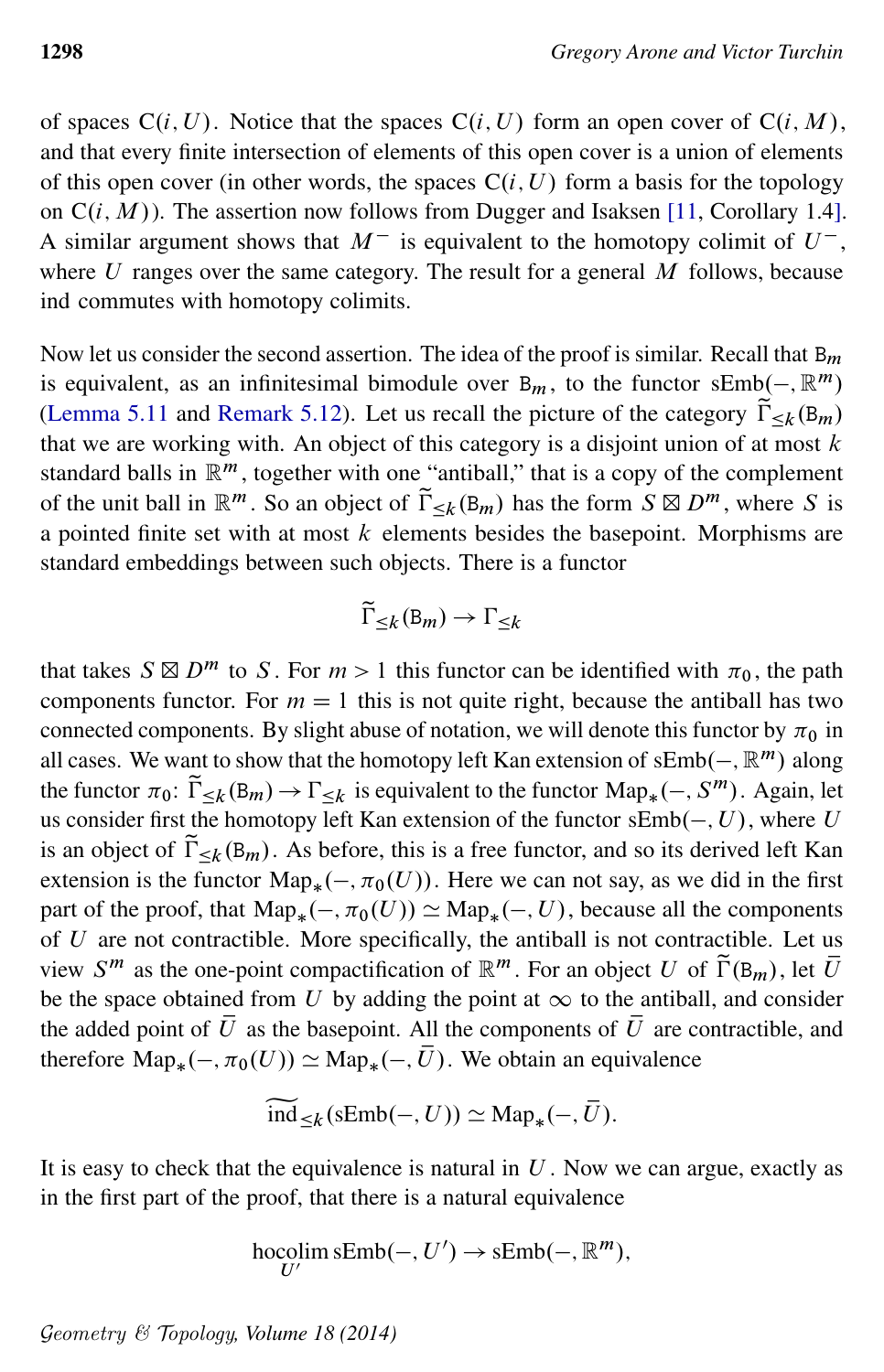where U' ranges over subspaces of  $\mathbb{R}^m$  that are the union of at most k balls and one centrally embedded antiball. The proof is similar to one given at the end of proof of [Proposition 8.2.](#page-35-0) There is a similar equivalence

$$
\operatorname*{hocolim}_{{U'}}\operatorname{Map}_*(-,\overline{U}') \to \operatorname*{Map}_*(-,\overline{\mathbb{R}}^m) = \operatorname*{Map}_*(-,S^m),
$$

where  $-$  is a pointed finite set with at most k nonbasepoint elements. Therefore we have equivalences

$$
\widetilde{\text{ind}}_{\leq k}(\text{sEmb}(-, \mathbb{R}^m)) \simeq \operatorname*{hocolim}_{U'} \widetilde{\text{ind}}_{\leq k}(\text{sEmb}(-, U'))
$$

$$
\simeq \operatorname*{hocolim}_{U'} \text{Map}_*(-, \overline{U}') \simeq \text{Map}_*(-, S^m).
$$

This is what we wanted to prove.

<span id="page-38-0"></span>We have the following consequence of [Corollary 8.1](#page-35-1) and [Proposition 8.2.](#page-35-0)

Proposition 8.3 Under the same assumptions as in [Corollary 8.1](#page-35-1) there are weak equivalences of rational chain complexes

$$
T_{k}C^{\mathbb{Q}}(\overline{\text{Emb}}(M, \mathbb{R}^{n})) \simeq \text{hRmod}_{\leq k}(C(M^{-}), H(B_{n}; \mathbb{Q})),
$$
  

$$
T_{k}C^{\mathbb{Q}}(\overline{\text{Emb}}_{c}(\mathbb{R}^{m}, \mathbb{R}^{n})) \simeq \text{hInfBim}_{\leq k}(C((S^{m})^{-}), H(B_{n}; \mathbb{Q})).
$$

The first part of the proposition may be viewed as an alternative formulation of the main result of [\[5\]](#page-60-5). As to the second part of the proposition, it can be simplified further, using Pirashvili's "Dold–Kan" correspondence between right  $\Gamma$ –modules and right  $\Omega$ –modules [\[19\]](#page-61-5). Recall that infinitesimal Com–bimodules are the same as right  $\Gamma$ – modules [\(Corollary 4.10\)](#page-19-2). By [\[19,](#page-61-5) Theorem 3.1], the category of right  $\Gamma$ -modules (with values in an abelian category) is equivalent to the category of right  $\Omega$ -modules, where  $\Omega$  is the category of (unpointed) finite sets and surjective maps between them. Given a right  $\Gamma$ -module F, the corresponding  $\Omega$ -module is defined using the cross effect, so it may be denoted cr F. For an unpointed finite set i, cr  $F(i)$  is defined to be the cokernel of the natural homomorphism

$$
\bigoplus_{j=1}^i F((i-1)_+) \to F(i_+).
$$

Here the *i* maps  $F((i - 1)_+) \rightarrow F(i_+)$  are induced by the *i* maps  $i_+ \rightarrow (i - 1)_+$ , where the  $j<sup>th</sup>$  map sends j to the basepoint and is otherwise an order preserving isomorphism. Equivalently, cr  $F(i)$  can be defined as the total cokernel of a certain

Geometry & Topology*, Volume 18 (2014)*

 $\Box$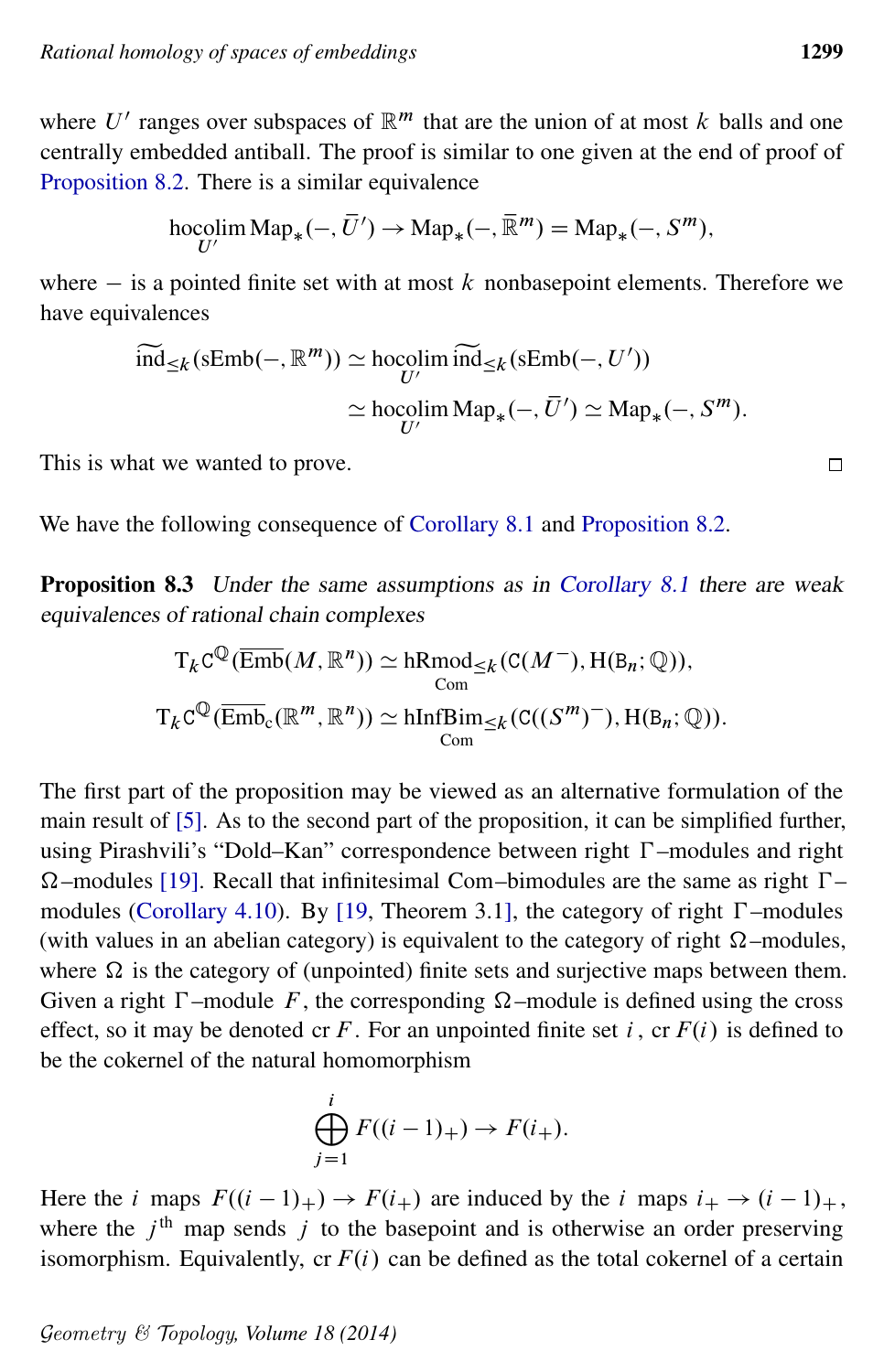evident cubical diagram of objects of the form  $F(j_{+})$ , where j ranges over subsets of *i*. In the case when *i* is empty, cr  $F(\emptyset) = F(*)$ . It is easy to see that the  $\Omega$ -module cr C( $(S^m)^-$ ) is equivalent to the  $\Omega$ -module  $\tilde{C}(S^{m-})$  which associates to a set i the complex  $\widetilde{C}(S^{mi}) = C(S^{mi}, *)$  and where the  $\Omega$ -module structure is defined by the diagonal maps associated with surjective maps of sets. More generally, the  $\Omega$ -module cr C(X<sup>-</sup>) is equivalent to  $\tilde{C}(X^{\wedge -})$ .

#### **Definition 8.4** Define the  $\Omega$ -module  $\hat{H}(B_n; \mathbb{Q})$  to be the cross effect cr  $H(B_n; \mathbb{Q})$ .

<span id="page-39-0"></span>Thus, the second assertion of [Proposition 8.3](#page-38-0) translates, via Pirashvili's correspondence, into an equivalence

(8-1) 
$$
T_{k}C^{\mathbb{Q}}(\overline{\text{Emb}}_{c}(\mathbb{R}^{m},\mathbb{R}^{n}))\simeq hRmod_{\leq k}(\widetilde{C}(S^{m-}),\widehat{H}(B_{n};\mathbb{Q})).
$$

<span id="page-39-1"></span>In fact, things can be simplified even further, as shown in the following lemma.

**Lemma 8.5** The right  $\Omega$ -module  $\tilde{C}^{\mathbb{Q}}(S^{m-})$  is formal. That is, there is a weak equivalence of modules

$$
\widetilde{C}^{\mathbb{Q}}(S^{m-}) \simeq \widetilde{H}(S^{m-}; \mathbb{Q}).
$$

**Proof** Let us assume that  $m \ge 1$  (the case  $m = 0$  is trivial, but the forthcoming proof does not apply to it). Let us consider truncated modules first. Let  $M$  be a right  $\Omega$ –module with values in chain complexes. That is, M is a contravariant functor from  $\Omega$  to chain complexes. Fix  $k \geq 0$ . Let  $M_{\leq k}$  be the module that agrees with M on sets smaller or equal to  $k$ , and is 0 on sets bigger than  $k$ . Clearly, this is well defined, and there is a canonical surjective map of right  $\Omega$ -modules  $M_{\leq k} \to M_{\leq k-1}$ . Let  $M^k$  be the kernel of the homomorphism. Clearly,  $M^k$  is the right module that agrees with M on the set with  $k$  elements, and is zero elsewhere. There is a natural cofibration sequence

$$
0 \to M^k \to M_{\leq k} \to M_{\leq k-1} \to 0.
$$

This sequence can be viewed as a homotopy cofibration sequence of right  $\Omega$ -modules. It is classified by a map (in the homotopy category of right modules)

$$
M_{\leq k-1} \to \Sigma M^k,
$$

where  $\Sigma M^k$  is the pointwise shift of  $M^k$ .

Now let us apply this to the module  $M = \tilde{C}^{\mathbb{Q}}(S^{m-})$ . We have the cofibration sequence

$$
\widetilde{C}^{\mathbb{Q}}(S^{m-})^k \to \widetilde{C}^{\mathbb{Q}}(S^{m-})_{\leq k} \to \widetilde{C}^{\mathbb{Q}}(S^{m-})_{\leq k-1} \to \Sigma \widetilde{C}^{\mathbb{Q}}(S^{m-})^k.
$$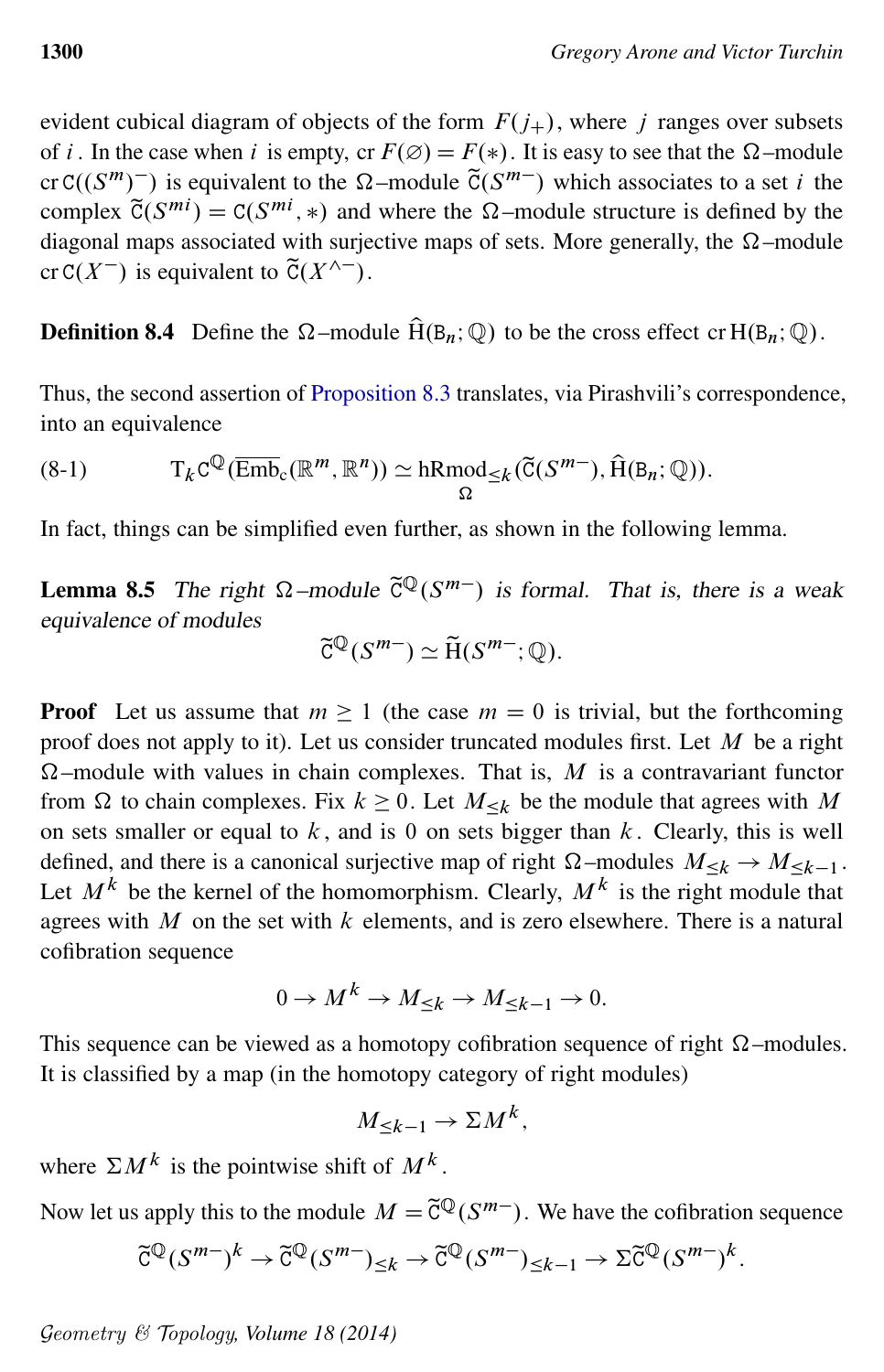Let us calculate the derived mapping object, in the category of right modules, from  $\tilde{C}^{\mathbb{Q}}(S^{m-}) \leq k-1$  to  $\Sigma \tilde{C}^{\mathbb{Q}}(S^{m-})^k$ . This is a chain complex whose  $H_0$  gives the set of homotopy classes of maps between these objects. Recall that  $\Sigma \tilde{C}^{\mathbb{Q}}(S^{m-})^k$  is a right  $\Omega$ -module concentrated in place k. In [Section 10](#page-43-0) we will prove some general results about morphisms between right  $\Omega$  –modules. In particular, we will prove [Corollary 10.8,](#page-47-0) which implies that

$$
\underset{\Omega}{\text{hRmod}}(\widetilde{C}^{\mathbb{Q}}(S^{m-})_{\leq k-1}, \Sigma \widetilde{C}^{\mathbb{Q}}(S^{m-})^k) \simeq \text{hom}_{\Sigma_k}(\widetilde{C}^{\mathbb{Q}}(\Delta^k S^m), \widetilde{C}^{\mathbb{Q}}(S^{mk})).
$$

Here hom $_{\Sigma_k}$  stands for derived homomorphism in the category of chain complexes with an action of  $\Sigma_k$  and  $\Delta^k S^m$  is the fat diagonal in  $S^{mk}$ . By Alexander duality, this is quasi-isomorphic to  $\tilde{C}^{\mathbb{Q}}(\Sigma C(k, \mathbb{R}^m))^{\Sigma_k}$  (here we have used that over the rationals, invariants are equivalent to derived invariants), which is an  $(m - 1)$ –connected, and therefore zero-connected, complex. It follows that there are no homotopically nontrivial maps of modules from  $\tilde{C}^{\mathbb{Q}}(S^{m-})_{\leq k-1}$  to  $\Sigma \tilde{C}^{\mathbb{Q}}(S^{m-})^k$ , and therefore there is a weak equivalence of right  $\Omega$ -modules

$$
\widetilde{C}^{\mathbb{Q}}(S^{m-})_{\leq k} \simeq \widetilde{C}^{\mathbb{Q}}(S^{m-})_{\leq k-1} \oplus \widetilde{C}^{\mathbb{Q}}(S^{m-})^k.
$$

The right module  $\tilde{C}^{\mathbb{Q}}(S^{m-})^k$  is essentially determined by the chain complex  $\tilde{C}^{\mathbb{Q}}(S^{mk})$ , together with an action of  $\Sigma_k$ . It is clear that there is a  $\Sigma_k$  –equivariant equivalence of  $\Sigma_k$  complexes  $\tilde{C}^{\mathbb{Q}}(S^{mk}) \simeq \tilde{H}(S^{mk}; \mathbb{Q})$  (this is in fact true integrally). Thus there is an equivalence of right  $\Omega$ -modules

$$
\widetilde{C}^{\mathbb{Q}}(S^{m-})_{\leq k} \simeq \widetilde{C}^{\mathbb{Q}}(S^{m-})_{\leq k-1} \oplus \widetilde{H}(S^{m-}; \mathbb{Q})^k,
$$

and by induction we get an equivalence

$$
\widetilde{C}^{\mathbb{Q}}(S^{m-})_{\leq k} \simeq \bigoplus_{i=1}^{k} \widetilde{H}(S^{m-}; \mathbb{Q})^{i}.
$$

It is easy to see that the right-hand side is isomorphic to  $\widetilde{H}(S^{m-};\mathbb{Q})_{\leq k}$  and so we have an equivalence

$$
\widetilde{\mathbf{C}}^{\mathbb{Q}}(S^{m-})_{\leq k} \simeq \widetilde{\mathbf{H}}(S^{m-}; \mathbb{Q})_{\leq k}
$$

for each k, with the restriction map  $\tilde{C}^{\mathbb{Q}}(S^{m-})_{\leq k} \to \tilde{C}^{\mathbb{Q}}(S^{m-})_{\leq k-1}$  corresponding to the restriction map  $H(S^{m-};Q)_{\leq k} \to \widetilde{H}(S^{m-};Q)_{\leq k-1}$ . Finally,  $\widetilde{C}^{\mathbb{Q}}(S^{m-})$  may be identified with the inverse limit (which is also the homotopy inverse limit) of  $\tilde{C}^{\mathbb{Q}}(S^{m-})_{\leq k}$ , and similarly for the homological version, which implies the equivalence  $\widetilde{C}^{\mathbb{Q}}(S^{m-}) \simeq \widetilde{H}(S^{m-}; {\mathbb{Q}}).$  $\Box$ 

<span id="page-40-0"></span>We are finally ready to state and prove our main theorem.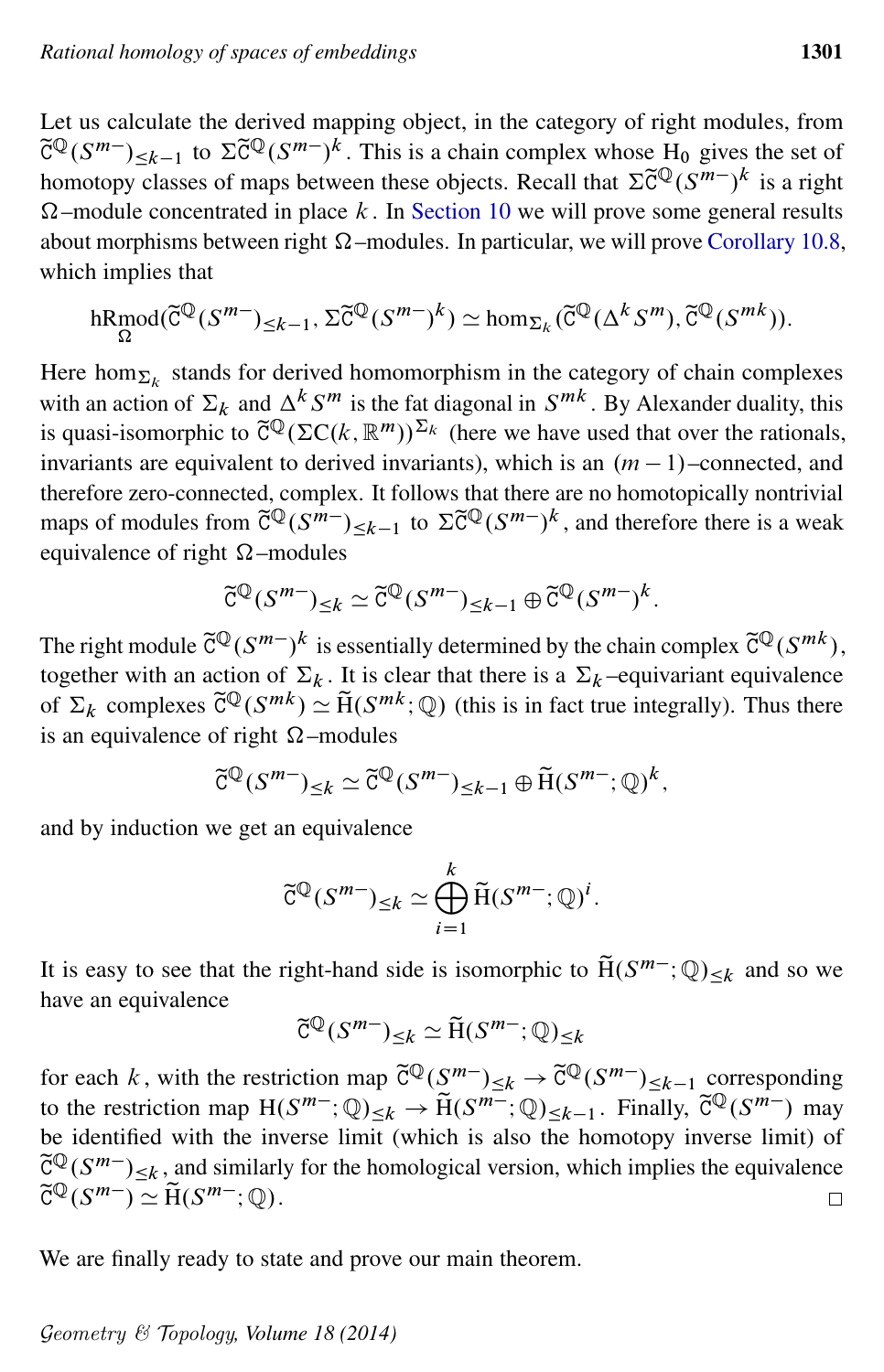**Theorem 8.6** Suppose that  $2m + 1 \le n$ . Then there are weak equivalences for all k

$$
T_{k}C^{\mathbb{Q}}(\overline{\mathrm{Emb}}_{c}(\mathbb{R}^{m},\mathbb{R}^{n}))\simeq \mathrm{hRmod}_{\leq k}(\widetilde{H}(S^{m-}),\widehat{H}(B_{n};\mathbb{Q})).
$$

This includes the case  $k = \infty$ :

$$
T_{\infty}C^{\mathbb{Q}}(\overline{\mathrm{Emb}}_{c}(\mathbb{R}^m,\mathbb{R}^n))\simeq\mathrm{hRmod}(\widetilde{H}(S^{m-}),\widehat{H}(B_n;\mathbb{Q}))
$$

It follows that if  $2m + 1 < n$  then there is an equivalence of chain complexes

$$
C^{\mathbb{Q}}(\overline{\text{Emb}}_c(\mathbb{R}^m, \mathbb{R}^n)) \simeq hRmod(\widetilde{H}(S^{m-}), \widehat{H}(B_n; \mathbb{Q})).
$$

**Proof** Our starting point is  $(8-1)$ , which says that

$$
T_{k}C^{\mathbb{Q}}(\overline{\text{Emb}}_{c}(\mathbb{R}^{m}, \mathbb{R}^{n})) \simeq \mathrm{hRmod}_{\leq k}(\widetilde{C}(S^{m-}), \widehat{H}(B_{n}; \mathbb{Q})).
$$

Since the  $\Omega$ -module  $\hat{H}(B_n;\mathbb{Q})$  takes values in rational chain complexes, there is an equivalence

$$
\underset{\Omega}{\mathrm{hRmod}}_{\leq k}(\widetilde{C}^{\mathbb{Q}}(S^{m-}), \widehat{H}(B_n; \mathbb{Q})) \simeq \underset{\Omega}{\mathrm{hRmod}}_{\leq k}(\widetilde{C}(S^{m-}), \widehat{H}(B_n; \mathbb{Q})).
$$

By [Lemma 8.5,](#page-39-1)  $\tilde{C}^{\mathbb{Q}}(S^{m-})$  can be replaced with  $\tilde{H}(S^{m-}; \mathbb{Q})$ . Then again, since the target of the mapping space consists of rational chain complexes, we may replace the rational homology groups  $\widetilde{H}(S^{m-};\mathbb{Q})$  with the corresponding integral homology. For the last statement we require  $2m + 1 < n$  to ensure that the underlying functor is analytic; see [\[26\]](#page-61-4).  $\Box$ 

#### <span id="page-41-0"></span>9 The splitting by homological degree

Our goal in the rest of the paper is to analyze the consequences of [Theorem 8.6,](#page-40-0) and to use it to write explicit chain complexes for computing the rational homology groups of  $\overline{\mathrm{Emb}}_c(\mathbb{R}^m,\mathbb{R}^n)$ . [Theorem 8.6](#page-40-0) expresses  $C^{\mathbb{Q}}(\overline{\mathrm{Emb}}_c(\mathbb{R}^m,\mathbb{R}^n))$  as a space of morphisms between right  $\Omega$ -modules  $\widetilde{H}(S^{m-})$  and  $\widehat{H}(B_n; \mathbb{Q})$ . Obviously, these  $\Omega$ -modules split as direct sums of  $\Omega$ -modules concentrated in a single homological degree. For example, there is an isomorphism *of*  $\Omega$ *–modules* 

$$
\widetilde{H}(S^{m-}) \cong \bigoplus_{i=0}^{\infty} \widetilde{H}_i(S^{m-}).
$$

We remind the reader that by  $\tilde{H}_i(X)$  we really mean the chain complex that has the *i*<sup>th</sup> reduced homology of  $X$  in degree  $i$  and is zero otherwise. In fact, this decomposition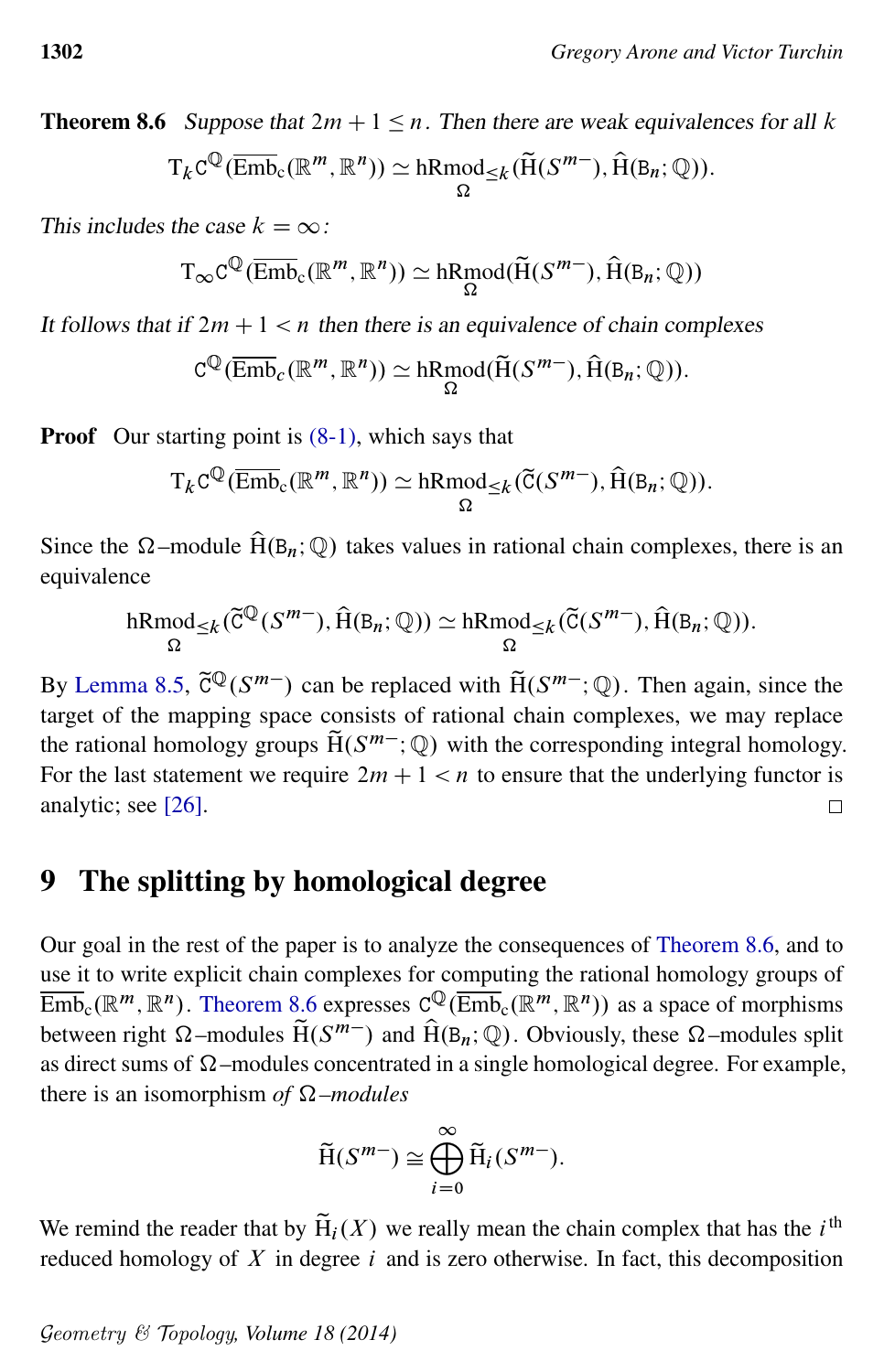is unnecessarily wasteful, because one need not consider all values of  $i$ , but only multiples of m.

**Definition 9.1** We define, for each  $m \ge 1$  and for each  $s \ge 0$  the right  $\Omega$ -module  $Q_s^m$ by the formula  $Q_s^m(k) = \widetilde{H}_{ms}(S^{mk})$ .

Clearly,  $Q_s^m$  is given by

$$
Q_s^m(k) = \begin{cases} 0 & k \neq s, \\ \mathbb{Z}[ms] & k = s, \end{cases}
$$

where  $\mathbb{Z}[ms] = \widetilde{H}_{ms}(S^{ms})$  is the chain complex that has  $\mathbb{Z}$  in dimension ms and is zero otherwise. Note that  $\Sigma_s$  acts trivially on  $\mathbb{Z}[ms]$  if m is even and acts by sign representation if *m* is odd.  $Q_s^m$  is in some sense a minimal nonzero right  $\Omega$ -module concentrated in degree s. It is obvious that there is an isomorphism of right  $\Omega$ -modules (assuming that  $m \geq 1$ )

$$
\widetilde{\mathrm{H}}(S^{m-}) \cong \bigoplus_{s=0}^{\infty} Q_s^m.
$$

There is a similar splitting for the right module  $\widehat{H}(B_n; \mathbb{Q})$ .

**Definition 9.2** For each  $n \ge 2$  and  $t \ge 0$  define the right  $\Omega$ -module  $\widehat{H}_t^n$  by the formula

$$
\widehat{\mathrm{H}}_t^n = \widehat{\mathrm{H}}_{(n-1)t}(\mathrm{B}_n; \mathbb{Q}).
$$

It is well known that H $(B_n(k))$  is concentrated in dimensions of the form  $(n - 1)t$ . It follows that there is an isomorphism of  $\Omega$ -modules (assuming  $n \ge 2$ )

$$
\widehat{H}(B_n; \mathbb{Q}) \cong \bigoplus_{t=0}^{\infty} \widehat{H}_t^n.
$$

It is obvious that each one of the direct sums above is isomorphic to a direct product. It follows that there is an isomorphism

$$
\underset{\Omega}{\text{hRmod}}(\widetilde{H}(S^{m-}), \widehat{H}(B_n; \mathbb{Q})) \cong \prod_{s,t=0}^{\infty} \underset{\Omega}{\text{hRmod}}(\mathcal{Q}_{s}^{m}, \widehat{H}_{t}^{n}).
$$

<span id="page-42-0"></span>Thus we have the following immediate consequence of [Theorem 8.6.](#page-40-0)

**Corollary 9.3** Suppose that  $2m + 1 \le n$ . Then there are weak equivalences for all  $k \leq \infty$ 

$$
T_{k}C^{\mathbb{Q}}(\overline{\mathrm{Emb}}_{c}(\mathbb{R}^{m},\mathbb{R}^{n}))\simeq \prod_{s,t=0}^{\infty} \mathrm{hRmod}_{\leq k}(Q_{s}^{m},\widehat{H}_{t}^{n}).
$$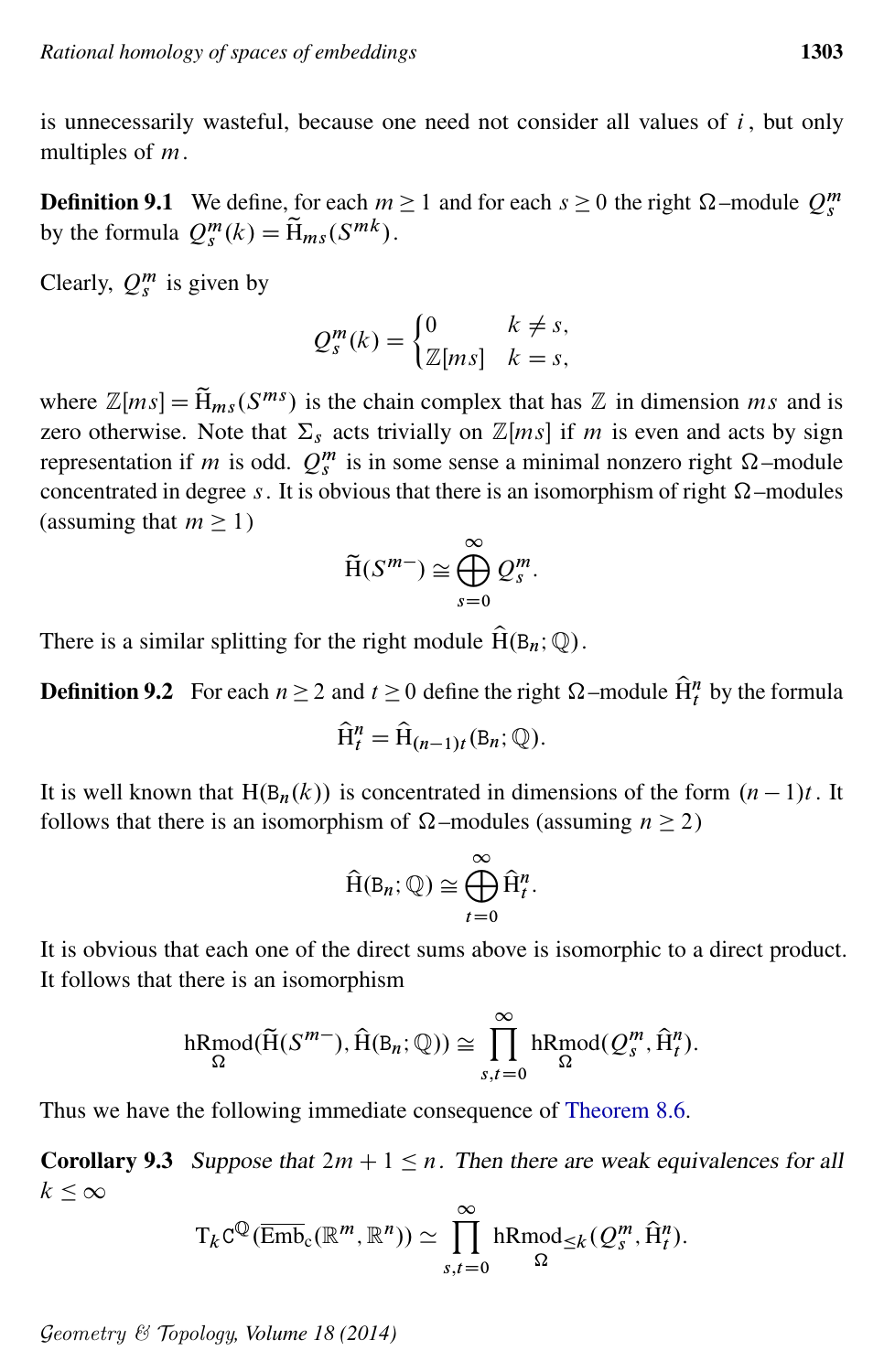It follows that

$$
\mathrm{T}_{\infty}C^{\mathbb{Q}}(\overline{\mathrm{Emb}}_{c}(\mathbb{R}^{m},\mathbb{R}^{n}))\simeq\prod_{s,t=0}^{\infty}\mathrm{hRmod}(Q^{m}_{s},\widehat{H}^{n}_{t}).
$$

If  $2m + 1 < n$  then the Taylor tower converges, and so we have an equivalence

$$
C^{\mathbb{Q}}(\overline{\mathrm{Emb}}_{c}(\mathbb{R}^m, \mathbb{R}^n)) \simeq \prod_{s,t=0}^{\infty} \mathrm{hRmod}(Q_s^m, \widehat{H}_t^n).
$$

We will see in [Section 13](#page-54-0) [\(Corollary 13.4\)](#page-56-0), that if  $n > 2m + 1$  the product above can be replaced by a direct sum.

### <span id="page-43-0"></span>10 The Koszul spectral sequence for  $\Omega$ -modules

Let F, G be right  $\Omega$ -modules with values in chain complexes. Our next task is to analyze the complex of derived morphisms

$$
\mathrm{hRmod}(F,G),
$$

in order to understand better the consequences of [Theorem 8.6](#page-40-0) and [Corollary 9.3.](#page-42-0) In this section we will review a spectral sequence for calculating the homology of hRmod $_{\Omega}(F, G)$ . The spectral sequence arises from filtering the category  $\Omega$  by cardinality. The filtration has appeared in the literature in various guises; for example see Fresse [\[13\]](#page-60-11). We call it the Koszul spectral sequence, because the Koszul dual of  $F$  makes an appearance. In the next section we will apply the general theory to the mapping complex hRmod $(Q_s^m, \hat{H}_t^n)$ . We will see that in this case the  $E^1$  term of the Koszul spectral sequence is in fact a single chain complex, which is therefore quasi-isomorphic to hRmod $(Q_s^m, \hat{H}_t^n)$ , and is giving a small model for the mapping complex.

In fact, rather than analyzing the mapping complex

$$
\mathrm{hRmod}(F,G),
$$

we will focus on the dual of this complex. For this, we will assume most of the time that the right module G is the dual of a left module. By a left  $\Omega$ -module is a *covariant* functor from  $\Omega$  to a background category. To avoid possible confusion, we remind the reader that while a right  $\Omega$ -module is the same thing as a right module over the nonunital commutative operad, a left  $\Omega$ -module is not the same thing as a left module over the operad.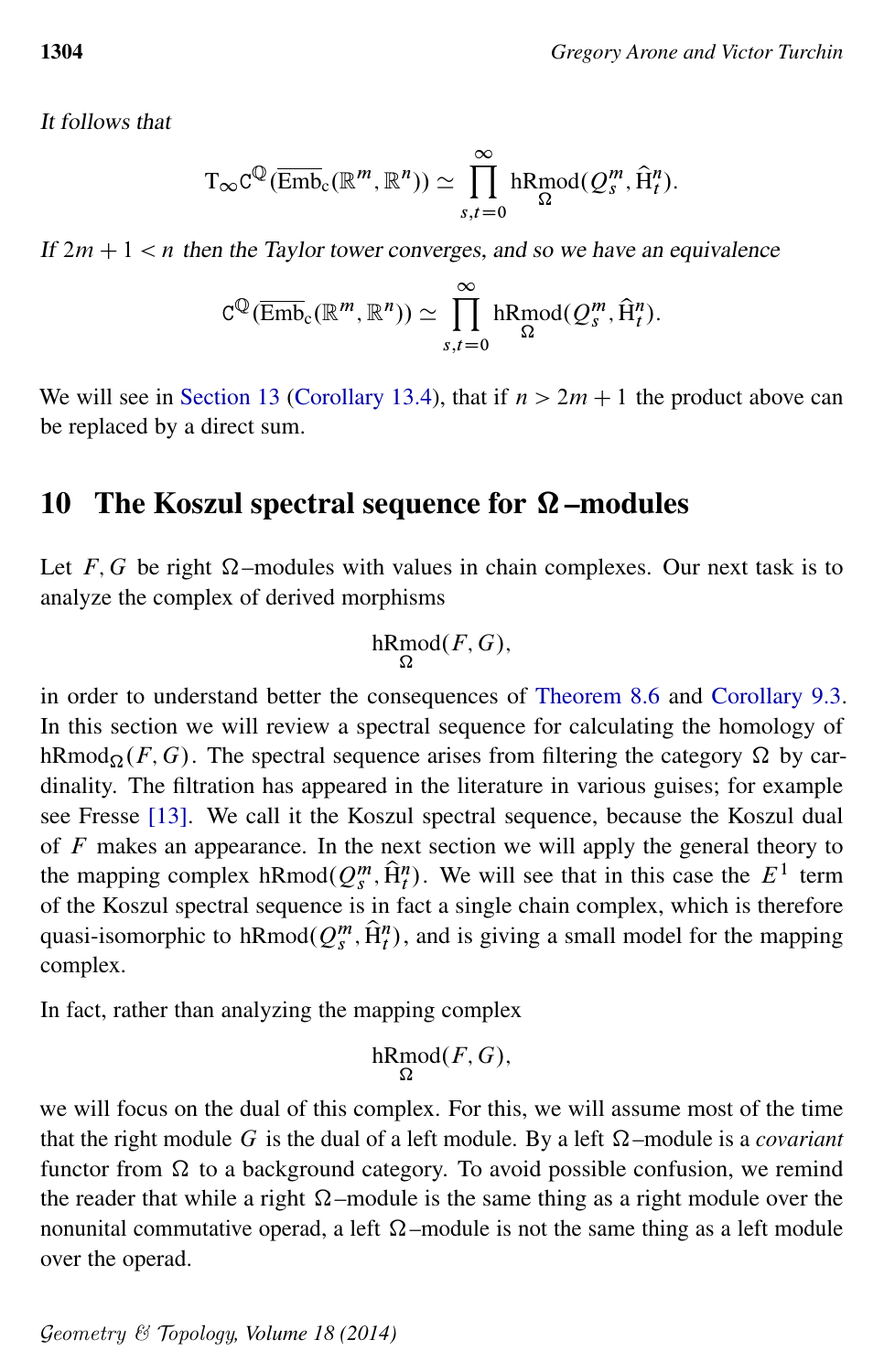Suppose C is a chain complex of  $k$ -modules. Let  $D(C)$  be the dual chain complex  $\hom_k(C, k)$ . Define the grading of the dual complex by  $\hom(C, k)_n = \hom(C_{-n}, k)$ . In particular, if C is nonnegatively graded,  $D(C)$  is nonpositively graded. This means that we can not any longer confine ourselves to the category of nonnegatively graded chain complexes. From now on, "chain complex" means bounded below chain complex. The model structure that we refer to is Quillen's original structure on bounded below chain complexes. Since in practice we only use chain complexes over the rationals, the model structure has a particularly simple form: fibrations (resp. cofibrations) are chain maps that are levelwise surjective (resp. injective). All objects are fibrant and cofibrant.

So let G be a *left*  $\Omega$ -module with values in bounded chain complexes. Let  $D(G)$  be the objectwise dual of G. Then  $D(G)$  is a right  $\Omega$ -module. Let F be another right  $\Omega$ –module. We are interested in the derived morphism object hRmod $(F, D(G))$ . Let

$$
F\stackrel{h}{\otimes}G
$$

be the derived coend of the contravariant functor  $F$  and the covariant functor  $G$ . It is well known that derived coend is a derived left adjoint to derived hom, so we have the following proposition.

<span id="page-44-0"></span>**Proposition 10.1** There is a natural weak equivalence hRmod $(F, D(G)) \simeq D(F \overset{h}{\otimes} G)$ .

For the rest of the section, we will focus on analyzing the homology of  $F \overset{h}{\otimes} G$ . Ultimately we will work with rational chain complexes, so the homology groups of

$$
D(F\overset{h}{\otimes}G)
$$

are just the vector space duals of the homology of

$$
F\stackrel{h}{\otimes}G.
$$

Our approach to analyzing  $F \overset{h}{\otimes} G$  is to filter the category  $\Omega$  by cardinality, use this to construct a filtration of

$$
F\stackrel{h}{\otimes}G,
$$

and thus obtain a spectral sequence for calculating its homology groups.

**Definition 10.2** For each  $k \ge 0$ , let  $\Omega_{\le k}$  be the full subcategory of  $\Omega$  consisting of objects of cardinality less than or equal to  $k$ . Let  $F$  and  $G$  be a right and a left  $\Omega$ -module respectively. By restriction, F and G may also be considered as  $\Omega_{< k}$  –modules.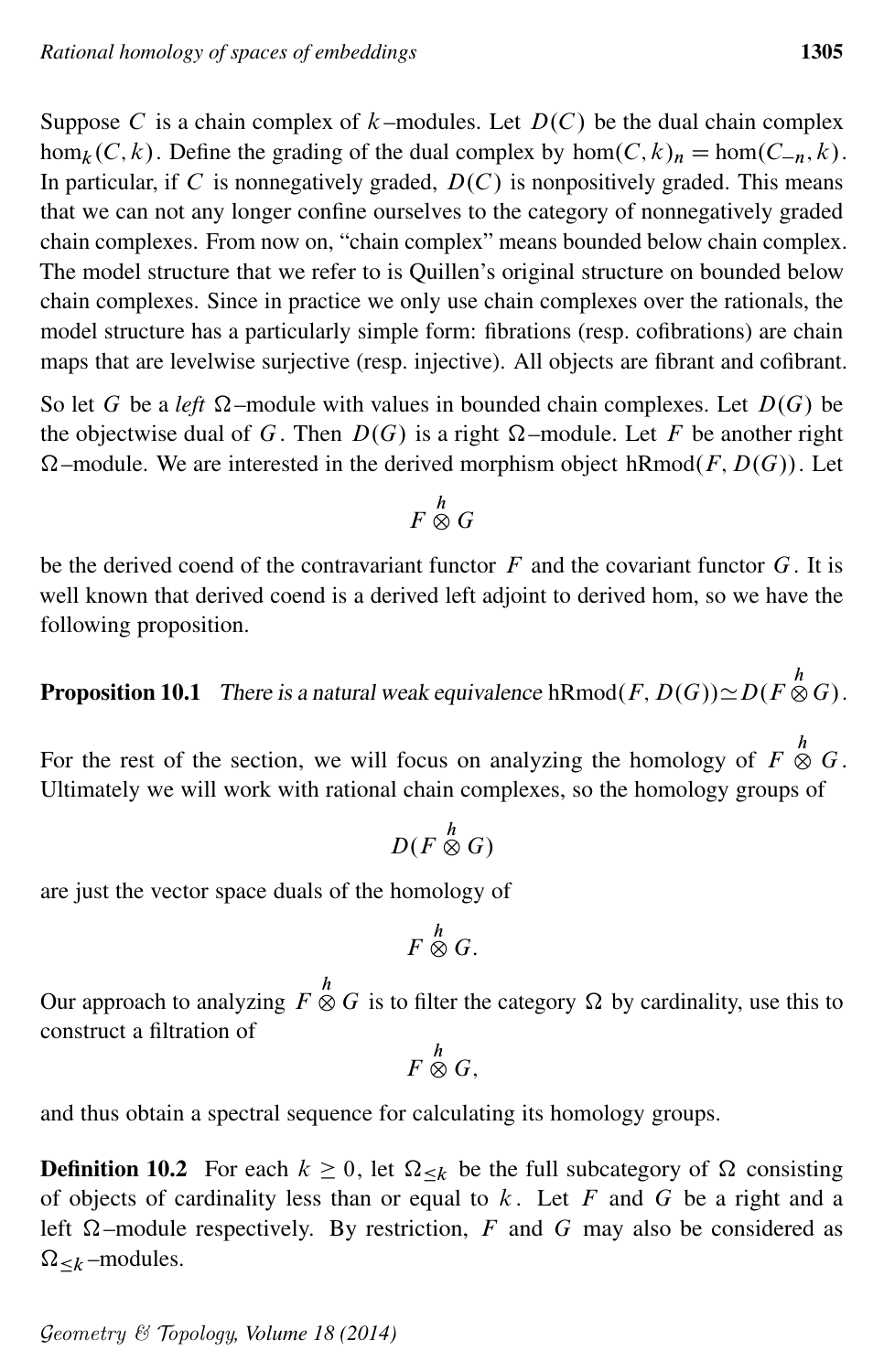Let  $F \otimes_{\leq k} G$  be the derived coend between  $\Omega_{\leq k}$ -modules.

One obtains a filtration of  $F \overset{h}{\otimes} G$  by truncated homotopy coends.

(10-1) 
$$
F \overset{h}{\otimes}_{\leq 0} G \to F \overset{h}{\otimes}_{\leq 1} G \to \cdots \to F \overset{h}{\otimes} G.
$$

We would like to analyze the homotopy cofiber of the map

<span id="page-45-0"></span>
$$
F \overset{h}{\otimes}_{\leq k-1} G \to F \overset{h}{\otimes}_{\leq k} G.
$$

Let  $k \downarrow \Omega_{\le k}$  be the category whose objects are surjective maps  $k \rightarrow i$ , where i is a set that is strictly smaller than  $k$ , and whose morphisms are the evident commuting triangles. Thus, since F is a contravariant functor from  $\Omega$  to the category of chain complexes, it gives rise to a contravariant functor from  $k \downarrow \Omega_{\leq k}$  to chain complexes, given on objects by the formula

$$
(k \rightarrow i) \mapsto F(i).
$$

Define  $\Delta^k F$  to be the homotopy colimit of this functor. Note that  $\Delta^k F$  has a natural action of the symmetric group  $\Sigma_k$  and that there is a natural  $\Sigma_k$  –equivariant map  $\Delta^k F \to F(k).$ 

**Lemma 10.3** For each  $k$ , there is a homotopy pushout square

$$
\Delta^k F \otimes_{h\Sigma_k} G(k) \longrightarrow F \otimes_{\leq k-1} G
$$
  
\n
$$
\downarrow \qquad \qquad \downarrow
$$
  
\n
$$
F(k) \otimes_{h\Sigma_k} G(k) \longrightarrow F \otimes_{\leq k} G.
$$

Here the symbol  $\otimes_{h \Sigma_k}$  denotes the derived balanced product of two objects with an action of  $\Sigma_k$ . The left vertical map is induced from the map  $\Delta^k F \to F(k)$ .

Proof The lemma is elementary and essentially well known; see, for example, the paper of Ahearn and Kuhn [\[1,](#page-59-0) Lemma 3.7 and Corollary 3.8] for a proof of closely related result in the setting of topological spaces. The proof that we give is a variation of theirs.

Let  $F \uparrow_{k-1}^k$  be the homotopy left Kan extension of F from  $\Omega_{\leq k-1}$  to  $\Omega_{\leq k}$ . It is easy to see the restriction of  $F \uparrow_{k-1}^k$  to  $\Omega_{\leq k-1}$  is equivalent to the restriction of F to  $\Omega_{\leq k-1}$ . On the other hand, we have  $F \uparrow_{k-1}^k(k) = \Delta^k F$ . Let  $\Delta^k F$  be the right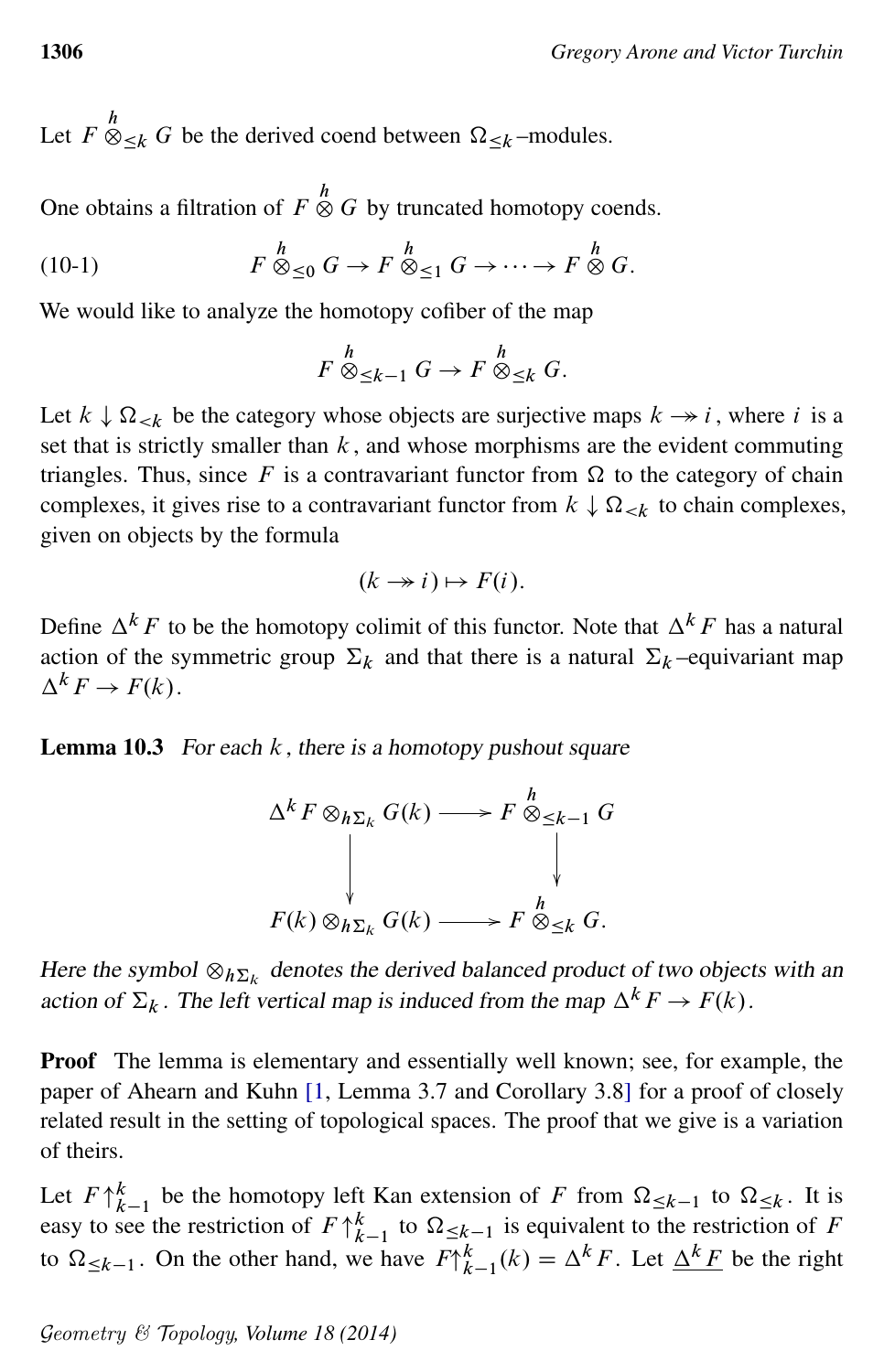$\Omega_{\le k}$  –module defined by  $\Delta^k F(i) = 0$  for  $i \le k$  and  $\Delta^k F(k) = \Delta^k F$ . Similarly, let  $F(k)$  be the  $\Omega_{\leq k}$ -module defined by  $F(k)(i) = 0$  for  $i \leq k$  and  $F(k)(k) = F(k)$ . There is a natural square of  $\Omega_{\leq k}$  –modules



and we claim that this is a homotopy pushout diagram of  $\Omega_{\leq k}$  –modules. Indeed, for  $i < k$ , evaluating this square on i yields the square

$$
\begin{array}{ccc}\n0 & \longrightarrow & F \uparrow_{k-1}^{k} (i) \\
\downarrow & & \downarrow \\
0 & \longrightarrow & F(i),\n\end{array}
$$

which is a homotopy pushout square, because the map  $F \uparrow_{k-1}^{k} (i) \rightarrow F(i)$  is an equivalence. Evaluating the square at  $k$  yields the square



which is also a homotopy pushout square. It follows that there is a homotopy pushout square



From the three easily verified equivalences

$$
\frac{\Delta^k F}{\Delta^k \otimes_{\leq k} G} \simeq \Delta^k F \otimes_{h\Sigma_k} G(k),
$$
  

$$
\frac{F(k)}{K} \otimes_{\leq k} G \simeq F(k) \otimes_{h\Sigma_k} G(k),
$$
  

$$
F \uparrow_{k-1}^k \otimes_{\leq k} G \simeq F \otimes_{\leq k-1} G,
$$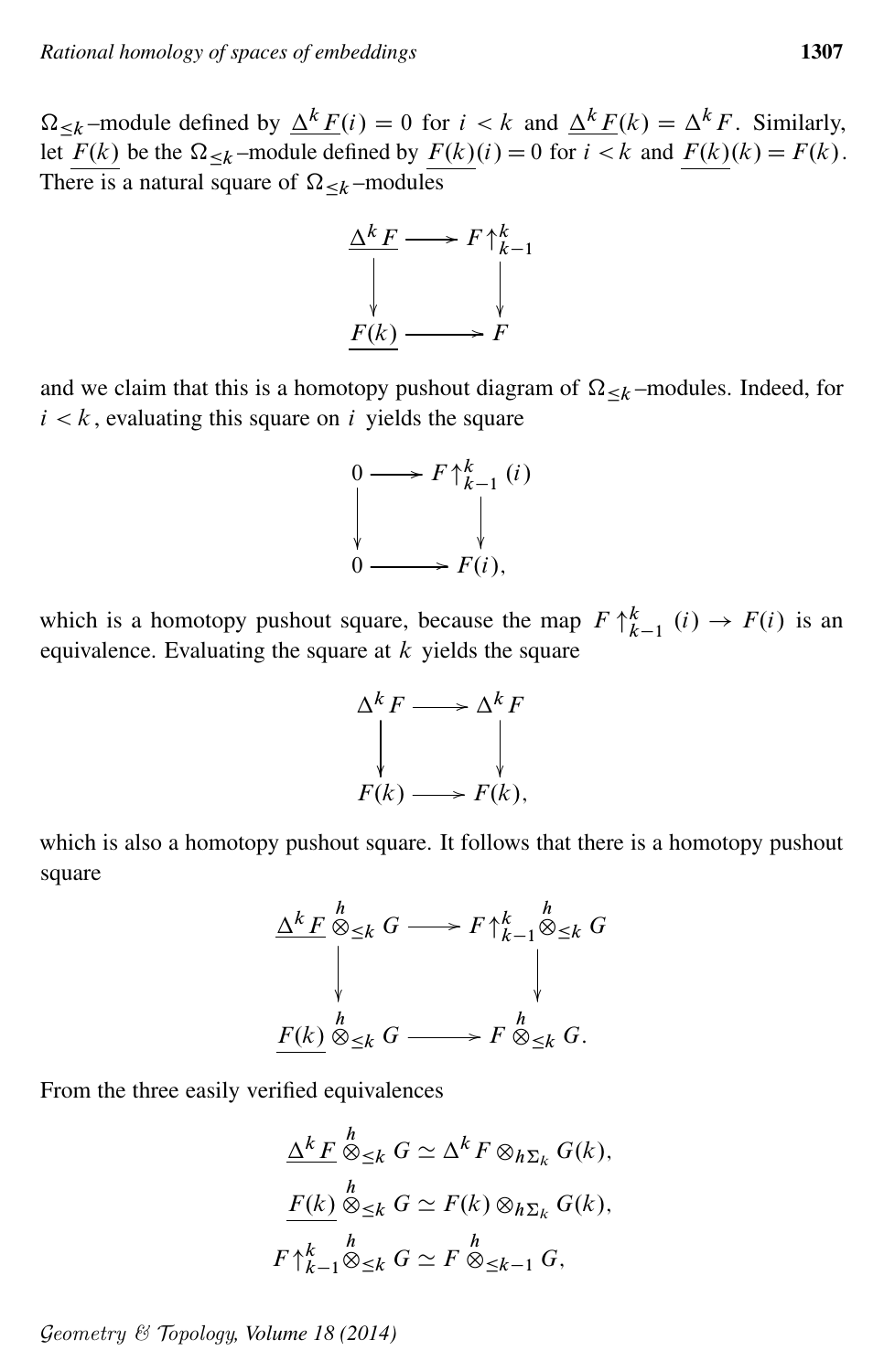the lemma now follows easily.

**Definition 10.4** Let F be a right  $\Omega$ -module. For  $k \ge 0$ , let  $KF(k)$  be the homotopy cofiber of the natural map  $\Delta^k F \to F(k)$ . We call the sequence  $\{KF(k)\}_{k=0}^{\infty}$  the Koszul dual of  $F$ .

<span id="page-47-1"></span>Corollary 10.5 The homotopy cofiber of the map

$$
F \overset{h}{\otimes}_{\leq k-1} G \to F \overset{h}{\otimes}_{\leq k} G
$$

is equivalent to

$$
\mathbf{K}F(k)\otimes_{h\Sigma_k}G(k).
$$

**Remark 10.6** We will point out that in the case when F and G are two right  $\Omega$ modules, one can analyze the derived complex of morphisms  $hRmod(F, G)$  in an analogous way. Namely, one can filter the category  $\Omega$  by cardinality, and obtain a tower of fibrations converging to  $hRmod(F, G)$ :

 $hRmod(F, G) \rightarrow \cdots \rightarrow hRmod_{\leq k}(F, G) \rightarrow \cdots$ 

There is a description of the homotopy fiber of the restriction map  $hRmod_{\leq k}(F, G) \rightarrow$ hRmod<sub> $\leq k-1$ </sub> (*F*, *G*) that is analogous to [Corollary 10.5,](#page-47-1) and is proved in the same way.

**Lemma 10.7** Let F, G be right  $\Omega$ -modules. The homotopy fiber of the map

 $hRmod_{\leq k}(F, G) \to hRmod_{\leq k-1}(F, G)$ 

is equivalent to

$$
\hom(\mathbf{K} F(k), G(k))^{h\Sigma_k}.
$$

<span id="page-47-0"></span>Corollary 10.8 Let  $n \geq 0$  be an integer. Let F and G be right  $\Omega$ -modules, and suppose that  $G(i) \simeq 0$  for  $i \neq n$  then

$$
\mathrm{hRmod}(F,G) \simeq \mathrm{hom}(KF(n), G(n))^{h\Sigma_n}.
$$

**Proof** It follows from the assumption that hom $(KF(i), G(i))^{h\sum_i} \approx 0$  for  $i \neq n$ . It follows that all the fibers in the tower of fibrations

$$
\cdots \to \mathrm{hRmod}_{\leq i}(F, G) \to \mathrm{hRmod}_{\leq i-1}(F, G) \to \cdots
$$

are trivial, except for the  $n<sup>th</sup>$  fiber. It follows that the inverse homotopy limit of the tower, which is equivalent to hRmod $(F, G)$ , is equivalent to the n<sup>th</sup> fiber. But the n<sup>th</sup> Ω fiber is equivalent to

$$
\hom(KF(n), G(n))^{h\Sigma_n}.
$$

$$
\Box
$$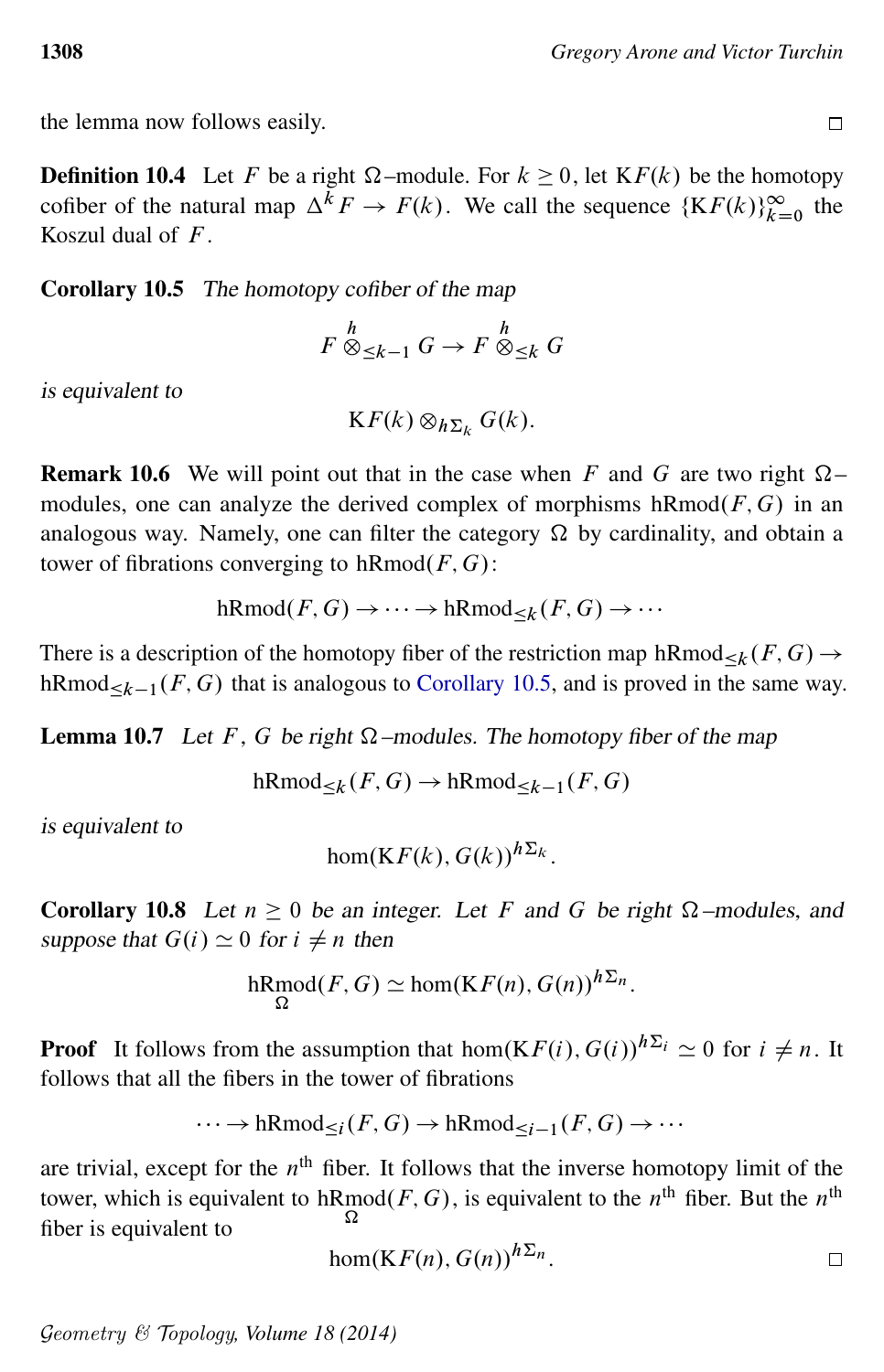Now we go back to assuming that F is a right  $\Omega$ -module and G is a left module.

Definition 10.9 [Corollary 10.5](#page-47-1) gives rise to a first quadrant spectral sequence converging to the homology groups of

$$
F\stackrel{h}{\otimes}G.
$$

The  $k^{\text{th}}$  column is given by the homology groups of  $\text{K}F(k) \otimes_{h \Sigma_k} G(k)$ , shifted up by k . We will call it the *Koszul spectral sequence*.

<span id="page-48-1"></span>The first differential in the Koszul spectral sequence is induced by maps, for each  $k \geq 1$ ,

(10-2) 
$$
KF(k) \otimes_{h\Sigma_k} G(k) \to \Sigma K F(k-1) \otimes_{h\Sigma_{k-1}} G(k-1),
$$

which are the connecting maps associated with the filtration [\(10-1\).](#page-45-0) Our next task is to describe these maps explicitly. For this, we need to describe certain structure maps present in Koszul duals of right  $\Omega$ -modules. Consider the homotopy cofibration sequence

$$
F(k) \to \mathbf{K} F(k) \to \Sigma \Delta^k F.
$$

Note that the maps in this sequence are  $\Sigma_k$  –equivariant. Recall that, by definition,

$$
\Delta^k F = \operatorname*{hocolim}_{k \to i \in k \downarrow \Omega_{< k}} F(i).
$$

Let  $(k \downarrow \Omega_{\leq k-1}) \subset (k \downarrow \Omega_{\leq k})$  be the full subcategory consisting of arrows  $k \rightarrow i$ where  $i < k - 1$ . There is a natural inclusion

$$
\operatorname*{hocolim}_{k \to i \in k \downarrow \Omega_{< k-1}} F(i) \hookrightarrow \operatorname*{hocolim}_{k \to i \in k \downarrow \Omega_{< k}} F(i).
$$

It is not difficult to show that the quotient of this inclusion is naturally equivalent to Sur $(k, k - 1)$  +  $\wedge_{\sum_{k=1}^{k} K F(k - 1)$ . Here Sur $(m, n)$  denotes the set of surjective functions from the standard set with  $m$  elements to the standard set with  $n$  elements. Thus we obtain a natural map

<span id="page-48-0"></span>
$$
\Delta^k F \to \text{Sur}(k, k-1)_+ \wedge_{\Sigma_{k-1}} \text{K} F(k-1).
$$

From here, we obtain the composite map

(10-3) 
$$
KF(k) \to \Sigma \Delta^k F \to Sur(k, k-1)_+ \wedge_{\Sigma_{k-1}} \Sigma K F(k-1).
$$

**Remark 10.10** The existence of the map [\(10-3\)](#page-48-0) is closely related to the fact that  $KF$ is the Koszul dual of a right  $\Omega$ -module F, and therefore is a right comodule over a suitable version of the Lie cooperad; see Fresse [\[13\]](#page-60-11) and Ching [\[8\]](#page-60-9) for more detail.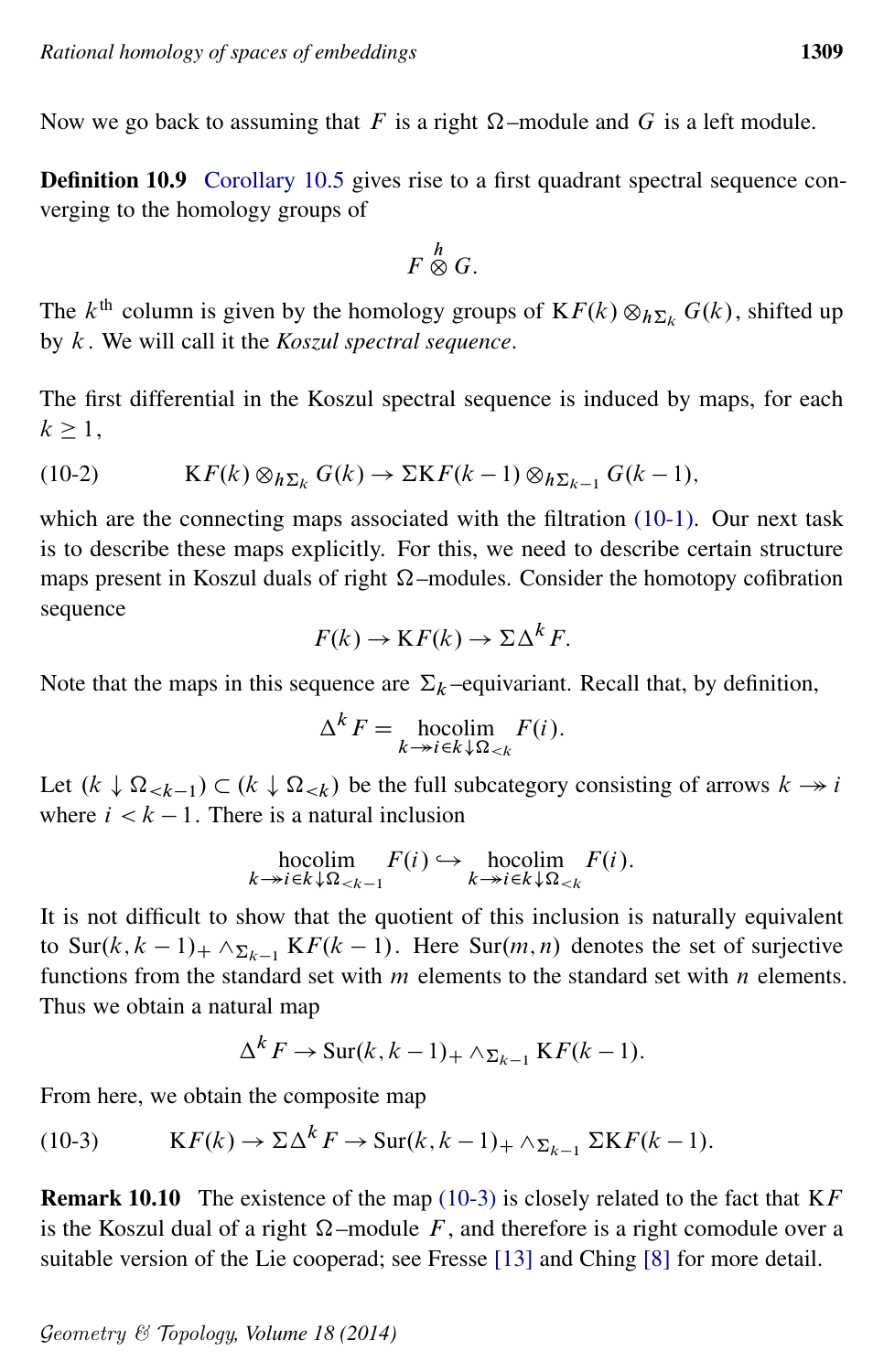<span id="page-49-1"></span>The following lemma is an exercise in manipulating colimits.

**Lemma 10.11** The connecting map  $(10-2)$  is equivalent to

$$
KF(k) \otimes_{h\Sigma_k} G(k) \to (\text{Sur}(k, k-1)_+ \wedge_{\Sigma_{k-1}} \Sigma \mathcal{K}F(k-1)) \otimes_{h\Sigma_k} G(k)
$$
  
\n
$$
\xrightarrow{\simeq} \Sigma \mathcal{K}F(k-1) \otimes_{h\Sigma_{k-1}} (G(k) \wedge_{\Sigma_k} \text{Sur}(k, k-1)_+)
$$
  
\n
$$
\to \Sigma \mathcal{K}F(k-1) \otimes_{h\Sigma_{k-1}} G(k-1).
$$

Here the first map is induced by the composed map  $(10-3)$ , the second map is just regrouping, and the last map is induced by the  $\Sigma_{k-1}$  –equivariant map  $G(k) \otimes_h \Sigma_k$  $\text{Sur}(k, k - 1)_+ \rightarrow G(k - 1)$  which arises from the left  $\Omega$ -module structure on G.

Since  $F$  and  $G$  take values in the category of chain complexes, where suspension is invertible, the connecting map can also be written as having the form

$$
\Sigma^{-1} \mathcal{K} F(k) \otimes_{h \Sigma_k} G(k) \to \mathcal{K} F(k-1) \otimes_{h \Sigma_{k-1}} G(k-1).
$$

<span id="page-49-3"></span>We obtain the following proposition.

Proposition 10.12 Filtration by cardinality gives rise to a spectral sequence (the Koszul spectral sequence), calculating

$$
H(F \overset{h}{\otimes} G).
$$

The first page of the Koszul spectral sequence has the following form:

<span id="page-49-2"></span>
$$
(10-4) \quad H(KF(0) \otimes G(0)) \leftarrow H(\Sigma^{-1} KF(1) \otimes G(1))
$$
  

$$
\leftarrow H(\Sigma^{-2} KF(2) \otimes_{h\Sigma_2} G(2)) \leftarrow \cdots \leftarrow H(\Sigma^{-k} KF(k) \otimes_{h\Sigma_k} G(k)) \leftarrow \cdots
$$

Each term describes a column in the spectral sequence page, the homomorphisms constitute the first differential and they are induced by the map in [Lemma 10.11.](#page-49-1)

We will sometimes like to think of the first page of the Koszul spectral sequence, together with the first differential, as a chain complex of graded abelian groups.

# <span id="page-49-0"></span>11 The Koszul dual of  $Q_s^m$

Our goal for the rest of the paper is to apply the theory of the previous section to the calculation of the homology of the mapping complexes

$$
\mathrm{hRmod}(Q_s^m, \widehat{\mathrm{H}}_t^n)
$$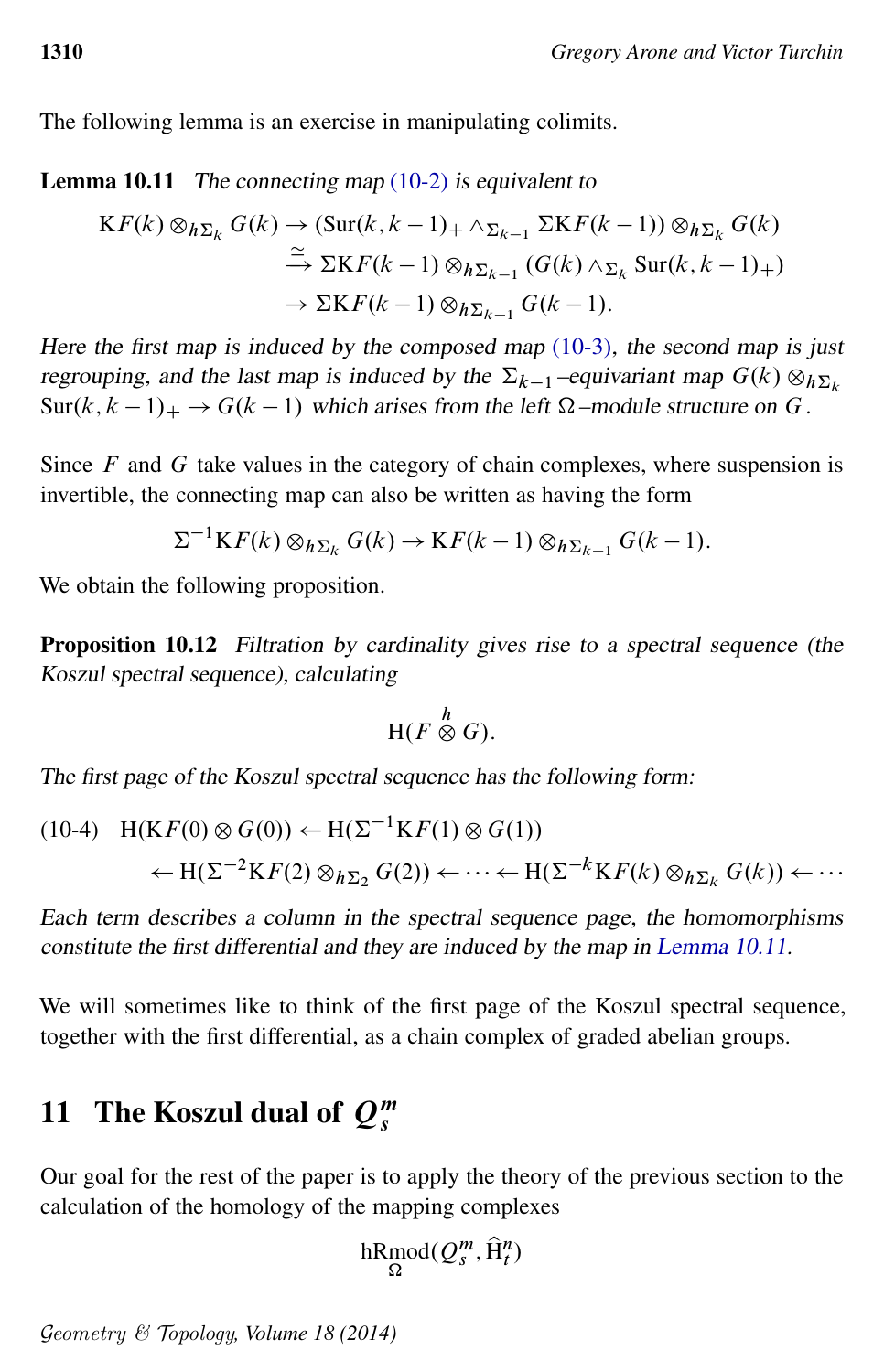that appear in [Corollary 9.3.](#page-42-0) Thus we need to describe the module  $\hat{H}_t^n$ , as well as the Koszul dual of the module  $Q_s^m$ , as explicitly as possible.

In this section we describe the Koszul dual of  $Q_s^m$ , which we continue denoting  $KQ_s^m$ . Recall that the right  $\Omega$ -module  $Q_s^m$  is defined by the formula

$$
Q_s^m = \widetilde{H}_{ms}(S^{m-}).
$$

Recall that  $\Delta^k S^m$  is the fat diagonal in  $S^{mk}$ . Let  $S^{mk}/\Delta^k S^m$  be the quotient space. It is well known that the reduced homology of this space is concentrated in degrees  $k + s(m - 1)$ , where  $s = 0, 1, ..., k$ .

<span id="page-50-0"></span>**Proposition 11.1** For each  $k$ ,  $KQ_s^m(k)$  is quasi-isomorphic to a chain complex concentrated in a single homological degree. Moreover, if  $m > 1$  then there is an equivalence of chain complexes

$$
KQ_s^m(k) \cong \widetilde{H}_{k+s(m-1)}(S^{mk}/\Delta^k S^m).
$$

To prove the proposition, we will analyze the Koszul dual of a couple of right  $\Omega$ modules of a more general type.

**Definition 11.2** Let X be a pointed topological space. Let  $\Sigma^{\infty} X^{\wedge -}$  be the right  $\Omega$  –module defined by the formula  $i \mapsto \Sigma^{\infty} X^{\wedge i}$ . The convention is that  $X^{\wedge 0} = S^0$ . Given a surjective map  $i \to j$ , the corresponding map  $\Sigma^{\infty} X^{\wedge j} \to \Sigma^{\infty} X^{\wedge i}$  is defined using the diagonal inclusion.

Let  $\Delta^k X$  be the fat diagonal in  $X^{\wedge k}$ . It follows easily from the definition that the Koszul dual of the module  $\Sigma^{\infty} X^{\wedge -}$  is given by the formula

$$
K\Sigma^{\infty} X^{\wedge -} \simeq \Sigma^{\infty} X^{\wedge -} / \Delta^{-} X.
$$

<span id="page-50-1"></span>**Definition 11.3** Fix an integer  $s \ge 0$  and let  $I_s^X$  be the evident right  $\Omega$ -module defined by the formula

$$
I_s^X(k) = \begin{cases} \sum_{k=1}^{\infty} X^{\wedge k} & k = s, \\ * & k \neq s. \end{cases}
$$

Observe that  $I_s^X$  is related to  $\Sigma^\infty X^{\wedge -}$  via Goodwillie differentiation. Let F be a functor from the category of pointed spaces to the category of spectra (or spaces). Let  $D_s F(X)$  be the s<sup>th</sup> layer in the Goodwillie tower of F. In particular, for fixed integers  $k, s$ ,

$$
D_s(\Sigma^{\infty} X^{\wedge k}) = \begin{cases} \Sigma^{\infty} X^{\wedge k} & k = s, \\ * & k \neq s. \end{cases}
$$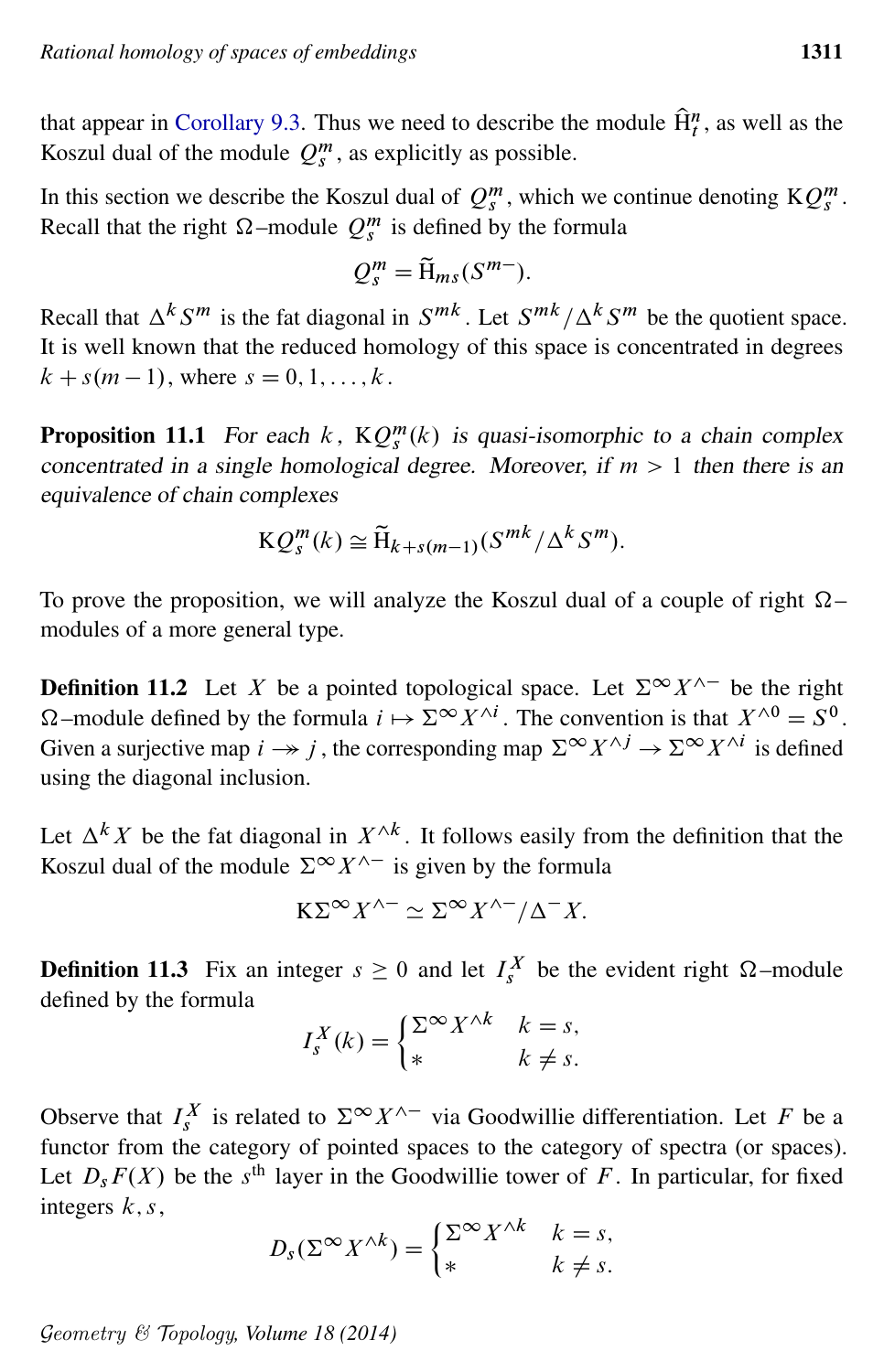In other words, there is an equivalence of right  $\Omega$ -modules

$$
D_s(\Sigma^\infty X^{\wedge -}) \simeq I_s^X.
$$

<span id="page-51-0"></span>We can use this to give a description of  $KI_s^X$ .

**Lemma 11.4** For each  $k$ , there is an equivalence

$$
KI_s^X(k) \simeq D_s(\Sigma^{\infty} X^{\wedge k}/\Delta^k X).
$$

**Proof** Since the Koszul dual of a right  $\Omega$ -module is defined using only homotopy colimits, and taking a layer in the Goodwillie tower is an operation that commutes with homotopy colimits of spectrum-valued functors, it follows that the Koszul dual of  $I_s^X$  can be obtained by taking the s<sup>th</sup> layer of the Koszul dual of  $\Sigma^{\infty} X^{\wedge -}$ , which is defined by the formula  $\sum^{\infty} X^{\wedge -}/\Delta - X$ . In other words, we have natural equivalences

$$
KI_s^X \simeq KD_s(\Sigma^\infty X^{\wedge -}) \simeq D_s(K\Sigma^\infty X^{\wedge -}) \simeq D_s(\Sigma^\infty X^{\wedge -}/\Delta^- X). \qquad \Box
$$

The layers of the Goodwillie tower of the functor  $\Sigma^{\infty} X^{\wedge k}/\Delta^k X$  are well understood. They can be described in terms of the space of partitions.

**Definition 11.5** Let  $\mathcal{P}_k$  be the poset of partitions of the set  $\{1, \ldots, k\}$  ordered by refinements. Note that it has an initial and a final object. Let  $|\mathcal{P}_k|$  be the geometric realization of this poset (a contractible complex). Let  $\partial |P_k|$  be the subcomplex of  $P_k$ that is the union of simplices that do not contain both the initial and the final object as a vertex  $(\partial |\mathcal{P}_k|)$  can be interpreted as a kind of boundary of  $|\mathcal{P}_k|$ ). Let  $T_k$  be the quotient space

$$
T_k := |\mathcal{P}_k| / \partial |\mathcal{P}_k|.
$$

The space  $T_k$  often appears in the context of the calculus of functors. It is well known that  $T_k$  is homotopy equivalent to a wedge sum of  $(k-1)!$  copies of  $S^{k-1}$ .

For any finite set S, we define  $T<sub>S</sub>$  to be the space constructed out of the poset of partitions of S in the same way as  $T_k$  is constructed out of  $\{1, \ldots, k\}$ . Clearly,  $T_S$  is functorial with respect to isomorphisms of S .

**Definition 11.6** Suppose  $\alpha \in \text{Sur}(k, s)$  is a surjective function. Define

$$
T_{\alpha}=T_{\alpha^{-1}(1)}\wedge\cdots\wedge T_{\alpha^{-1}(s)}.
$$

<span id="page-51-1"></span>Lemma 11.7 There is an equivalence

$$
KI_s^X(k) = \left(\bigvee_{\alpha \in \text{Sur}(k,s)} \Sigma^{\infty} T_{\alpha} \wedge X^{\wedge s}\right)_{\Sigma_s}.
$$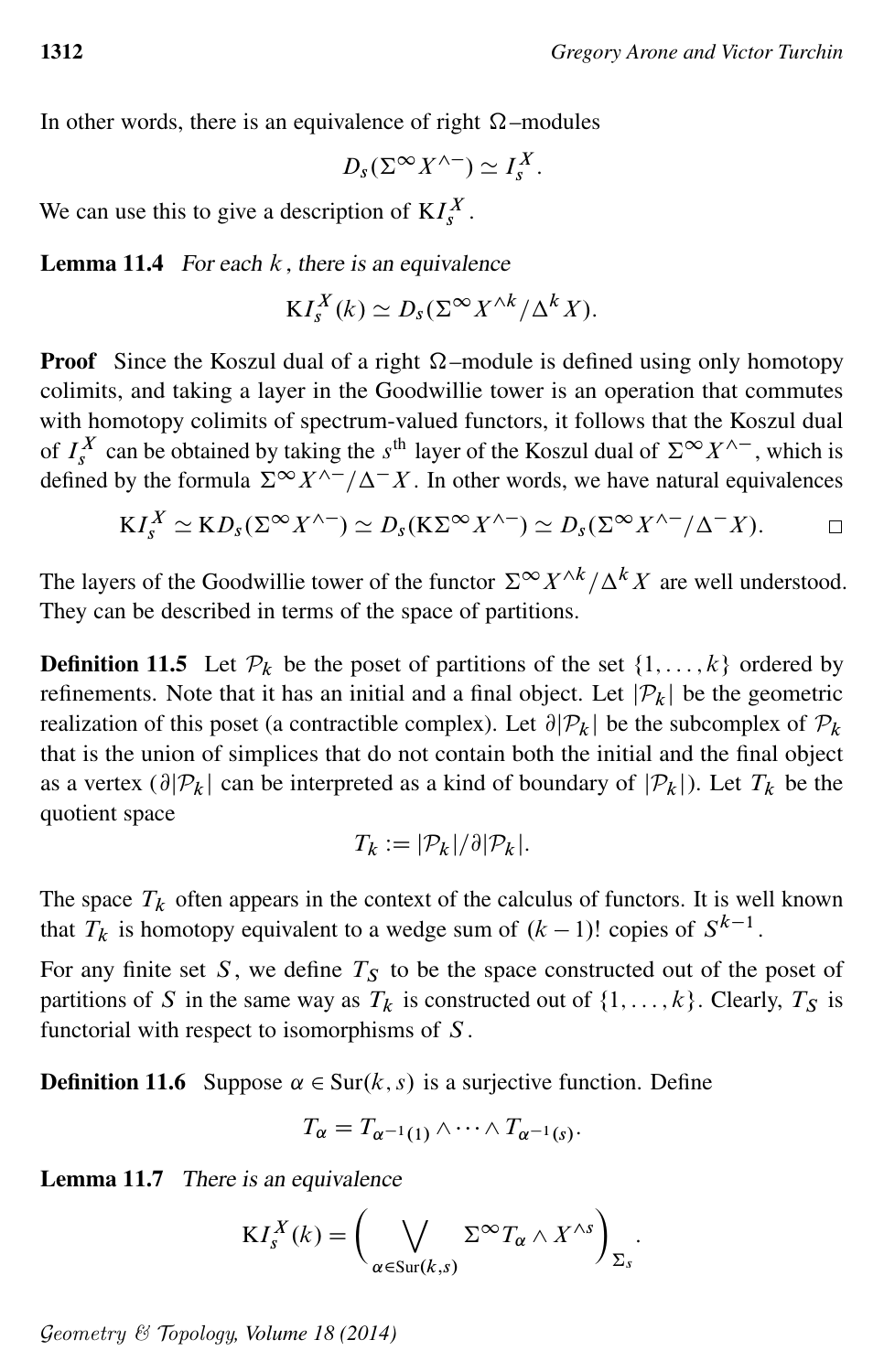Proof This follows from [Lemma 11.4](#page-51-0) and the calculations in [\[3,](#page-60-12) Section 2] (in particular, [\[3,](#page-60-12) Remark 2.3].  $\Box$ 

**Proof of [Proposition 11.1](#page-50-0)** We noted already that the chain complex  $\widetilde{H}(S^{ms}) = Q_s^m(s)$ is  $\Sigma_s$ -equivariantly quasi-isomorphic to the complex  $\tilde{C}(S^{ms})$ . Since  $k = s$  is the only value of k for which  $Q_s^m(k)$  is not zero, it follows by an easy argument that the right  $\Omega$ -module  $Q_s^m$  is weakly equivalent to the right  $\Omega$ -module that has value  $\tilde{C}(S^{ms})$  in degree  $s$ , and is zero otherwise. Using chains on spectra, and the natural equivalence  $C(X) \simeq C(\Sigma^{\infty} X)$ , we can identify  $Q_s^m$  with the module that has value  $\tilde{C}(\Sigma^{\infty} S^{ms})$  in degree  $s$ , and is zero otherwise. Since the singular chains functor preserves homotopy colimits, we just need to calculate the Koszul dual of the spectrum-valued  $\Omega$ -module that has value  $\Sigma^{\infty} S^{ms}$  in degree s and is  $*$  otherwise. This is exactly the module  $I_s^{S^m}$ , a special case of the module  $I_s^X$  of [Definition 11.3.](#page-50-1) We saw that its Koszul dual  $K I_s^{S^m}$ is given by the following formula (it is a special case of [Lemma 11.7\)](#page-51-1):

$$
KI_s^{S^m}(k) \simeq \bigg(\bigvee_{\alpha \in \text{Sur}(k,s)} \Sigma^{\infty} T_{\alpha} \wedge S^{ms}\bigg)_{\Sigma_s}
$$

Note that the action of  $\Sigma_s$  on the set Sur(k, s) is free. It follows that the module  $KQ_s^m$ , which is equivalent to  $\tilde{C}(KI_{S^m,s})$  is given by the following formula:

(11-1) 
$$
KQ_s^m(k) \simeq \tilde{c}\bigg(\bigvee_{\alpha \in Sur(k,s)} (T_\alpha \wedge S^{ms})\bigg)_{\Sigma_s}
$$

Notice that for all  $\alpha \in \text{Sur}(k, s)$ ,  $T_{\alpha}$  is homotopy equivalent to a wedge of spheres of dimension  $k - s$ . It follows that  $\mathbf{K} I_{s}^{S^{m}}(k)$  is equivalent to a wedge of spheres of dimension  $k + (m - 1)s$ . Therefore  $KQ_s^m(k)$  is homologically concentrated in dimension  $k + (m - 1)s$ , and there is an equivalence

<span id="page-52-0"></span>:

(11-2) 
$$
KQ_s^m(k) \simeq \widetilde{H}\bigg(\bigvee_{\alpha \in \text{Sur}(k,s)} (T_\alpha \wedge S^{ms})\bigg)_{\Sigma_s}
$$

Moreover, recall that for each  $k$ , there is an equivalence [\(Lemma 11.4\)](#page-51-0)

$$
KI_s^X(k) \simeq D_s(\Sigma^{\infty} X^{\wedge k}/\Delta^k X).
$$

We saw that if  $X = S^m$ ,  $D_s(\Sigma^{\infty} X^{\wedge k}/\Delta^k X)$  is homologically concentrated in dimension  $k + (m - 1)s$ . Assuming  $m > 1$ , we see that this dimension is a strictly increasing function of s. Since the spectra  $D_s(\Sigma^{\infty} X^{\wedge k}/\Delta^k X)$  are the layers in the Taylor tower of the functor  $\Sigma^{\infty} X^{\wedge k}/\Delta^k X$ , it follows easily that when  $X = S^m$ and  $m > 1$ ,  $D_s(\Sigma^{\infty} X^{\wedge k}/\Delta^k X)$  detects the homology of  $\Sigma^{\infty} S^{mk}/\Delta^k S^m$  in dimension  $k + (m - 1)s$ .  $\Box$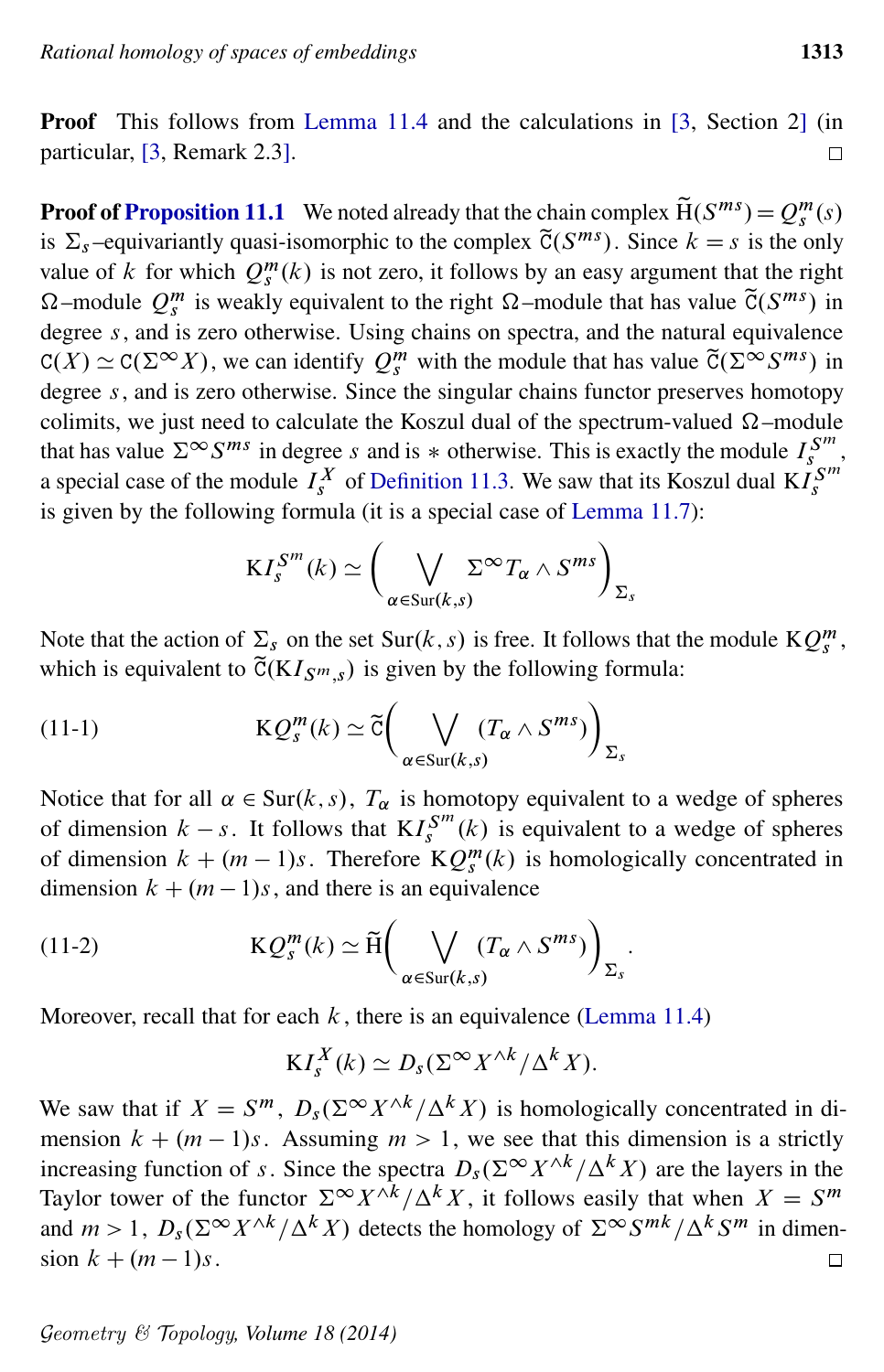Let us introduce notation that allows us to describe the complex  $KQ_s^m(k)$  even more explicitly.

**Definition 11.8** Let  $L_k := \tilde{H}(T_k)$ . Therefore,  $L_k$  is a complex concentrated in degree  $k-1$  and it is isomorphic in this degree to  $\mathbb{Z}^{(k-1)!}$ . For  $\alpha \in \text{Sur}(k, s)$ , define

$$
L_{\alpha} = \widetilde{H}(T_{\alpha}) = L_{\alpha^{-1}(1)} \otimes \cdots \otimes L_{\alpha^{-1}(s)}.
$$

Also recall that we define  $\mathbb{Z}[n] = \widetilde{H}(S^n)$ .

For any  $\alpha \in \text{Sur}(k, s)$  there is a quasi-isomorphism

<span id="page-53-1"></span>
$$
\widetilde{C}(T_{\alpha} \wedge S^{ms}) \simeq L_{\alpha} \otimes \mathbb{Z}[ms].
$$

Using this, together with [Equation \(11-1\),](#page-52-0) we obtain the following formula:

(11-3) 
$$
KQ_s^m(k) \simeq \left(\bigoplus_{\alpha \in \text{Sur}(k,s)} L_{\alpha} \otimes \mathbb{Z}[ms]\right)_{\Sigma_s}
$$

### <span id="page-53-0"></span>12 Homology of configuration spaces, revisited

In this section we describe more explicitly the right  $\Omega$ -module  $\hat{H}_t^n$ . The results are essentially well known and are included for convenience. We remind the reader that  $\hat{H}_t^n = \hat{H}_{(n-1)t}(B_n; \mathbb{Q})$ , where the decoration  $\hat{ }$  denotes Pirashvili's cross effect of a right  $\Gamma$ -module. Thus  $\widehat{H}^n_t(k)$  is a summand of the rational homology of the configuration space of ordered k–tuples of points in  $\mathbb{R}^n$ . More precisely,  $\hat{H}_t^n(k)$  is the summand of the homology that is not detected in configuration spaces of fewer than  $k$ points. Let  $\widehat{\text{Sur}}(k, k - t)$  be the set of functions from k to  $k - t$  for which the inverse image of every point of  $k - t$  has at least two elements. Elements of  $\widehat{\text{Sur}}(k, k - t)$ image of every point of  $k - t$  has at least two elements. Elements of  $\widehat{Sur}(k, k - t)$  correspond to partitions of k with  $k - t$  components which do not have singletons correspond to partitions of k with  $k - t$  components which do not have singletons for components. The following formula follows easily from the results of Cohen and Taylor  $[10]$ , Lambrechts, Volić and the first author  $[5]$  and the first author alone  $[4]$ :

(12-1) 
$$
\widehat{H}^{n}_{t}(k) \cong \left(\bigoplus_{\beta \in \widehat{\mathrm{Sur}}(k,k-t)} \text{hom}(L_{\beta}, \mathbb{Q}[nt])\right)_{\Sigma_{k-t}},
$$

where  $\mathbb{Q}[nt]$  denotes, as usual, the chain complex  $\tilde{H}(S^{nt}; \mathbb{Q})$ . It is worth noting  $S^{nt}$ (and hence also  $\mathbb{Q}[nt]$ ) depends on the surjection  $\beta$ . Namely,  $\beta$  induces an injective homomorphism  $\mathbb{Q}^{n(k-t)} \hookrightarrow \mathbb{Q}^{nk}$ . The quotient of this homomorphism is noncanonically isomorphic to  $\mathbb{Q}^{nt}$ , and  $S^{nt}$  is the one-point compactification of this  $\mathbb{Q}^{nt}$ . In particular, this identification plays a role in the action of  $\Sigma_{k-t}$  on the direct sum.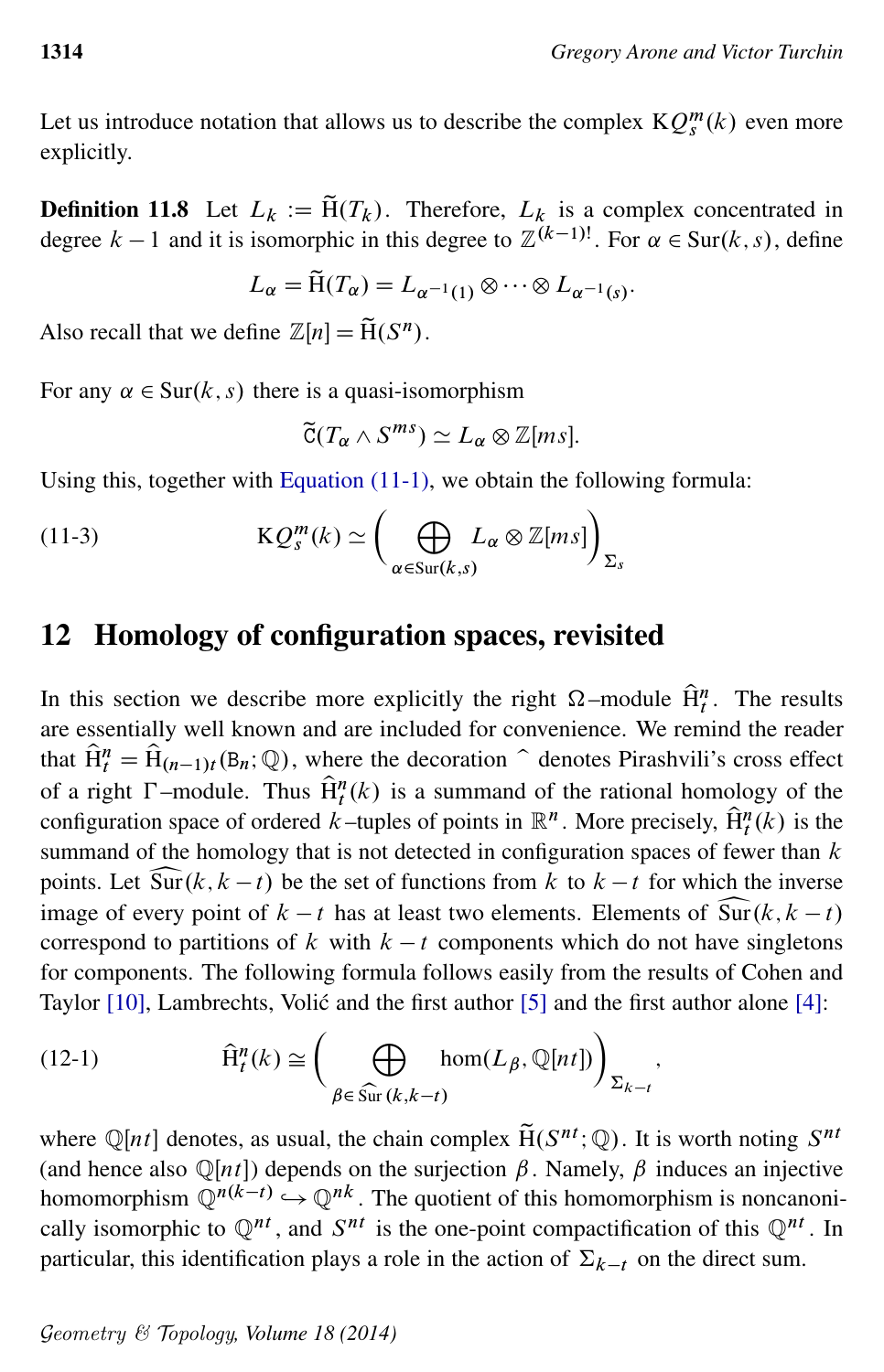Let us use the notation  $\mathbb{Q}[-nt] = \text{hom}(\mathbb{Q}[nt], \mathbb{Q})$ . This is, again, a chain complex concentrated in dimension  $-nt$ . Note that we are dealing with actions of finite groups on rational chain complexes, so in our context derived quotients, strict quotients, derived fixed points and strict fixed points are all naturally equivalent to each other. Elementary manipulations show the above formula for  $\hat{H}^n(t(k))$  is equivalent to

(12-2) 
$$
\widehat{H}^{n}_{t}(k) \cong \text{hom}\left(\left(\bigoplus_{\beta \in \widehat{\text{Sur}}(k,k-t)} L_{\beta} \otimes \mathbb{Q}[-nt]\right)_{\Sigma_{k-t}}, \mathbb{Q}\right)
$$

The right  $\Omega$ -module structure on  $\hat{H}_t^n(k)$  is, in these terms, dual to a left  $\Omega$ -module structure on the symmetric sequence

$$
k \mapsto \bigg(\bigoplus_{\beta \in \widehat{\mathrm{Sur}}(k,k-t)} L_{\beta} \otimes \mathbb{Q}[-nt]\bigg)_{\Sigma_{k-t}}.
$$

The left module structure was essentially described in [\[5;](#page-60-5) [4\]](#page-60-14). We will give one description of the module structure in [Section 14.](#page-57-0)

# <span id="page-54-0"></span>13 The Koszul complex

Now we are ready to describe the Koszul complex for

$$
\mathop{\mathrm{hRmod}}_\Omega(Q^m_s, \widehat{\mathrm{H}}^n_t).
$$

(As a reminder the Koszul complex is actually dual to

<span id="page-54-2"></span>hRmod $(Q_s^m, \hat{H}_t^n);$ 

see [Proposition 10.1.](#page-44-0)) Since right  $\Omega$ -module  $\hat{H}_t^n$  is the dual of a left  $\Omega$ -module, we can use the results of [Section 10,](#page-43-0) and in particular [\(10-4\).](#page-49-2) By [\(10-4\),](#page-49-2) [\(11-3\)](#page-53-1) and [\(12-2\),](#page-54-1) the Koszul complex has the following form:

$$
\cdots \leftarrow \Sigma^{-k} \bigg( \bigoplus_{\alpha \in \text{Sur}(k,s)} L_{\alpha} \otimes \mathbb{Z}[ms] \bigg)_{\Sigma_{s}} \otimes_{\Sigma_{k}} \bigg( \bigoplus_{\beta \in \widehat{\text{Sur}}(k,k-t)} L_{\beta} \otimes \mathbb{Q}[-nt] \bigg)_{\Sigma_{k-t}} \leftarrow \cdots
$$

To shorten notation, let us introduce some abbreviations. For  $\alpha \in \text{Sur}(k, s)$ ,  $\beta \in$  $\widehat{\text{Sur}}(k, k-t)$ , let  $L_{\alpha, \beta} = L_{\alpha} \otimes L_{\beta}$ . Also, let us abbreviate  $\Sigma^{-k}L_{\alpha, \beta} \otimes \mathbb{Z}[ms] \otimes \mathbb{Q}[-nt]$ as  $L_{\alpha,\beta}[ms - nt - k]$ . Then the Koszul complex can be written in the following form:

$$
(13-1) \qquad \cdots \leftarrow \left(\bigoplus_{\alpha,\beta \in \text{Sur}(k,s) \times \widehat{\text{Sur}}(k,k-t)} L_{\alpha,\beta}[ms-nt-k]\right)_{\Sigma_k \times \Sigma_s \times \Sigma_{k-t}} \leftarrow \cdots
$$

Geometry & Topology*, Volume 18 (2014)*

<span id="page-54-1"></span>: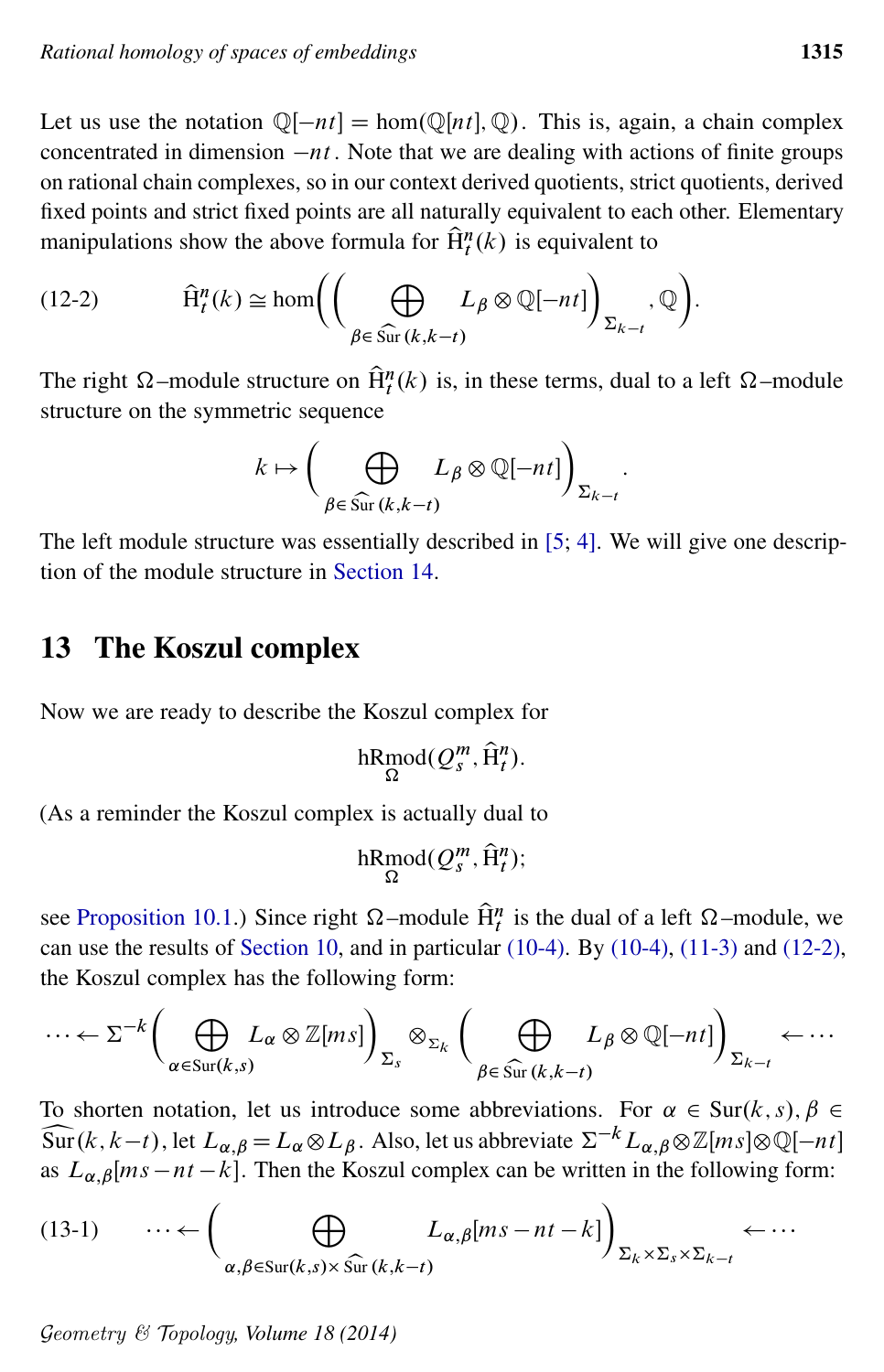<span id="page-55-1"></span>**Remark 13.1** Recall that for  $\alpha \in \text{Sur}(k, s)$ ,  $L_{\alpha}$  is a chain complex concentrated in degree  $k - s$ . Similarly  $L_{\beta}$  is concentrated in degree  $k - (k - t)$ , ie, t. It follows that the  $k<sup>th</sup>$  term in the complex [\(13-1\)](#page-54-2) is a chain complex concentrated in degree  $(k - s) + t + (ms - nt - k)$ , which is  $(m - 1)s - (n - 1)t$ . In particular, *the degree is independent of*  $k$ . It follows that  $(13-1)$ , which a-priori is a chain complex of graded vector spaces, is in fact an ordinary chain complex of rational vector spaces, where all the spaces have an internal degree  $(m - 1)s - (n - 1)t$ .

**Definition 13.2** We let  $HH_{s,t}^{m,n}$  denote the chain complex [\(13-1\).](#page-54-2) We call  $HH_{s,t}^{m,n}$  the Koszul complex of hRmod $(Q_s^n, \hat{H}_t^n)$ .

We saw that  $HH_{s,t}^{m,n}$  is a chain complex of vector spaces, which have an internal grading  $(m-1)s - (n-1)t$ . It follows that the dual complex hom $(HH_{s,t}^{m,n}, \mathbb{Q})$  is a chain complex of vector spaces with internal grading  $(n - 1)t - (m - 1)s$ . We define the cohomology groups  $HH_{s,t}^{m,n}$  to be the homology groups of the dual complex. More precisely we have isomorphisms (the last of which is not natural)

$$
\text{H}^k(\text{HH}_{s,t}^{m,n}) := \text{H}_{-k}(\text{hom}(\text{HH}_{s,t}^{m,n}, \mathbb{Q})) \cong \text{hom}(\text{H}_k(\text{HH}_{s,t}^{m,n}), \mathbb{Q}) \cong \text{H}_k(\text{HH}_{s,t}^{m,n}),
$$

where in calculation of homology we forget about the internal grading. Combining Propositions [10.1](#page-44-0) and [10.12](#page-49-3) and [Remark 13.1](#page-55-1) we obtain that the cohomology groups of  $H^{m,n}_{s,t}$  ${}_{s,t}^{m,n}$  are the homology groups of hRmod $(Q_s^m, \hat{H}_t^n)$ . More explicitly, we have an isomorphism for each  $k \geq 0$ :

(13-2) 
$$
H^{k}(H^{m,n}_{s,t}) \cong H_{(n-1)t-(m-1)s-k}(hRmod(Q^{m}_{s}, \hat{H}^{n}_{t}))
$$

<span id="page-55-0"></span>**Remark 13.3** Suppose that  $s, t > 0$ . Then Sur( $k, s$ )  $\neq \emptyset$  only if  $k \geq s$ . Similarly  $\widehat{\text{Sur}}(k, k-t) \neq \emptyset$  only if  $k-t > 0$  and  $k \geq 2(k-t)$ . It follows that the complex  $HH_{s,t}^{m,n}$  is nonzero only in degrees k that satisfy max{s, t + 1}  $\leq k \leq 2t$ . It follows that s;t is nonzero only in degrees k that satisfy  $\max\{s, t + 1\} \le k \le 2t$ . It follows that  $H_j$ (hRmod $(Q_s^m, \hat{H}_t^n)$ ) can be nonzero only when

$$
(n-3)t - (m-1)s \le j \le (n-2)t - (m-1)s - 1.
$$

Moreover, hRmod $(Q_s^m, \hat{H}_t^n)$  is nontrivial only if  $s \leq 2t$ . It follows easily that for fixed m, n satisfying  $m \ge 1$  and  $n > 2m+1$ , and for each  $j \ge 0$ , H<sub>j</sub> (hRmod $(Q_s^m, \hat{H}_t^n)$ ) is nonzero only for finitely many values of s, t. It follows that, assuming that  $n>2m+1$ , the direct product on the right-hand side of the formulas in [Corollary 9.3](#page-42-0) are equivalent to direct sums. We obtain the following corollary.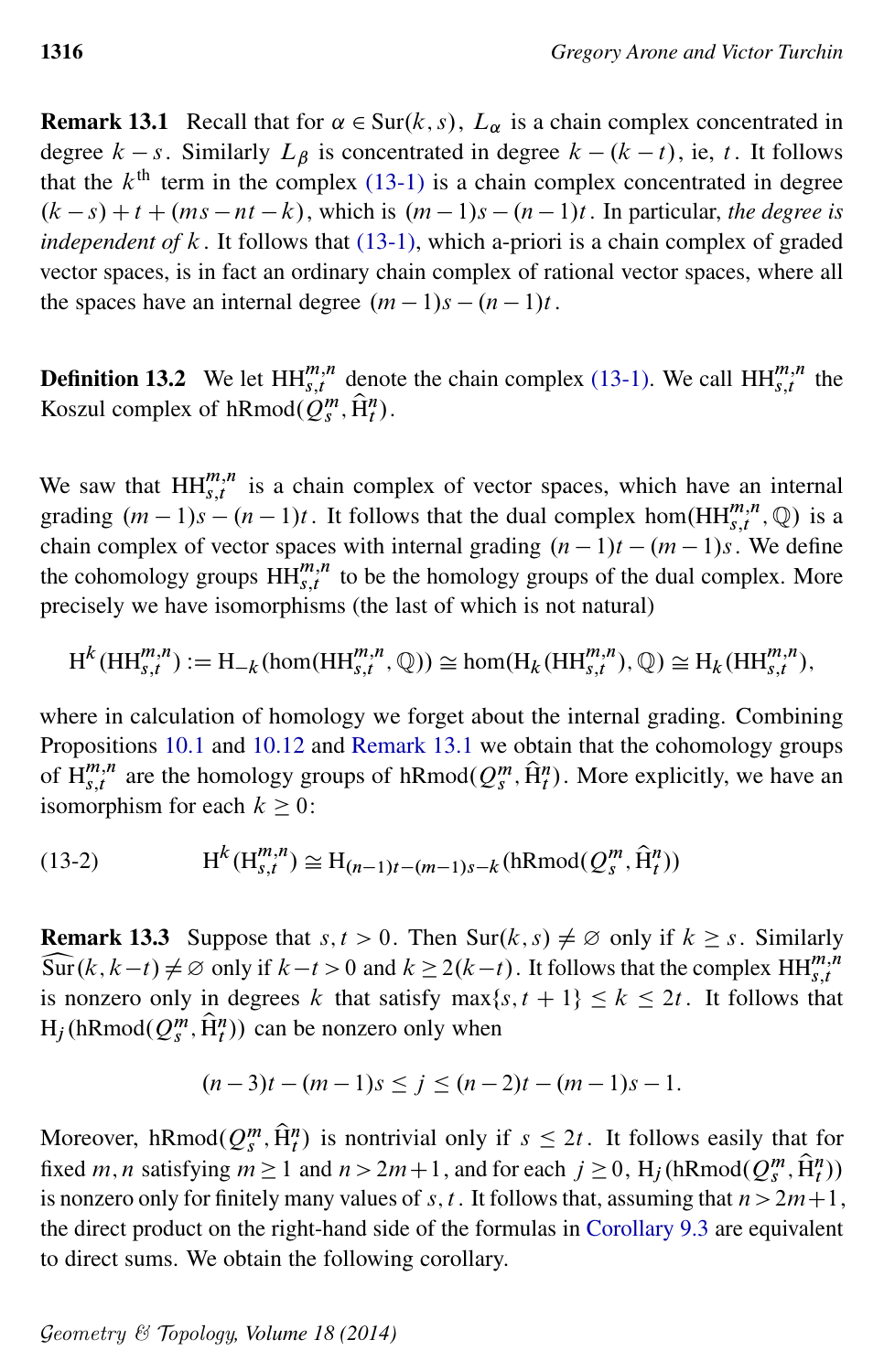<span id="page-56-0"></span>**Corollary 13.4** Suppose that  $n > 2m + 1$ . Then there are isomorphisms

$$
\widetilde{\mathrm{H}}(\overline{\mathrm{Emb}}_{c}(\mathbb{R}^{m}, \mathbb{R}^{n}); \mathbb{Q}) \cong \bigoplus_{1 \leq s \leq 2t} \mathrm{H}(\mathrm{hRmod}(\mathcal{Q}_{s}^{m}, \widehat{\mathrm{H}}_{t}^{n}))
$$
\n
$$
\cong \bigoplus_{1 \leq s \leq 2t} \mathrm{H}^{(n-1)t-(m-1)s-\ast}(\mathrm{HH}_{s,t}^{m,n}).
$$

**Example 13.5** When  $s = t = 0$ ,  $HH_{s,t}^{m,n}$  is the trivial complex which has Q in degree zero and nothing else. It detects the unreduced zero-dimensional homology of  $\overline{\mathrm{Emb}}_{\mathrm{c}}(\mathbb{R}^m, \mathbb{R}^n)$ . In all other cases  $\mathrm{HH}_{s,t}^{m,n}$  is nontrivial only if  $s, t > 0$ . Furthermore it follows from [Remark 13.3](#page-55-0) that  $HH_{s,t}^{m,n}$  is nonzero only if  $s \leq 2t$ .

Let us consider the case  $s = 1$ . Clearly, in this case  $s \le t + 1$  and, again by [Remark 13.3,](#page-55-0) the Koszul complex  $HH_{1,t}^{m,n}$  is nontrivial only in degrees  $t + 1 \le k \le 2t$ . The nonzero portion of  $HH_{1,t}^{\overline{n},n}$  has t terms, and it has the following form:

$$
0 \leftarrow L_{t+1} \otimes L_{t+1}[m - (n+1)t-1]/\sum_{t+1} \leftarrow \cdots \leftarrow L_{2t} \otimes L_2^{\otimes t}[m - (n+2)t]/\sum_{t} \sum_{2} \leftarrow 0
$$

For a general k the  $k^{\text{th}}$  term of  $HH_{1,t}^{m,n}$  has the form

$$
\left(\bigoplus_{[\beta]\in\widehat{\mathrm{Sur}}\,(k,k-t)/\Sigma_{k-t}}L_k\otimes L_\beta[m-nt-k]\right)_{\Sigma_k}.
$$

This is so because  $\text{Sur}(k, 1)$  consists of just one point, and there is just one partition of k with 1 component. Thus the sum is indexed by irreducible partitions of  $\{1, \ldots, k\}$ of excess t. When  $k = t + 1$  there is one such partition, namely the partition with one component. At the other extreme, when  $k = 2t$ , there is again just one type of irreducible partition of excess t, namely the partition of type  $2-2-\cdots-2$ . We believe that partitions of this type are related to "chord diagrams," familiar from knot theory.

In particular, when  $t = 1$  the complex  $HH_{1,1}^{m,n}$  has only one (possibly) nonzero term, corresponding to  $k = 2$ . The nonzero term is

$$
(L_2 \otimes L_2[m-n-2])_{\Sigma_2}.
$$

We have that  $L_2 \otimes L_2[m-n-2]$  is really just  $\mathbb Q$  concentrated in dimension  $m-n$ . It is easy to see that the action of  $\Sigma_2$  on  $L_2 \otimes L_2[m - n - 2]$  is trivial if n is even and is multiplication by  $-1$  if *n* is odd. It follows that if *n* is odd then  $HH_{1,1}^{m,n}$  is the zero complex. If *n* is even then  $HH_{1,1}^{m,n}$  consists of a single copy of Q in degree  $k = 2$  and of internal dimension  $m - n$ . It follows that when n is even  $HH_{1,1}^{m,n}$  contributes a class of dimension  $n - m - 2$  to  $H(\overline{\text{Emb}}_c(\mathbb{R}^m, \mathbb{R}^n); \mathbb{Q})$ .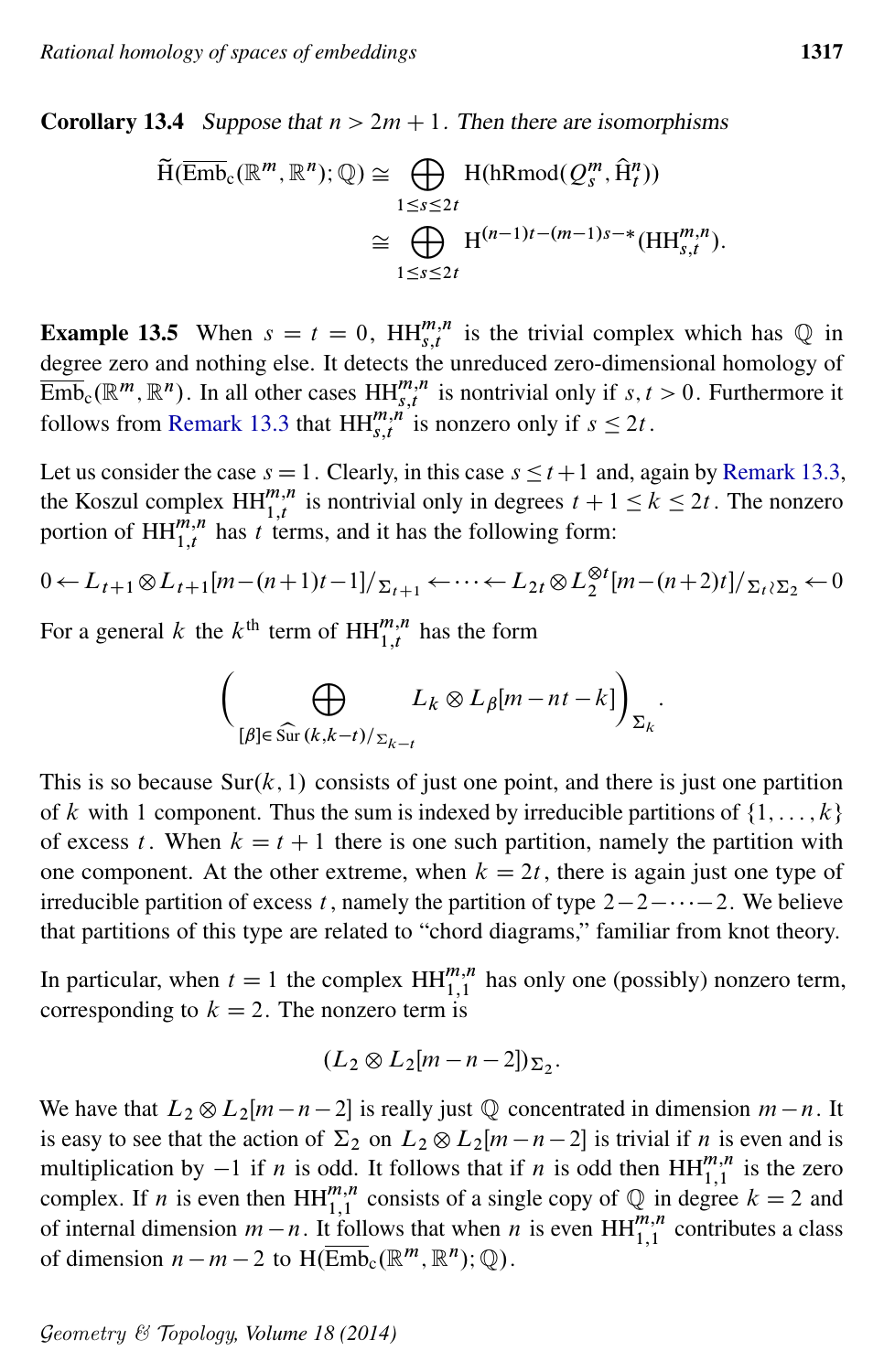Let us also consider briefly the case  $s = 1$ ,  $t = 2$ . In this case, the complex  $HH_{1,2}^{m,n}$ has two nonzero terms, corresponding to  $k = 3, 4$ . It has the following form:

$$
0 \leftarrow (L_3 \otimes L_3[m-2n-3])_{\Sigma_3} \leftarrow (L_4 \otimes L_2 \otimes L_2[m-2n-4])_{\Sigma_2 \wr \Sigma_2} \leftarrow 0
$$

The complexity of  $HH_{s,t}^{m,n}$  grows rapidly with s and t.

### <span id="page-57-0"></span>14 A complex of forests

In this section we will show how the Koszul complex  $HH_{s,t}^{m,n}$  (see [\(13-1\)\)](#page-54-2) can be described more explicitly as a complex of forests. Recall that the direct sum over s and t of all these complexes computes the rational cohomology of  $\overline{\mathrm{Emb}}_c(\mathbb{R}^m,\mathbb{R}^n)$ ; see [Corollary 13.4.](#page-56-0) The internal grading of each summand  $HH_{s,t}^{m,n}$  is  $(m-1)s - (n-1)t$ ; the total grading, which is the sum of internal grading plus grading  $k$ , is minus the homological grading of the space of embeddings.

The basic ingredient in the construction of  $HH_{s,t}^{m,n}$  is the graded module (concentrated in degree  $k-1$ )  $L_k = \tilde{H}(T_k)$ . It is well known that  $L_k$  can be described as the free  $\mathbb{Z}$ – module spanned by trees with vertex set  $\{1, \ldots, k\}$ , modulo the Arnold relation. More precisely, let  $\mathcal{A}_{\parallel}$  be the free graded commutative algebra on  $\binom{k}{2}$  $k_2$ ) one-dimensional generators. Thus  $A_{\parallel}$  has a one-dimensional generator  $u_{i,j}$  for each unordered pair  $\{i, j\}$  of distinct indices between 1 and k (so  $u_{i,j} = u_{j,i}$ ). Note that the generators anticommute and their squares are zero. Let  $I$  be the ideal of  $A_k$  generated by the *Arnold relation* 

$$
u_{i,j}u_{j,k} + u_{j,k}u_{k,i} + u_{k,i}u_{i,j} = 0
$$

for all i, j, k. The ideal I is generated by homogeneous elements so  $A_k/I$  is a graded algebra. It is well known that there is an isomorphism of graded algebras (see Arnold [\[2\]](#page-60-15) and Cohen, Lada and May [\[9,](#page-60-16) Section 7, Lemmas 7.6 and 7.7])

$$
\mathcal{A}_k/I \cong H^*(C(k,\mathbb{R}^2)).
$$

This has the following consequence, which is also well known.

**Proposition 14.1**  $L_k$  is naturally isomorphic to the homogeneous degree  $k - 1$ part of  $A_k/I$ . Moreover, the degree  $k - 1$  part is generated by monomials of the form  $u_{i_1,j_1} \cdots u_{i_{k-1},j_{k-1}}$  for which the graph with vertex set  $\{1,\ldots,k\}$  and edge set  $\{i_1, j_1\}, \ldots, \{i_{k-1}, j_{k-1}\}\$  is connected and acyclic (ie, a tree).

Indeed, one way to obtain the first part of the proposition is to use the natural isomorphisms

$$
L_k \cong H_{k-1}(T_k) \cong H_{k+1}(S^{2k}/\Delta^k S^2) \cong H^{k-1}(C(k, \mathbb{R}^2))
$$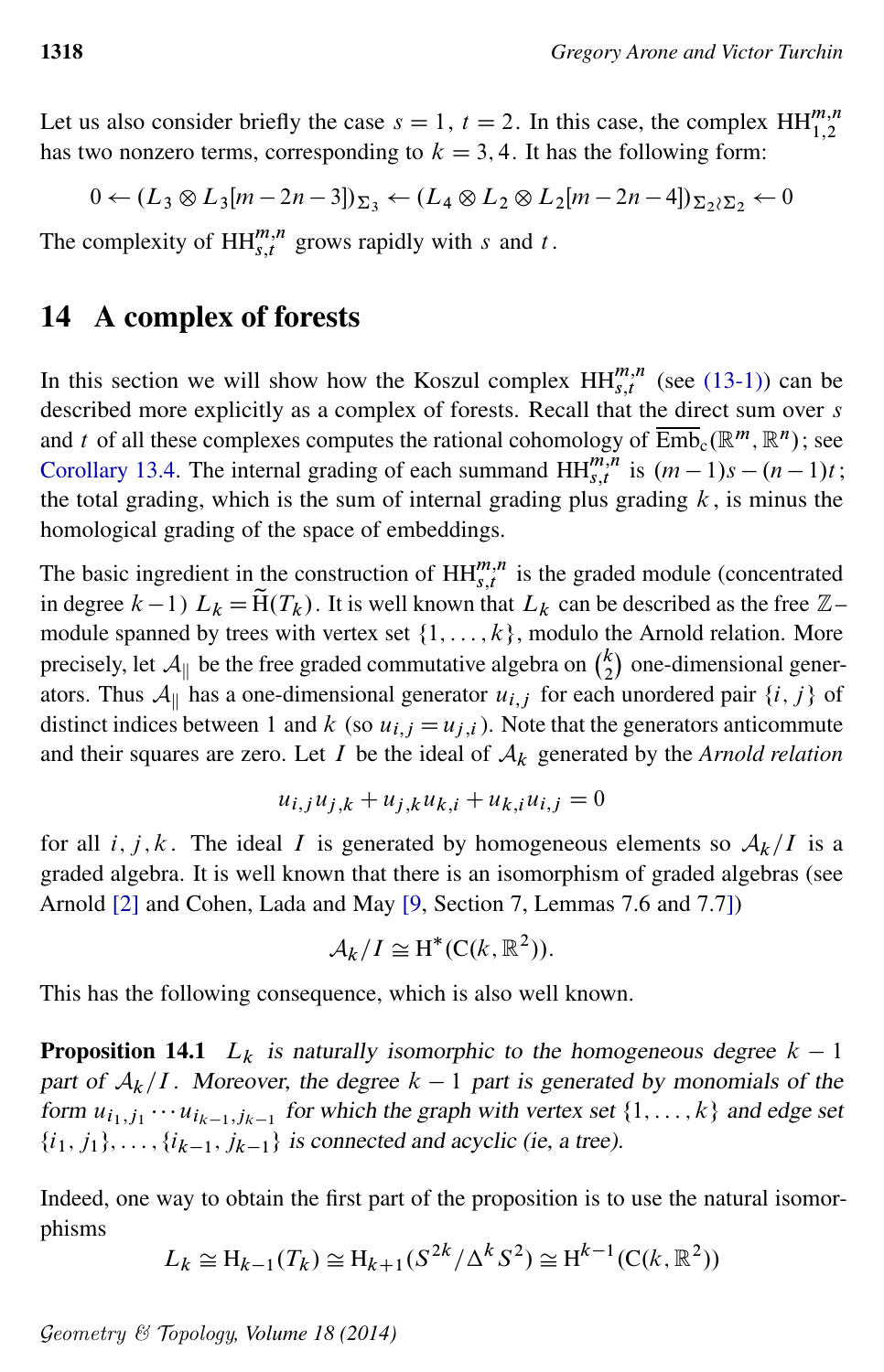and the identification of  $\mathcal{A}_k/I$  with the cohomology of the configuration space C(k,  $\mathbb{R}^2$ ). The second part of the proposition is proved, for example, in [\[10\]](#page-60-13).

Next we describe the Lie-comodule structure on the sequence  $L_1, \ldots, L_k, \ldots$  in terms of this "tree basis". Recall that for every surjective function  $\beta \in \text{Sur}(k, k - 1)$  there is a map  $T_k \to \Sigma T_{k-1}$  associated with  $\beta$ . This map induces a homomorphism in homology

$$
L_k \to \mathbb{Z}\langle v \rangle \otimes L_{k-1}.
$$

Here v is a one-dimensional generator and  $\mathbb{Z}\langle v \rangle$  is the free abelian group with generator  $v$ . To describe this homomorphism, we need to tell what it does on a generic element of the form  $u_{i_1,j_1}\cdots u_{i_{k-1},j_{k-1}}$ . Since  $\beta$  is a surjective function from the standard set with k elements to the one with  $k-1$  elements, there exist two elements i, j such that  $\beta(i) = \beta(i)$  and otherwise  $\beta$  is a bijection. Roughly speaking the effect of  $\beta$  on the tree basis for homology is determined by the following rule: if  $\{i, j\}$  is not among the edges of a tree, then this tree is sent to zero. If  $\{i, j\}$  is among the edges, then the tree is sent to another tree, obtained by contracting the edge  $\{i, j\}$ , and the edge  $\{i, j\}$  is mapped to the suspension coordinate. More precisely, the rule is as follows: if  $\beta(i) \neq \beta(j)$ . then  $u_{i,j}$  is sent to  $u_{\beta(i),\beta(j)}$ . If  $\beta(i) = \beta(j)$  then  $u_{i,j}$  is sent to v. This induces the following function on the generators of  $L_k$ : if the unordered pair  $\{i, j\}$  is not among the pairs  $\{i_1, j_1\}, \ldots, \{i_{k-1}, j_{k-1}\}\$ , then the element  $u_{i_1, j_1} \cdots u_{i_{k-1}, j_{k-1}}\$  is sent to zero. Otherwise, suppose that  $\{i, j\} = \{i_l, j_l\}$ . Then the element  $u_{i_1, j_1} \cdots u_{i_{k-1}, j_{k-1}}$ is sent to

$$
u_{\beta(i_1),\beta(j_1)}\cdots u_{\beta(i_{l-1}),\beta(j_{l-1})}vu_{\beta(i_{l+1}),\beta(j_{l+1})}\cdots u_{\beta(i_{k-1}),\beta(j_{k-1})},
$$

which is the same as

$$
(-1)^{l-1} v \otimes u_{\beta(i_1),\beta(j_1)} \cdots u_{\beta(i_{l-1}),\beta(j_{l-1})} u_{\beta(i_{l+1}),\beta(j_{l+1})} \cdots u_{\beta(i_{k-1}),\beta(j_{k-1})}.
$$

One can desuspend the above homomorphism, to obtain a homomorphism

$$
\mathbb{Z}\langle v^{-1}\rangle \otimes L_k \to L_{k-1},
$$

where  $v^{-1}$  is a generator of degree  $-1$ . This homomorphism sends the element  $v^{-1} \otimes u_{i_1, j_1} \cdots u_{i_{k-1}, j_{k-1}}$  to  $(-1)^{l-1} u_{\beta(i_1), \beta(j_1)} \cdots \hat{u}_{\beta(i_l), \beta(j_l)} \cdots u_{\beta(i_{k-1}), \beta(j_{k-1})}$  if  $\{i, j\} = \{i_l, j_l\}$ , and to zero if  $\{i, j\}$  is not equal to any of the unordered pairs  $\{i_1, j_1\}, \ldots, \{i_k, j_k\}.$ 

Now let  $\alpha \in \text{Sur}(k, s)$  be a surjective function. Recall that  $L_{\alpha} = L_{\alpha^{-1}(1)} \otimes \cdots \otimes L_{\alpha^{-1}(s)}$ . It follows that the module  $L_{\alpha}$  is generated by *forests* with vertex set  $\{1, \ldots, k\}$ , whose connected components are labeled by  $1, \ldots, s$ , subject to the Arnold relation. Finally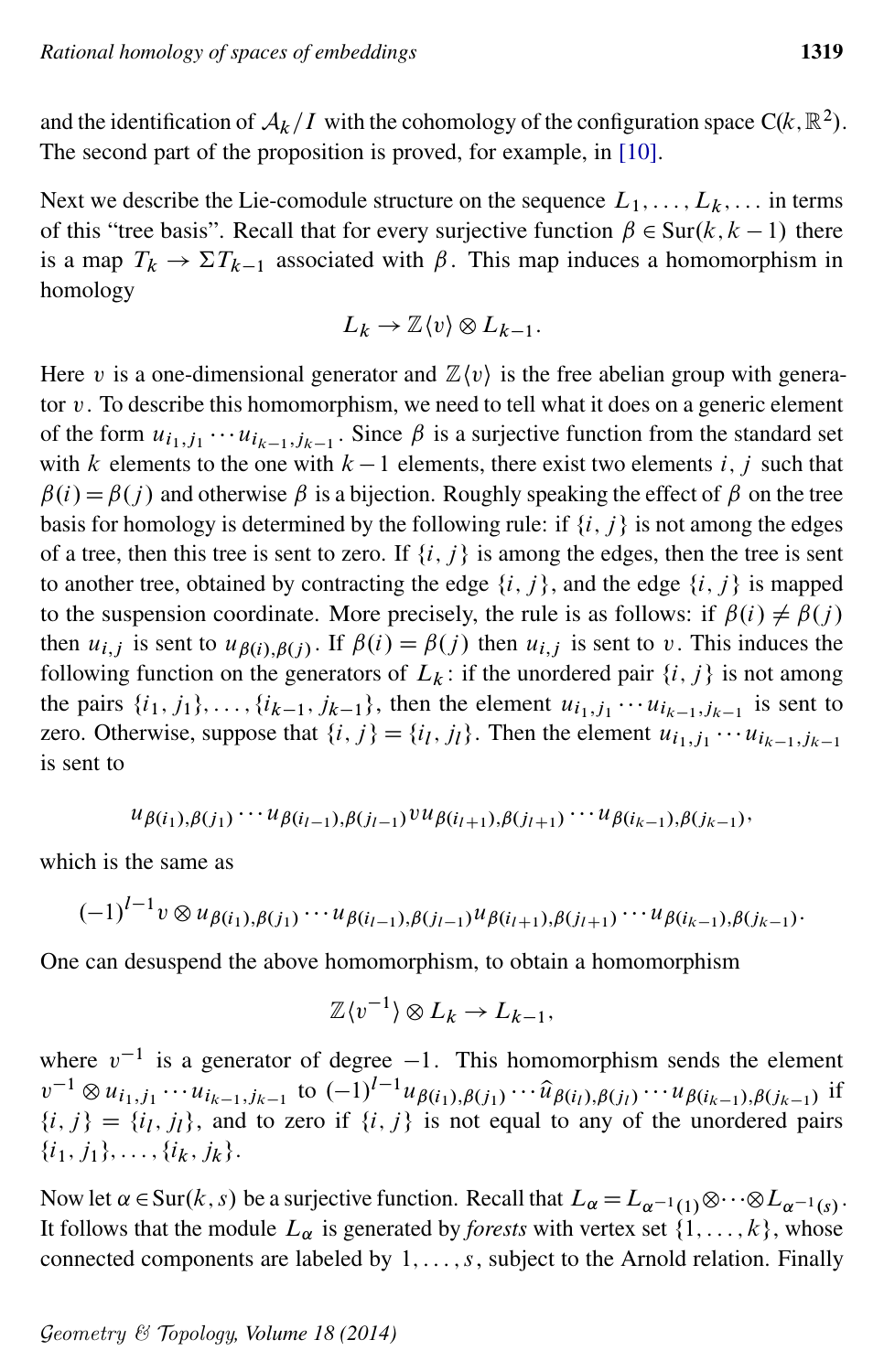recall that the  $k^{\text{th}}$  term of the complex  $HH_{s,t}^{m,n}$  is isomorphic to the following graded rational vector space:

$$
\Sigma^{-k}\left(\bigoplus_{(\alpha\beta)\in\text{Sur}(k,s)\times\widehat{\text{Sur}}(k,k-t)} L_{\alpha}\otimes L_{\beta}\otimes\mathbb{Z}[ms]\otimes\mathbb{Q}[-nk]\otimes\mathbb{Q}[n(k-t)]\right)_{\Sigma_{k}\times\Sigma_{s}\times\Sigma_{k-t}}
$$

It follows that the  $k^{\text{th}}$  term of the Koszul complex  $\mathbf{HH}^{m,n}_{s,t}$  can be described as a quotient (by the Arnold relation) of a direct sum of vector spaces, indexed by equivalence classes (with respect to the action of  $\Sigma_k$ ) of pairs of forests with vertex set  $\{1, \ldots, k\}$ , where the first forest has s components and the second forest has  $k - t$  components, all bigger than a point. Each summand is generated by equivalence classes (with respect to the action of the stabilizer group of the pair of forests) of monomials that are products of the following generators:

- A one-dimensional generator for each edge of the two forests
- $\bullet$  s generators of dimension m corresponding to connected components of the first forest (and arising from  $\mathbb{Z}[ms]$ )
- k generators of dimension  $-n$  corresponding to vertices and  $k t$  generators of dimension  $n$  corresponding to connected components of the second forest to account for  $\mathbb{Q}[-nk]$  and  $\mathbb{Q}[n(k - t)]$
- $k$  more generators of dimension  $-1$ , to account for the  $k$ -fold desuspension (note that the group  $\Sigma_k$  does not permute these generators)

The order of generators can be interchanged as prescribed by graded commutativity.

The boundary homomorphism is defined as follows: fix a pair of forests with vertex set  $\{1, \ldots, k\}$  (representing an equivalence class of such pairs), where the two forests have s components and  $k - t$  nonsingleton components respectively. The boundary homomorphism on the summand corresponding to this pair is given by a sum of  $\binom{k}{2}$  $\binom{k}{2}$  homomorphisms, corresponding to all the ways to glue together two elements of  $\{1,\ldots,k\}$ . The only summands that are not zero are the ones that contract an edge in the first forest (and so preserve the number s of components in this forest) and glue together two components of the second forest (and so preserve the number  $t$  of edges of the second forests). The contracted edge is used to cancel one of the desuspension coordinates, as explained above.

# References

<span id="page-59-0"></span>[1] S T Ahearn, N J Kuhn, *[Product and other fine structure in polynomial resolutions of](http://dx.doi.org/10.2140/agt.2002.2.591) [mapping spaces](http://dx.doi.org/10.2140/agt.2002.2.591)*, Algebr. Geom. Topol. 2 (2002) 591–647 [MR1917068](http://www.ams.org/mathscinet-getitem?mr=1917068)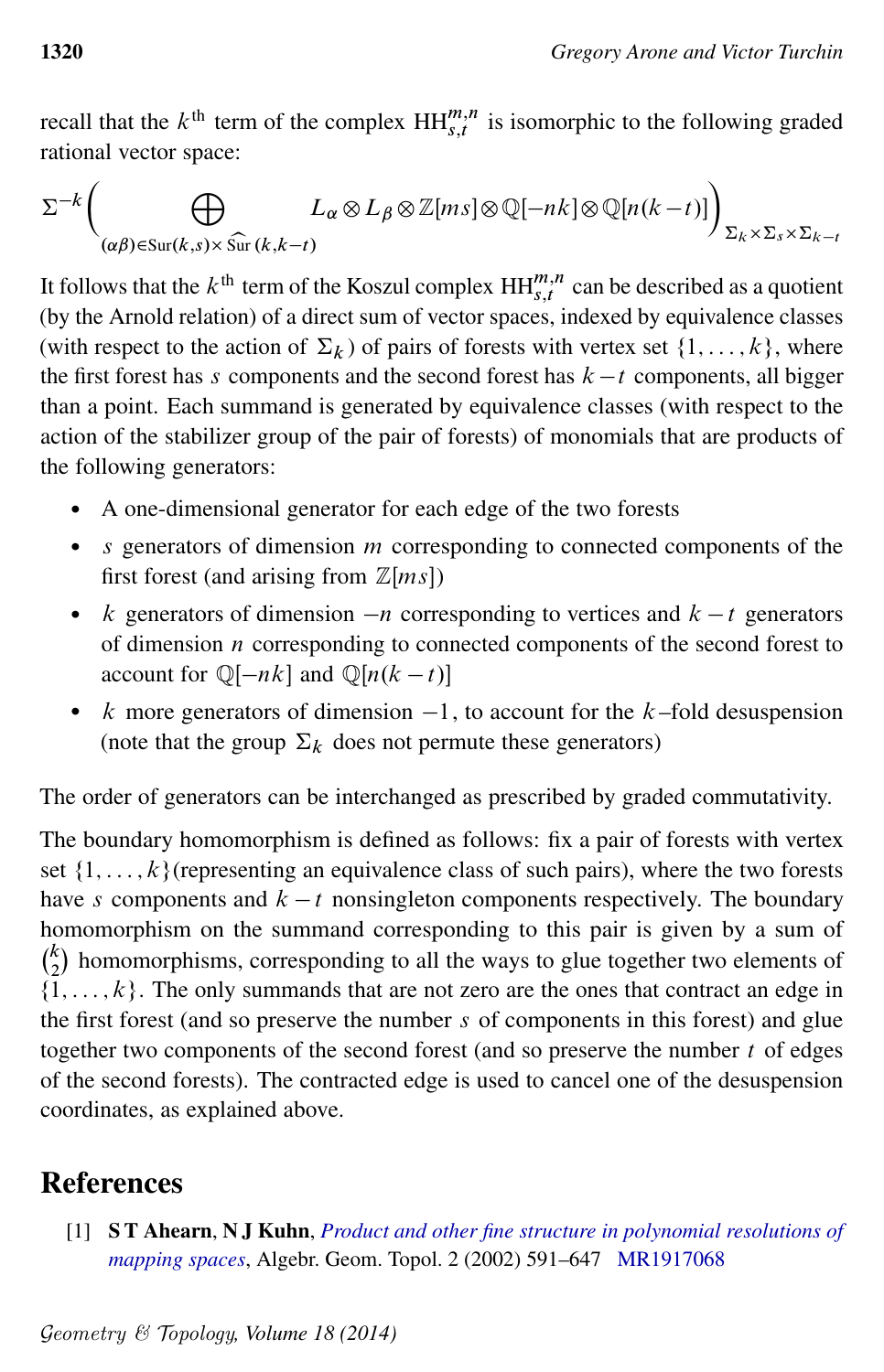- <span id="page-60-15"></span>[2] V I Arnold, *The cohomology ring of the group of dyed braids*, Mat. Zametki 5 (1969) 227–231 [MR0242196](http://www.ams.org/mathscinet-getitem?mr=0242196)
- <span id="page-60-12"></span>[3] **G Arone**, *A note on the homology of*  $\Sigma_n$ [, the Schwartz genus, and solving polynomial](http://dx.doi.org/10.1090/conm/399/07509) *[equations](http://dx.doi.org/10.1090/conm/399/07509)*, from "An alpine anthology of homotopy theory" (D Arlettaz, K Hess, editors), Contemp. Math. 399, Amer. Math. Soc. (2006) 1–10 [MR2222501](http://www.ams.org/mathscinet-getitem?mr=2222501)
- <span id="page-60-14"></span>[4] G Arone, *[Derivatives of embedding functors, I: The stable case](http://dx.doi.org/10.1112/jtopol/jtp019)*, J. Topol. 2 (2009) 461–516 [MR2546583](http://www.ams.org/mathscinet-getitem?mr=2546583)
- <span id="page-60-5"></span>[5] **G Arone, P Lambrechts, I Volić,** *[Calculus of functors, operad formality, and rational](http://dx.doi.org/10.1007/s11511-007-0019-7) [homology of embedding spaces](http://dx.doi.org/10.1007/s11511-007-0019-7)*, Acta Math. 199 (2007) 153–198 [MR2358051](http://www.ams.org/mathscinet-getitem?mr=2358051)
- <span id="page-60-1"></span>[6] P Boavida de Brito, M S Weiss, *Manifold calculus and homotopy sheaves*, Homology Homotopy Appl. 15 (2013) 361–383 [MR3138384](http://www.ams.org/mathscinet-getitem?mr=3138384)
- <span id="page-60-6"></span>[7] A S Cattaneo, P Cotta-Ramusino, R Longoni, *[Configuration spaces and Vassiliev](http://dx.doi.org/10.2140/agt.2002.2.949) [classes in any dimension](http://dx.doi.org/10.2140/agt.2002.2.949)*, Algebr. Geom. Topol. 2 (2002) 949–1000 [MR1936977](http://www.ams.org/mathscinet-getitem?mr=1936977)
- <span id="page-60-9"></span>[8] M Ching, *[Bar constructions for topological operads and the Goodwillie derivatives of](http://dx.doi.org/10.2140/gt.2005.9.833) [the identity](http://dx.doi.org/10.2140/gt.2005.9.833)*, Geom. Topol. 9 (2005) 833–933 [MR2140994](http://www.ams.org/mathscinet-getitem?mr=2140994)
- <span id="page-60-16"></span>[9] F R Cohen, T J Lada, J P May, *The homology of iterated loop spaces*, Lecture Notes in Mathematics 533, Springer, Berlin (1976) [MR0436146](http://www.ams.org/mathscinet-getitem?mr=0436146)
- <span id="page-60-13"></span>[10] F R Cohen, L R Taylor, *[On the representation theory associated to the cohomology](http://dx.doi.org/10.1090/conm/146/01217) [of configuration spaces](http://dx.doi.org/10.1090/conm/146/01217)*, from "Algebraic topology" (M C Tangora, editor), Contemp. Math. 146, Amer. Math. Soc. (1993) 91–109 [MR1224909](http://www.ams.org/mathscinet-getitem?mr=1224909)
- <span id="page-60-10"></span>[11] **D Dugger, D C Isaksen,** *[Topological hypercovers and](http://dx.doi.org/10.1007/s00209-003-0607-y)*  $\mathbb{A}^1$ *–realizations*, Math. Z. 246 (2004) 667–689 [MR2045835](http://www.ams.org/mathscinet-getitem?mr=2045835)
- <span id="page-60-7"></span>[12] **S Eilenberg, S Mac Lane,** *[On the groups of](http://dx.doi.org/10.2307/1969820)*  $H(\Pi, n)$ , *I*, Ann. of Math. 58 (1953) 55–106 [MR0056295](http://www.ams.org/mathscinet-getitem?mr=0056295)
- <span id="page-60-11"></span>[13] B Fresse, *[Koszul duality of operads and homology of partition posets](http://dx.doi.org/10.1090/conm/346/06287)*, from "Homotopy theory: relations with algebraic geometry, group cohomology, and algebraic  $K$ –theory" (P Goerss, S Priddy, editors), Contemp. Math. 346, Amer. Math. Soc. (2004) 115–215 [MR2066499](http://www.ams.org/mathscinet-getitem?mr=2066499)
- <span id="page-60-0"></span>[14] M W Hirsch, *[Immersions of manifolds](http://dx.doi.org/10.2307/1993453)*, Trans. Amer. Math. Soc. 93 (1959) 242–276 [MR0119214](http://www.ams.org/mathscinet-getitem?mr=0119214)
- <span id="page-60-2"></span>[15] M Kontsevich, Y Soibelman, *Deformations of algebras over operads and the Deligne conjecture*, from "Conférence Moshé Flato 1999, Vol. I" (G Dito, D Sternheimer, editors), Math. Phys. Stud. 21, Kluwer Acad. Publ., Dordrecht (2000) 255–307 [MR1805894](http://www.ams.org/mathscinet-getitem?mr=1805894)
- <span id="page-60-4"></span>[16] P Lambrechts, V Turchin, I Volic´, *[The rational homology of spaces of long knots in](http://dx.doi.org/10.2140/gt.2010.14.2151) [codimension greater than](http://dx.doi.org/10.2140/gt.2010.14.2151)* 2, Geom. Topol. 14 (2010) 2151–2187 [MR2740644](http://www.ams.org/mathscinet-getitem?mr=2740644)
- <span id="page-60-3"></span>[17] P Lambrechts, I Volic´, *Formality of the little* N *–disks operad*, to appear in Mem. Amer. Math. Soc.
- <span id="page-60-8"></span>[18] J-L Loday, B Vallette, *[Algebraic operads](http://dx.doi.org/10.1007/978-3-642-30362-3)*, Grundl. Math. Wissen. 346, Springer, Heidelberg (2012) [MR2954392](http://www.ams.org/mathscinet-getitem?mr=2954392)